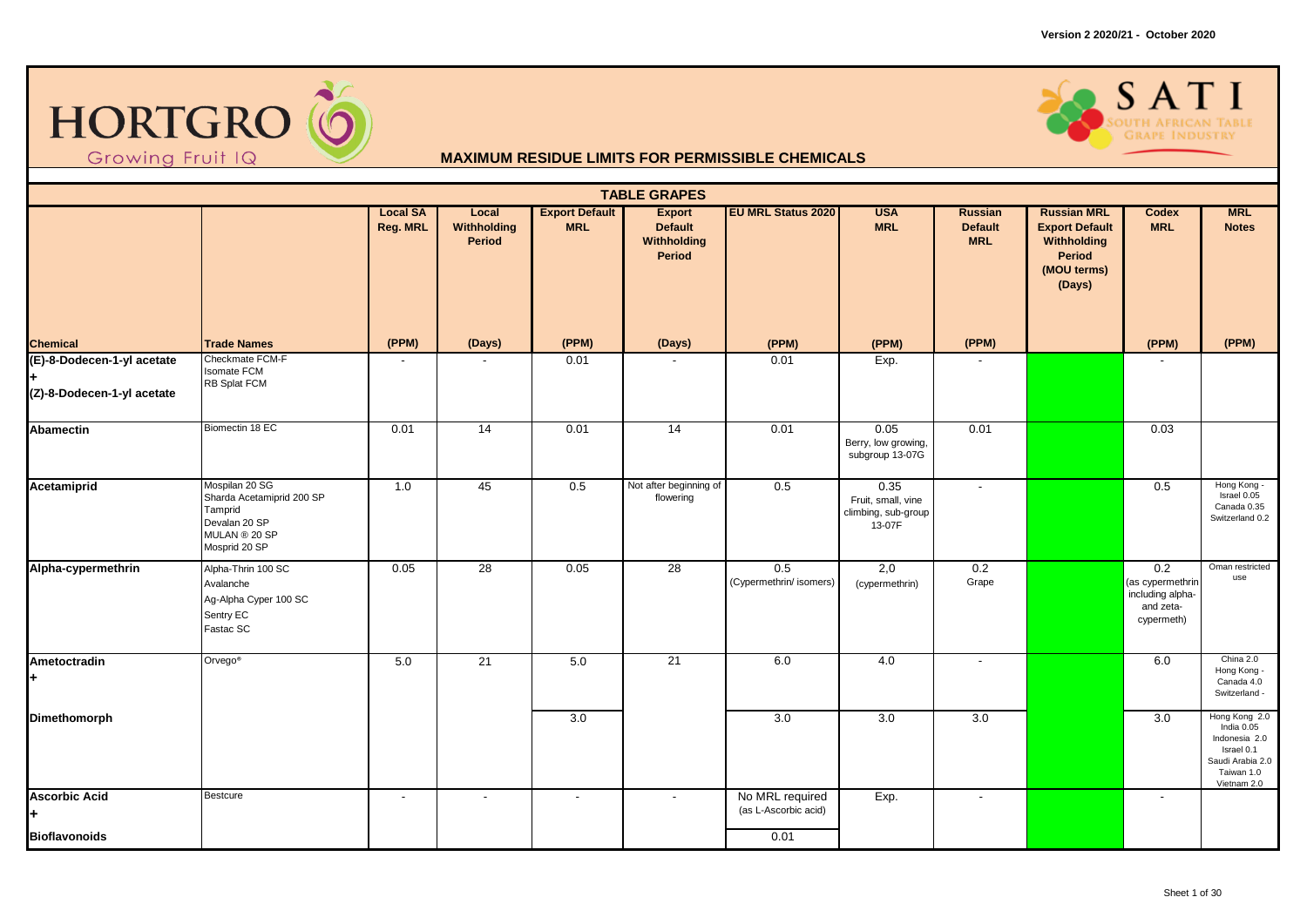



|                                                   |                                                                                                                                                                  |                                    |                                                                        |                                     | <b>TABLE GRAPES</b>                                       |                           |                                                                         |                                                |                                                                                                      |                            |                                                                                                                                      |
|---------------------------------------------------|------------------------------------------------------------------------------------------------------------------------------------------------------------------|------------------------------------|------------------------------------------------------------------------|-------------------------------------|-----------------------------------------------------------|---------------------------|-------------------------------------------------------------------------|------------------------------------------------|------------------------------------------------------------------------------------------------------|----------------------------|--------------------------------------------------------------------------------------------------------------------------------------|
|                                                   |                                                                                                                                                                  | <b>Local SA</b><br><b>Reg. MRL</b> | Local<br>Withholding<br>Period                                         | <b>Export Default</b><br><b>MRL</b> | <b>Export</b><br><b>Default</b><br>Withholding<br>Period  | <b>EU MRL Status 2020</b> | <b>USA</b><br><b>MRL</b>                                                | <b>Russian</b><br><b>Default</b><br><b>MRL</b> | <b>Russian MRL</b><br><b>Export Default</b><br>Withholding<br><b>Period</b><br>(MOU terms)<br>(Days) | <b>Codex</b><br><b>MRL</b> | <b>MRL</b><br><b>Notes</b>                                                                                                           |
| <b>Chemical</b>                                   | <b>Trade Names</b>                                                                                                                                               | (PPM)                              | (Days)                                                                 | (PPM)                               | (Days)                                                    | (PPM)                     | (PPM)                                                                   | (PPM)                                          |                                                                                                      | (PPM)                      | (PPM)                                                                                                                                |
| <b>Azoxystrobin</b>                               | Quadris 50 WG<br>Mirador 250 SC<br>Essence 500 WDG<br>Monarch 500 WDG<br>Obstructo 250 SC<br>Nanok<br>Aztrix 250 SC<br>Aroxy 250SC<br>Farmag Azoxystrobin 250 SC | 1.0                                | $\overline{14}$                                                        | 1.0                                 | 14                                                        | $\overline{3.0}$          | $\overline{2.0}$<br>Fruit, small, vine<br>climbing, sub-group<br>13-07F | $\overline{2.0}$<br>Grape                      |                                                                                                      | 2.0                        | Israel 0.6                                                                                                                           |
| <b>Bacillus amyloliquefaciens</b>                 | Amylo-X<br>DoubleNickel55                                                                                                                                        | $\overline{\phantom{a}}$           | $\blacksquare$                                                         | $\blacksquare$                      | $\sim$                                                    | No MRL required           | $\blacksquare$                                                          | RNR (Exp.)                                     |                                                                                                      | $\overline{\phantom{a}}$   |                                                                                                                                      |
| <b>Bacillus subtilis</b>                          | SERENADE® ASO                                                                                                                                                    | $\blacksquare$                     | $\blacksquare$                                                         | $\sim$                              | $\overline{\phantom{a}}$                                  | 0.01                      | Exp.                                                                    | RNR (Exp.)                                     |                                                                                                      | $\sim$                     |                                                                                                                                      |
| <b>Bacillus Thuringiensis</b>                     | DiPel DF                                                                                                                                                         | $\overline{\phantom{a}}$           |                                                                        |                                     |                                                           | 0.01                      |                                                                         | RNR (Exp.)                                     |                                                                                                      |                            |                                                                                                                                      |
| Beauveria bassiana                                | Eco-Bb                                                                                                                                                           | $\overline{\phantom{a}}$           | $\blacksquare$                                                         | $\overline{\phantom{a}}$            | $\overline{\phantom{a}}$                                  | $\overline{\phantom{a}}$  | Exp.                                                                    | $\sim$                                         |                                                                                                      | $\sim$                     |                                                                                                                                      |
| Benomyl                                           | Benomyl 500 WP<br>Benomyl<br>Farmag Benomyl 500 WP                                                                                                               | 1.0                                | Not after small pea<br>berry size<br>4-6 weeks                         | 0.3                                 | Do not use after<br>flowering                             | 0.3                       | $\blacksquare$                                                          | 0.015<br>Grapes                                | Do not use after<br>flowering                                                                        | 3.0<br>(as<br>carbendazim) | Oman prohibited<br>use                                                                                                               |
| <b>Benthiavalicarb</b><br>*also refer to Mancozeb | Valbon WG*                                                                                                                                                       | 0.2                                | $\overline{28}$<br>(Table grapes: not<br>later than 5mm berry<br>size) | 0.2                                 | 28<br>(Table grapes: not<br>later than 5mm berry<br>size) | 0.3                       | 0.25<br>(grape import)                                                  | $\overline{\phantom{a}}$                       |                                                                                                      |                            | China -<br>Hong Kong -<br>India -<br>Iran -<br>Indonesia -<br>Malaysia (0.01)<br>Mauritius -<br>Singapore -<br>Taiwan -<br>Vietnam - |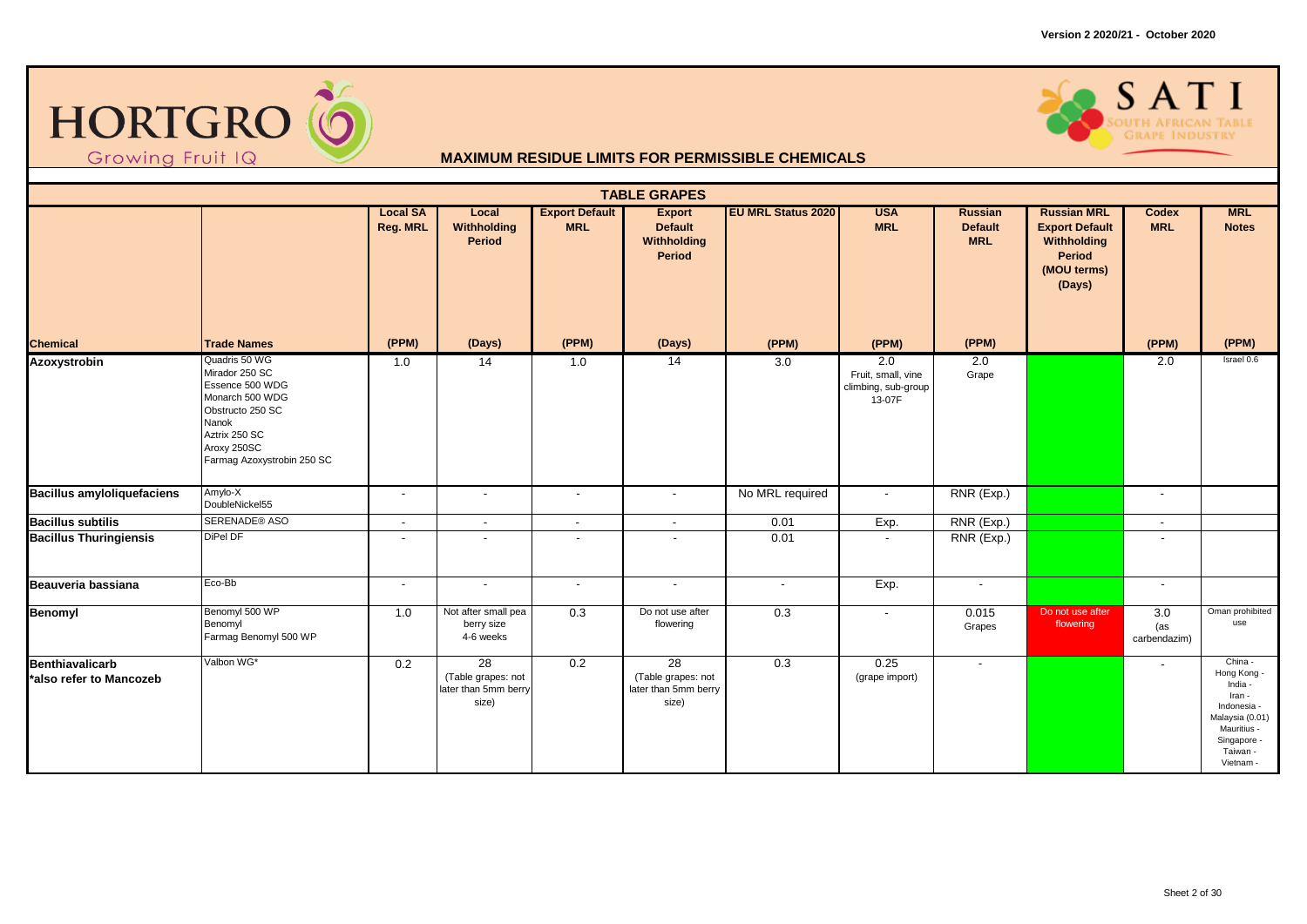



|                                                                                                          |                                        |                             |                                       |                                     | <b>TABLE GRAPES</b>                                      |                              |                                                          |                                                |                                                                                               |                                                                        |                                                                                                                                      |
|----------------------------------------------------------------------------------------------------------|----------------------------------------|-----------------------------|---------------------------------------|-------------------------------------|----------------------------------------------------------|------------------------------|----------------------------------------------------------|------------------------------------------------|-----------------------------------------------------------------------------------------------|------------------------------------------------------------------------|--------------------------------------------------------------------------------------------------------------------------------------|
|                                                                                                          |                                        | <b>Local SA</b><br>Reg. MRL | Local<br>Withholding<br><b>Period</b> | <b>Export Default</b><br><b>MRL</b> | <b>Export</b><br><b>Default</b><br>Withholding<br>Period | <b>EU MRL Status 2020</b>    | <b>USA</b><br><b>MRL</b>                                 | <b>Russian</b><br><b>Default</b><br><b>MRL</b> | <b>Russian MRL</b><br><b>Export Default</b><br>Withholding<br>Period<br>(MOU terms)<br>(Days) | Codex<br><b>MRL</b>                                                    | <b>MRL</b><br><b>Notes</b>                                                                                                           |
| <b>Chemical</b>                                                                                          | <b>Trade Names</b>                     | (PPM)                       | (Days)                                | (PPM)                               | (Days)                                                   | (PPM)                        | (PPM)                                                    | (PPM)                                          |                                                                                               | (PPM)                                                                  | (PPM)                                                                                                                                |
| Beta-cyfluthrin<br>Note:<br>EU authorisation amendment/<br>possible related MRL<br>implications pending. | Bulldock 050 EC                        | 0.1                         | 35                                    | 0.1                                 | 35                                                       | 0.3<br>(Cyfluthrin/ isomers) | 1.0                                                      |                                                |                                                                                               |                                                                        | China -<br>India -<br>Indonesia -<br>Iran -<br>Israel -<br>Malaysia (0.01)<br>Mauritius -<br>Singapore -<br>Taiwan 0.01<br>Vietnam - |
| Beta-cypermethrin                                                                                        | Akito                                  | 0.05                        | 28                                    | 0.05                                | 28                                                       | 0.5                          | 2.0<br>(as cypermethrin)                                 | 0.2<br>Grapes                                  |                                                                                               | 0.2<br>(as cypermethrin<br>including alpha-<br>and zeta-<br>cypermeth) | Oman restricted<br>use                                                                                                               |
| <b>Bollworm</b><br>Nucleopolyhedrovirus                                                                  | <b>Bolldex</b><br>Graboll<br>Helicovir | $\sim$                      | $\mathbf 0$                           | $\blacksquare$                      | $\mathbf 0$                                              | No MRL required              | Exp.                                                     | $\sim$                                         |                                                                                               | $\blacksquare$                                                         |                                                                                                                                      |
| <b>Boscalid</b>                                                                                          | Cantus<br>Collis (+ Kresoxim-methyl)   | 5.0                         | 28                                    | 5.0                                 | 28                                                       | 5.0                          | 5.0<br>Fruit, small, vine<br>climbing subgroup<br>13-07F | 5.0<br>Grapes                                  |                                                                                               | 5.0                                                                    | Canada 3.5<br>Taiwan 1.0                                                                                                             |
| <b>Boscalid</b><br>۰                                                                                     | Collis                                 | 5.0                         | $\overline{28}$                       | 5.0                                 | 28                                                       | 5.0                          | 5.0<br>Fruit, small, vine<br>climbing subgroup<br>13-07F | 5.0<br>Grapes                                  |                                                                                               | 5.0                                                                    | Canada 3.5<br>Taiwan 1.0                                                                                                             |
| Kresoxim-methyl                                                                                          |                                        | 0.5                         | 28                                    | 0.5                                 | 28                                                       | 1.5                          | 1.0                                                      | 1.0<br>Grape                                   |                                                                                               | 1.5                                                                    |                                                                                                                                      |
| <b>Botanical Extract/</b><br><b>Plant Acid</b><br>(Ascorbic acid; Citrus extract)                        | <b>Bestcure</b>                        | 0,01                        | $\mathbf 0$                           | 0.01                                | $\mathbf 0$                                              | 0.01                         | Exp.                                                     | $\sim$                                         |                                                                                               | $\overline{\phantom{a}}$                                               |                                                                                                                                      |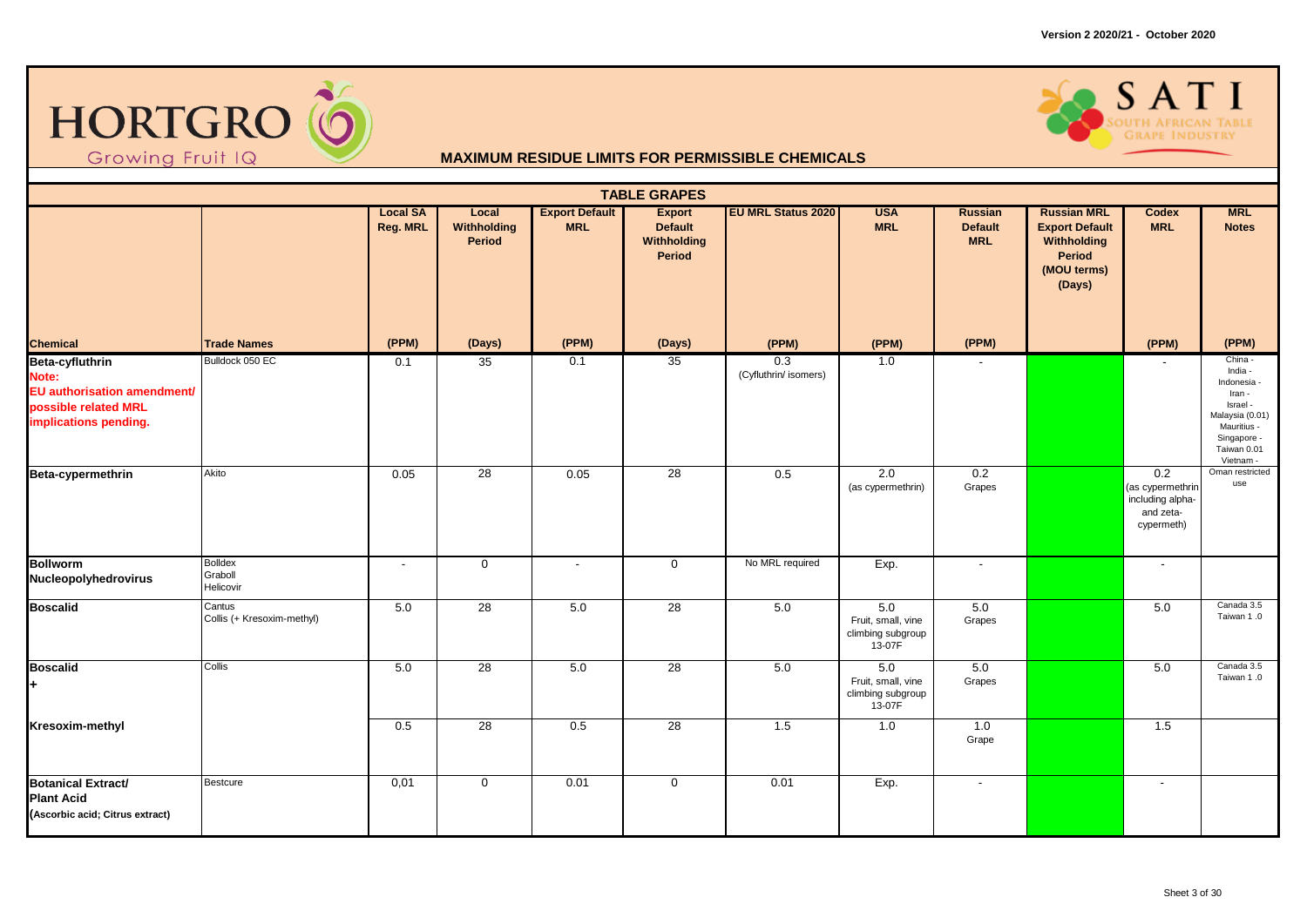



|                                                  |                                                                                     |                                    |                                                                 |                                     | <b>TABLE GRAPES</b>                                      |                           |                                                         |                                         |                                                                                                      |                            |                                                                                                                                                         |
|--------------------------------------------------|-------------------------------------------------------------------------------------|------------------------------------|-----------------------------------------------------------------|-------------------------------------|----------------------------------------------------------|---------------------------|---------------------------------------------------------|-----------------------------------------|------------------------------------------------------------------------------------------------------|----------------------------|---------------------------------------------------------------------------------------------------------------------------------------------------------|
|                                                  |                                                                                     | <b>Local SA</b><br><b>Reg. MRL</b> | Local<br>Withholding<br>Period                                  | <b>Export Default</b><br><b>MRL</b> | <b>Export</b><br><b>Default</b><br>Withholding<br>Period | <b>EU MRL Status 2020</b> | <b>USA</b><br><b>MRL</b>                                | Russian<br><b>Default</b><br><b>MRL</b> | <b>Russian MRL</b><br><b>Export Default</b><br>Withholding<br><b>Period</b><br>(MOU terms)<br>(Days) | <b>Codex</b><br><b>MRL</b> | <b>MRL</b><br><b>Notes</b>                                                                                                                              |
| <b>Chemical</b>                                  | <b>Trade Names</b>                                                                  | (PPM)                              | (Days)                                                          | (PPM)                               | (Days)                                                   | (PPM)                     | (PPM)                                                   | (PPM)                                   |                                                                                                      | (PPM)                      | (PPM)                                                                                                                                                   |
| <b>Botanical extracts</b><br>(Natural pyrethrin) | Xterminator                                                                         | 1.0                                | $\mathbf 0$                                                     | 1.0                                 | $\mathbf 0$                                              | 1.0                       | Applied to growing<br>crops Exp./<br>Postharvest<br>1.0 | $\blacksquare$                          |                                                                                                      |                            | China-<br>Indonesia -<br>Iran -<br>Israel -<br>Malaysia (0.01)<br>Mauritius -<br>Taiwan 0.3<br>Thailand -<br>Vietnam -                                  |
| <b>Bromopropylate</b>                            | Capacity 500 EC<br>Ripple 500 EC<br>Flair                                           | 1.0                                | 21                                                              | 0.01                                | Not later than 80%<br>flowering                          | 0.01                      |                                                         | 2.0<br>Grape                            |                                                                                                      | 2.0                        |                                                                                                                                                         |
| <b>Cadusafos</b>                                 | Rugby 10 ME<br>Rugby 10 G<br>Rugby                                                  | $\leq 0.01$                        | $\mathbf 0$                                                     | $\leq 0.01$                         | $\mathbf 0$                                              | 0.01                      | $\overline{\phantom{a}}$                                | $\blacksquare$                          |                                                                                                      | $\overline{\phantom{a}}$   | Oman restricted<br>use                                                                                                                                  |
| Captab/Captan                                    | Captab WP<br>Thor 500 WP<br>Captan 800 WG<br>Sharda Captan 800 WG<br>MERPAN® 80 WDG | 15.0                               | DP-14 WP-**<br>6 Weeks, 4-6 mm<br>berry size<br>4-6 weeks       | 0.03                                | Not after flowering                                      | 0.03                      | 25.0                                                    | 25.0<br>Grapes                          |                                                                                                      | 25.0                       | Oman prohibited<br>use<br>(Banned chemical -<br>Vietnam MARD -<br>Circular 3/2016/TT-<br>BNNPTNT)<br>25.0<br>(In accordance<br>with Codex<br>Standards) |
| Carbaryl                                         | Carbaryl 850 WP<br>Carbadust 50 DP<br>Sevin XLR Plus 480 SC<br>Avi Carbo DP         | 2.5                                | DP-14 WP-**                                                     | 0.01                                | Do not apply after full<br>bloom                         | 0.01                      | 10.0                                                    | $\overline{\phantom{a}}$                |                                                                                                      | $\overline{\phantom{0}}$   | Oman prohibited<br>use                                                                                                                                  |
| Carbendazim                                      | Ag-Carbendazim 500 SC<br>Zimbo                                                      | 1.0                                | 4-6 weeks before<br>harvest and<br>commencement of<br>flowering | 0.3                                 | Do not apply after<br>commencement of<br>flowering       | 0.3                       | $\overline{\phantom{a}}$                                | 3.0<br>Grape                            |                                                                                                      | 3.0                        | Oman prohibited<br>use                                                                                                                                  |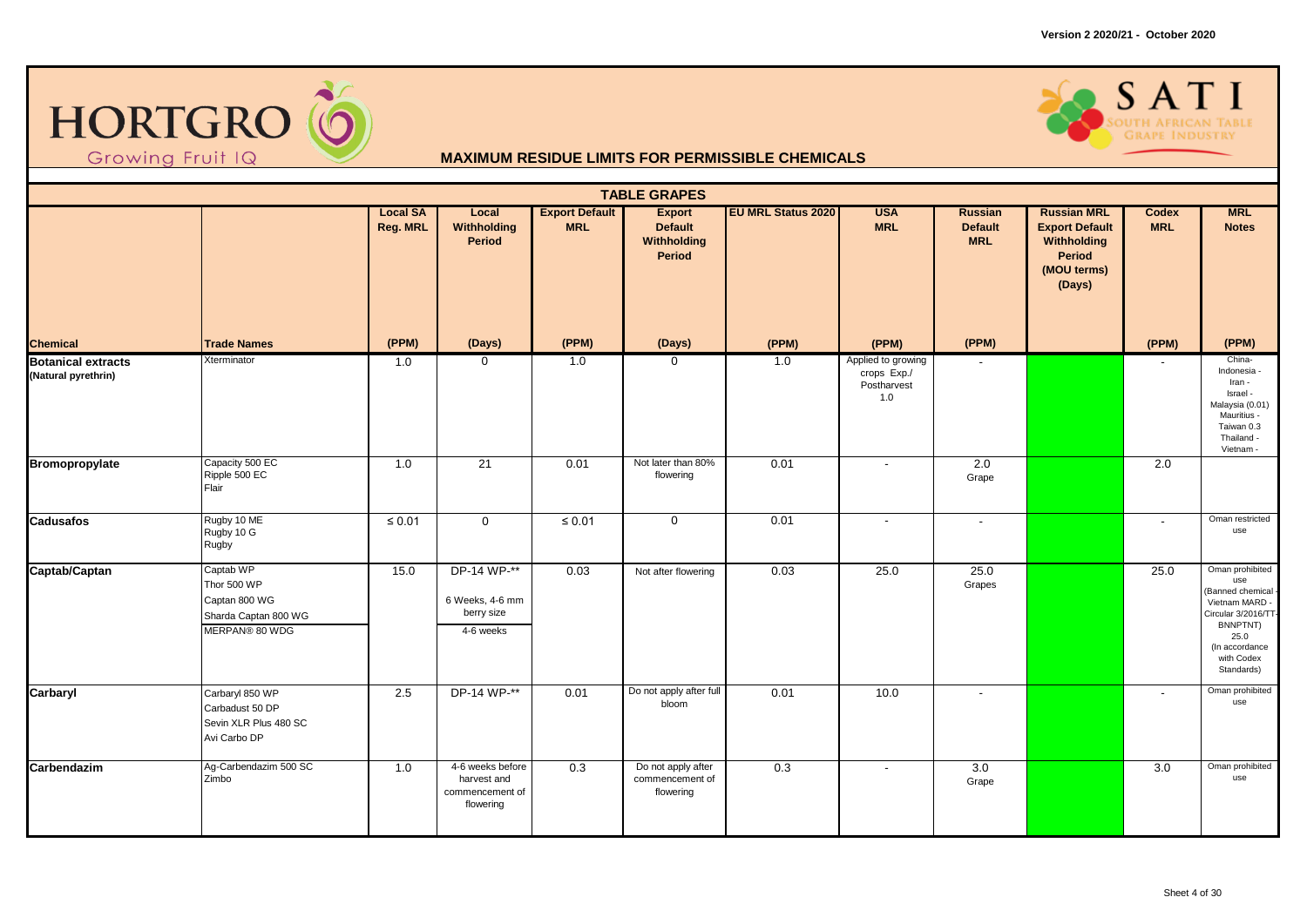



|                                                                                                       |                                                                                                                                                                                                                                                       |                             |                                                                         |                                     | <b>TABLE GRAPES</b>                                                    |                           |                                                                                                   |                                                |                                                                                               |                                          |                            |
|-------------------------------------------------------------------------------------------------------|-------------------------------------------------------------------------------------------------------------------------------------------------------------------------------------------------------------------------------------------------------|-----------------------------|-------------------------------------------------------------------------|-------------------------------------|------------------------------------------------------------------------|---------------------------|---------------------------------------------------------------------------------------------------|------------------------------------------------|-----------------------------------------------------------------------------------------------|------------------------------------------|----------------------------|
|                                                                                                       |                                                                                                                                                                                                                                                       | <b>Local SA</b><br>Reg. MRL | Local<br>Withholding<br>Period                                          | <b>Export Default</b><br><b>MRL</b> | <b>Export</b><br><b>Default</b><br>Withholding<br>Period               | <b>EU MRL Status 2020</b> | <b>USA</b><br><b>MRL</b>                                                                          | <b>Russian</b><br><b>Default</b><br><b>MRL</b> | <b>Russian MRL</b><br><b>Export Default</b><br>Withholding<br>Period<br>(MOU terms)<br>(Days) | <b>Codex</b><br><b>MRL</b>               | <b>MRL</b><br><b>Notes</b> |
| <b>Chemical</b>                                                                                       | <b>Trade Names</b>                                                                                                                                                                                                                                    | (PPM)                       | (Days)                                                                  | (PPM)                               | (Days)                                                                 | (PPM)                     | (PPM)                                                                                             | (PPM)                                          |                                                                                               | (PPM)                                    | (PPM)                      |
| Chlorantraniliprole                                                                                   | Altacor<br>Coragen                                                                                                                                                                                                                                    | 1.0                         | 3                                                                       | 1.0                                 | 3                                                                      | 1.0                       | $\overline{2.5}$<br>Fruit, small, vine<br>climbing, except<br>fuzzy kiwifruit,<br>subgroup 13-07F | 1.0<br>Grapes                                  |                                                                                               | 1.0<br>Berries and<br>other small fruits | Israel 0.4                 |
| Chlorfenapyr                                                                                          | Saber 360 SC<br>Savage 360 SC<br>Sergeant                                                                                                                                                                                                             | 0.5                         | 80                                                                      | 0.01                                | 96<br>Before flowering                                                 | 0.01                      | 0.01                                                                                              | $\overline{\phantom{a}}$                       |                                                                                               | $\sim$                                   |                            |
|                                                                                                       | Hunter 24 SC<br>Plumett                                                                                                                                                                                                                               |                             |                                                                         |                                     | Before beginning of<br>flowering                                       |                           |                                                                                                   |                                                |                                                                                               |                                          |                            |
| <b>Chlorpyrifos</b><br>*dormant application                                                           | Lirifos 480 EC<br>Dursban 480 EC<br>Dursban 750 WG<br>Chlorban EC<br>Agropyrifos 480 EC<br>Pyrinex 480 EC<br>Klub M5 Chlorpyrifos<br>Pyrinex 250 CS<br>Chlorifos<br>Chlorpyrifos 480 EC<br>Chlorpyrifos 480 EC (L6272)<br>Chlorpyrifos 480 EC (L4888) | $\overline{\phantom{a}}$    | Dormant<br>application and also<br>stem treatment for<br>WG formulation | $\leq 0.01$                         | Dormant<br>application and stem<br>treatment for Dursban<br>75 WG only | 0.01                      | (US FR indicates<br>regional registration<br>at 0.01)                                             | 0.5<br>Grapes                                  |                                                                                               | 0.5                                      | Oman restricted<br>use     |
| Clothianidin<br>Note:<br>EU authorisation amendment/<br>possible related MRL<br>implications pending. | Samurai 20SC                                                                                                                                                                                                                                          | 0.01                        | 90<br>Apply not later than<br>80% bud burst                             | 0.01                                | 90<br>Apply not later than<br>80% bud burst                            | 0.7                       | 0,6                                                                                               | 0.07<br>Berries and other<br>small fruits      |                                                                                               | 0.7                                      |                            |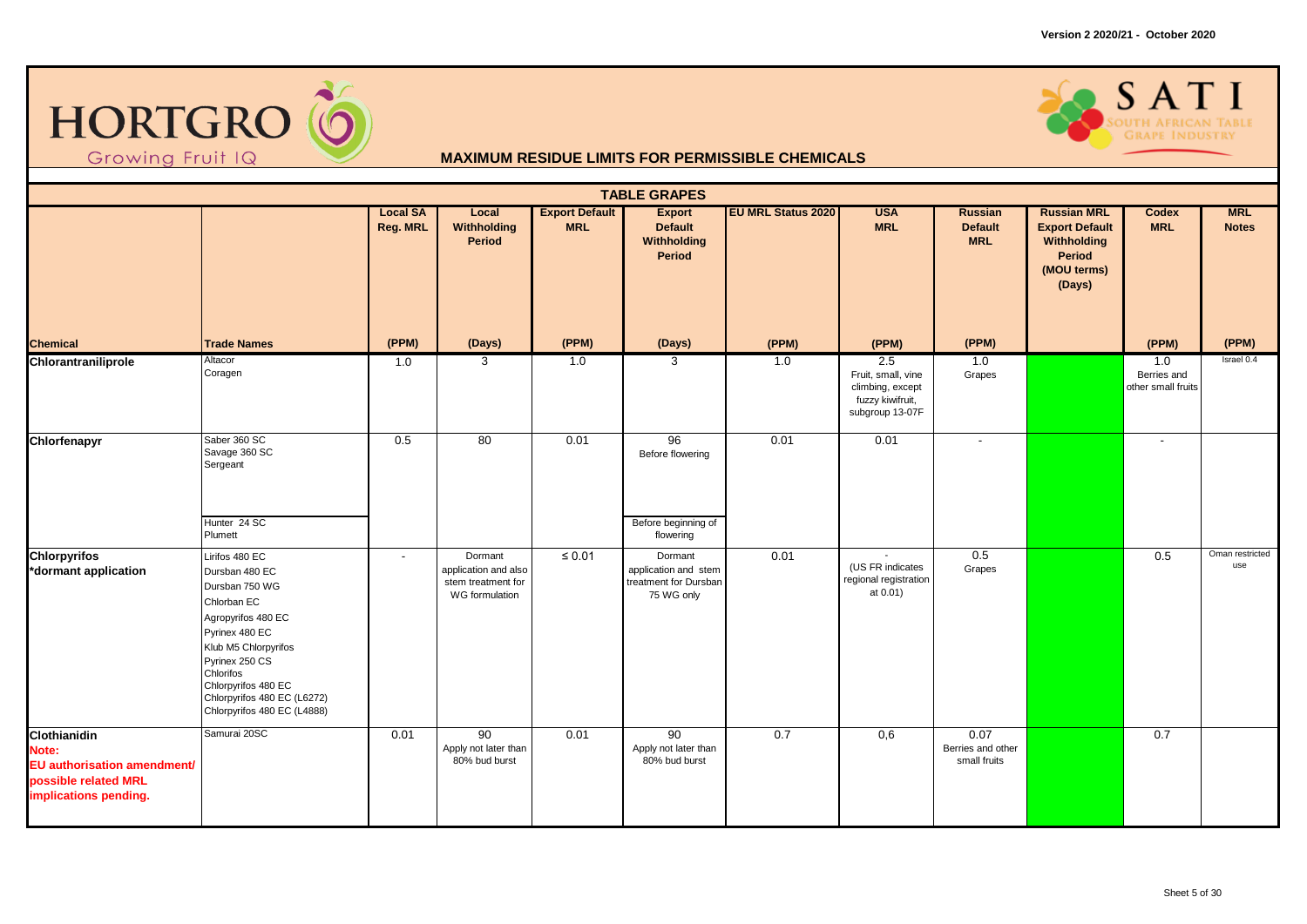



|                                                                                           |                                                                                                                                                                                                                                                                                                                                                                                                                                                                                                            |                             |                                      |                                     | <b>TABLE GRAPES</b>                                      |                           |                          |                                         |                                                                                               |                          |                                                                                                                   |
|-------------------------------------------------------------------------------------------|------------------------------------------------------------------------------------------------------------------------------------------------------------------------------------------------------------------------------------------------------------------------------------------------------------------------------------------------------------------------------------------------------------------------------------------------------------------------------------------------------------|-----------------------------|--------------------------------------|-------------------------------------|----------------------------------------------------------|---------------------------|--------------------------|-----------------------------------------|-----------------------------------------------------------------------------------------------|--------------------------|-------------------------------------------------------------------------------------------------------------------|
|                                                                                           |                                                                                                                                                                                                                                                                                                                                                                                                                                                                                                            | <b>Local SA</b><br>Reg. MRL | Local<br>Withholding<br>Period       | <b>Export Default</b><br><b>MRL</b> | <b>Export</b><br><b>Default</b><br>Withholding<br>Period | <b>EU MRL Status 2020</b> | <b>USA</b><br><b>MRL</b> | <b>Russian</b><br>Default<br><b>MRL</b> | <b>Russian MRL</b><br><b>Export Default</b><br>Withholding<br>Period<br>(MOU terms)<br>(Days) | Codex<br><b>MRL</b>      | <b>MRL</b><br><b>Notes</b>                                                                                        |
| <b>Chemical</b>                                                                           | <b>Trade Names</b>                                                                                                                                                                                                                                                                                                                                                                                                                                                                                         | (PPM)                       | (Days)                               | (PPM)                               | (Days)                                                   | (PPM)                     | (PPM)                    | (PPM)                                   |                                                                                               | (PPM)                    | (PPM)                                                                                                             |
| Copper (Cu) Oxychloride and CungFu<br>other Cu salts including<br><b>Cupric hydroxide</b> | Fungi Flow<br>Copper Oxychloride WP<br>Nordox 86% WG<br><b>Cuprofix Disperss</b><br>Demildex<br>Cuprofix 30 Disperss<br>Cuprofix Ultra<br>Liquicop<br>Kocide 2000<br><b>Copsul Dust</b><br>Copper Count-N<br>Coppasulfa<br>Coprox WP<br>Coprox Super<br>Nanogreen SC<br>Copper-Flow-Plus<br>Farmag Cu Super<br>Farmag Copper Oxychloride<br>Copro Flow S<br>Copflo Super<br>Copstar 120 SC<br>Copper Clear<br>Farmag Hydroxy<br>Copmaxx<br>Copper Oxychloride Super<br>Royal Blue<br>Tozeb Flo<br>Tozeb WP | 20.0                        | DP-3 WP**<br>28-42 days<br>4-6 weeks | 20.0                                | $DP-3$<br>WP- Not after pea<br>berry size                | 50.0                      | Exp.                     | 5.0<br>Grapes                           | DP - 14<br>WP - 5mm berry<br>diameter                                                         | $\overline{\phantom{a}}$ | China -<br>Hong Kong -<br>Indonesia -<br>Israel -<br>Malaysia Exp<br>Switzerland 15.0<br>Taiwan Exp.<br>Vietnam - |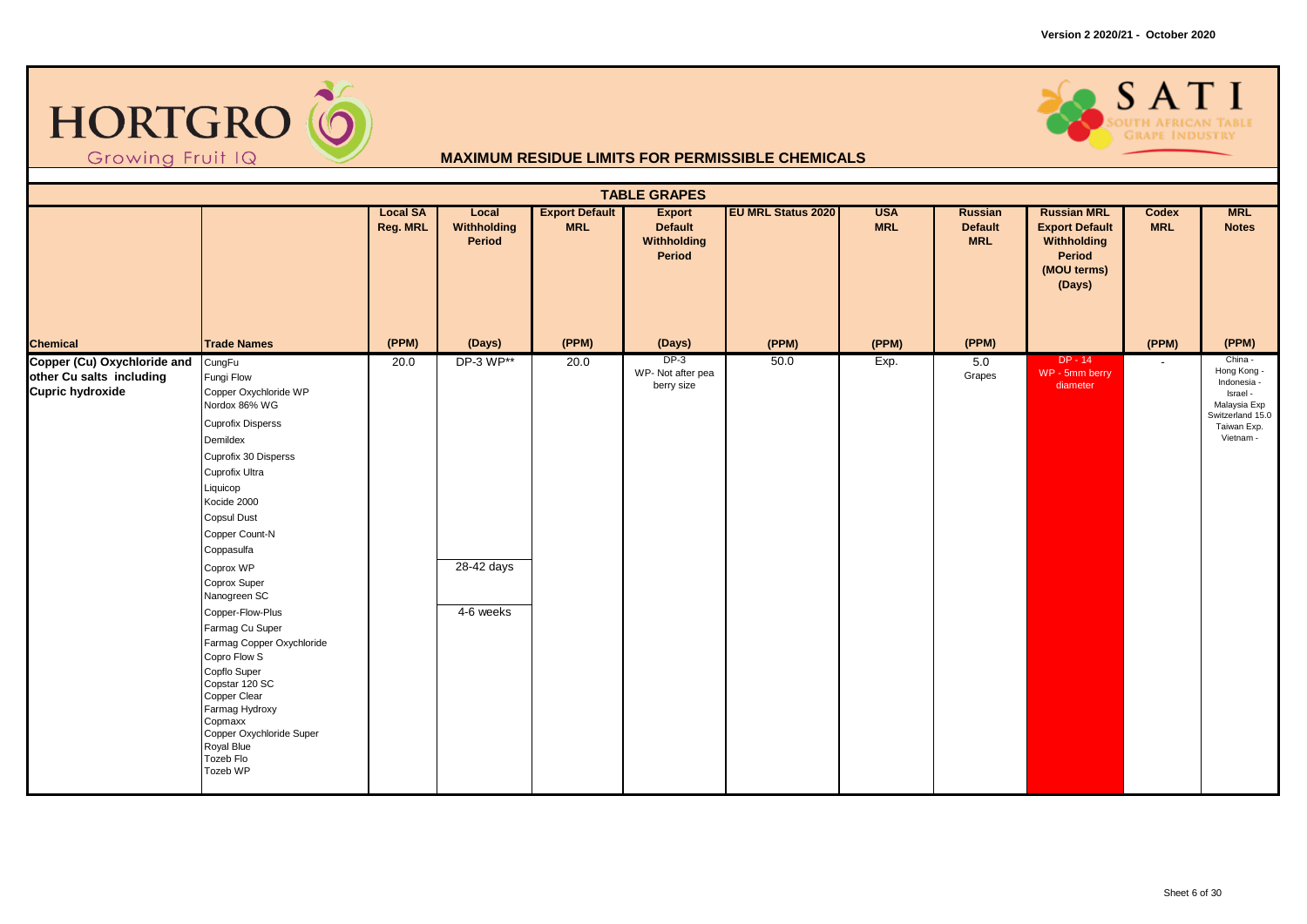



|                  |                                                                                               |                             |                                                                                                 |                                     | <b>TABLE GRAPES</b>                                                                                        |                           |                          |                                                |                                                                                                      |                          |                                                                                                                                                                                                         |
|------------------|-----------------------------------------------------------------------------------------------|-----------------------------|-------------------------------------------------------------------------------------------------|-------------------------------------|------------------------------------------------------------------------------------------------------------|---------------------------|--------------------------|------------------------------------------------|------------------------------------------------------------------------------------------------------|--------------------------|---------------------------------------------------------------------------------------------------------------------------------------------------------------------------------------------------------|
|                  |                                                                                               | <b>Local SA</b><br>Reg. MRL | Local<br>Withholding<br>Period                                                                  | <b>Export Default</b><br><b>MRL</b> | <b>Export</b><br><b>Default</b><br>Withholding<br>Period                                                   | <b>EU MRL Status 2020</b> | <b>USA</b><br><b>MRL</b> | <b>Russian</b><br><b>Default</b><br><b>MRL</b> | <b>Russian MRL</b><br><b>Export Default</b><br>Withholding<br><b>Period</b><br>(MOU terms)<br>(Days) | Codex<br><b>MRL</b>      | <b>MRL</b><br><b>Notes</b>                                                                                                                                                                              |
| <b>Chemical</b>  | <b>Trade Names</b>                                                                            | (PPM)                       | (Days)                                                                                          | (PPM)                               | (Days)                                                                                                     | (PPM)                     | (PPM)                    | (PPM)                                          |                                                                                                      | (PPM)                    | (PPM)                                                                                                                                                                                                   |
| Cyanamide        | Dormex<br>Deurbraak<br>Bloomer<br>Dorcy<br>Cymex<br>Cyan<br>ALERT 520 SC<br>Cymet<br>Liberate | 0.05                        | Dormant application<br>only                                                                     | 0.01                                | Dormant<br>application only                                                                                | 0.01                      | $\overline{\phantom{a}}$ | $\sim$                                         |                                                                                                      | $\overline{\phantom{a}}$ | Oman prohibited<br>use                                                                                                                                                                                  |
| Cyantraniliprole | Exirel 100 SE                                                                                 | 1.0                         | 10<br>Fruit fly bait<br>application only                                                        | 1.0                                 | 10<br>Fruit fly bait<br>application only                                                                   | 1.5                       | $\blacksquare$           | $\overline{\phantom{a}}$                       |                                                                                                      | $\blacksquare$           | Hong Kong -<br>India 0.01<br>Indonesia -<br>Israel -<br>Iran -<br>Malaysia 0.01<br>Mauritius -<br>Oman 0.01<br>Saudi Arabia -<br>Singapore -<br>Switzerland 0.01<br>Taiwan -<br>Thailand -<br>Vietnam - |
| Cymoxanil        | Curzate 600 WG<br>Cymox<br>Vidac Flo                                                          | 0.1                         | 28<br>Do not apply<br>after pea size<br>$4 - 6$ weeks<br>(Do not apply after<br>pea size)<br>21 | 0.1                                 | $\overline{28}$<br>Do not apply after<br>pea size<br>$4-6$ weeks<br>(Do not apply after<br>pea size)<br>21 | 0.3                       | 0.1                      | 0.1                                            |                                                                                                      | $\overline{\phantom{a}}$ | Indonesian -<br>Israel -<br>Iran -<br>Malaysia (0.01)<br>Mauritius -<br>Singapore -<br>Thailand -<br>Vietnam -                                                                                          |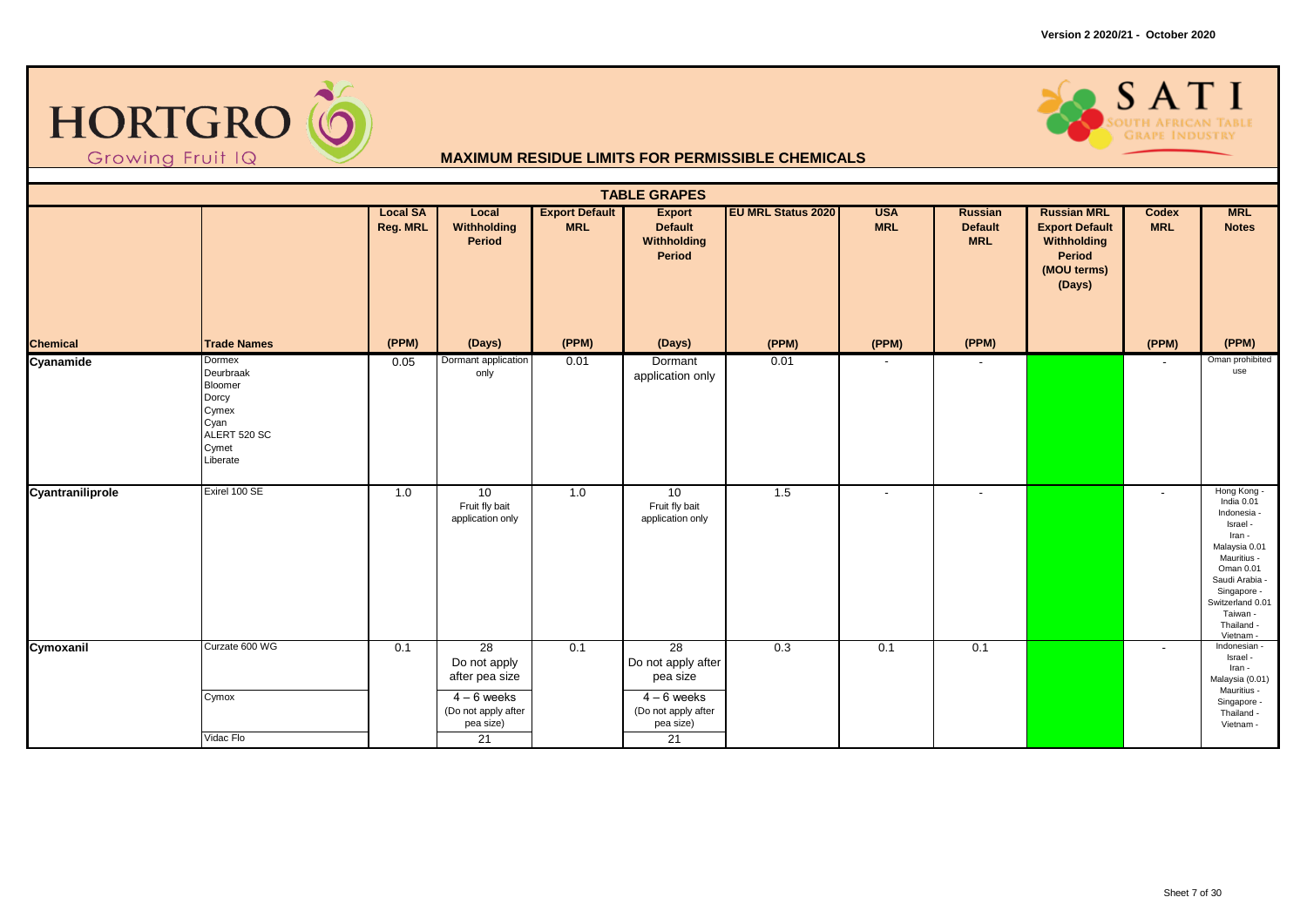



|                 |                                                                                  |                                    |                                                 |                                     | <b>TABLE GRAPES</b>                                      |                                    |                          |                                         |                                                                                               |                          |                                                                                                               |
|-----------------|----------------------------------------------------------------------------------|------------------------------------|-------------------------------------------------|-------------------------------------|----------------------------------------------------------|------------------------------------|--------------------------|-----------------------------------------|-----------------------------------------------------------------------------------------------|--------------------------|---------------------------------------------------------------------------------------------------------------|
|                 |                                                                                  | <b>Local SA</b><br><b>Reg. MRL</b> | Local<br>Withholding<br>Period                  | <b>Export Default</b><br><b>MRL</b> | <b>Export</b><br><b>Default</b><br>Withholding<br>Period | <b>EU MRL Status 2020</b>          | <b>USA</b><br><b>MRL</b> | Russian<br><b>Default</b><br><b>MRL</b> | <b>Russian MRL</b><br><b>Export Default</b><br>Withholding<br>Period<br>(MOU terms)<br>(Days) | Codex<br><b>MRL</b>      | <b>MRL</b><br><b>Notes</b>                                                                                    |
| <b>Chemical</b> | <b>Trade Names</b>                                                               | (PPM)                              | (Days)                                          | (PPM)                               | (Days)                                                   | (PPM)                              | (PPM)                    | (PPM)                                   |                                                                                               | (PPM)                    | (PPM)                                                                                                         |
| Cymoxanil       | Controller<br>Cymax M WP<br>Cymoxazeb WP<br>Fungarrest<br>Micexanil<br>Zetanil M | 0.1                                | $4-6$ weeks<br>(Do not apply after<br>pea size) | 0.1                                 | $4-6$ weeks<br>(Do not apply after<br>pea size)          | 0.3                                | 0.1                      | 0.1                                     |                                                                                               |                          | Indonesia -<br>Israel -<br>Iran -<br>Malaysia (0.01)<br>Mauritius -<br>Singapore -<br>Thailand -<br>Vietnam - |
| <b>Mancozeb</b> |                                                                                  | 3.0                                |                                                 |                                     |                                                          | 5.0<br>(as CS2)                    | 1.5                      |                                         |                                                                                               | 5.0<br>(Dithiocarb.)     | Oman prohibited<br>use                                                                                        |
| Cymoxanil       | <b>Equation Pro</b>                                                              | 0.1                                | 28                                              | 0.1                                 | 28                                                       | 0.3                                | 0.1                      | 0.1                                     |                                                                                               | $\overline{\phantom{a}}$ | Indonesia -<br>Israel -<br>Iran -<br>Malaysia (0.01)<br>Mauritius -<br>Singapore -<br>Thailand -<br>Vietnam - |
| Famoxadone      |                                                                                  | 1.0                                |                                                 |                                     |                                                          | $\overline{2.0}$                   | 2.5                      | 2.0<br>Grapes                           |                                                                                               | 2.0                      | Canada (0.1)                                                                                                  |
| Cymoxanil       | Milraz 76 WP                                                                     | 0.1                                | 4-6 Weeks<br>(Up to 5 mm berry<br>diameter)     | 0.1                                 | 4-6 Weeks<br>(Up to 5 mm berry<br>diameter)              | 0.3                                | 0.1                      | 0.1                                     |                                                                                               | $\overline{\phantom{a}}$ | Indonesia -<br>Israel -<br>Iran -<br>Malaysia (0.01)<br>Mauritius -<br>Singapore -<br>Thailand -<br>Vietnam - |
| Propineb        |                                                                                  | 3.0                                |                                                 |                                     |                                                          | 1.0 (as propineb);<br>5.0 (as CS2) | $\overline{\phantom{a}}$ | $\sim$<br>5.0<br>(Dithiocarb.)          |                                                                                               | 5.0<br>(Dithiocarb.)     | Iran Suspended<br>pesticide                                                                                   |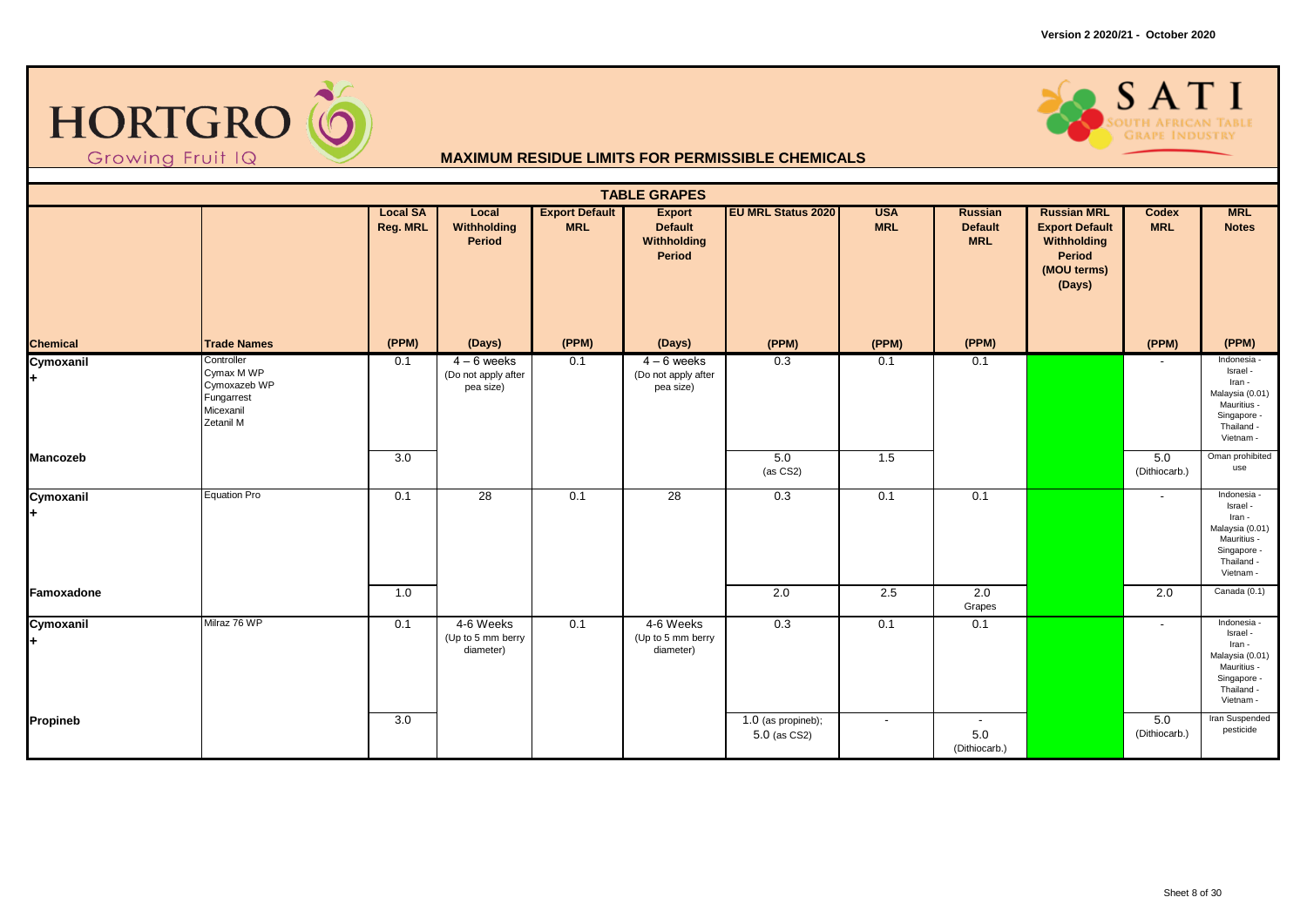



|                     |                                                                                                                                                                          |                             |                                |                                     | <b>TABLE GRAPES</b>                                      |                           |                                                                                      |                                         |                                                                                                      |                            |                                                 |
|---------------------|--------------------------------------------------------------------------------------------------------------------------------------------------------------------------|-----------------------------|--------------------------------|-------------------------------------|----------------------------------------------------------|---------------------------|--------------------------------------------------------------------------------------|-----------------------------------------|------------------------------------------------------------------------------------------------------|----------------------------|-------------------------------------------------|
|                     |                                                                                                                                                                          | <b>Local SA</b><br>Reg. MRL | Local<br>Withholding<br>Period | <b>Export Default</b><br><b>MRL</b> | <b>Export</b><br><b>Default</b><br>Withholding<br>Period | <b>EU MRL Status 2020</b> | <b>USA</b><br><b>MRL</b>                                                             | Russian<br><b>Default</b><br><b>MRL</b> | <b>Russian MRL</b><br><b>Export Default</b><br>Withholding<br><b>Period</b><br>(MOU terms)<br>(Days) | <b>Codex</b><br><b>MRL</b> | <b>MRL</b><br><b>Notes</b>                      |
| <b>Chemical</b>     | <b>Trade Names</b>                                                                                                                                                       | (PPM)                       | (Days)                         | (PPM)                               | (Days)                                                   | (PPM)                     | (PPM)                                                                                | (PPM)                                   |                                                                                                      | (PPM)                      | (PPM)                                           |
| Cypermethrin        | Cyperin<br>Cypermethrin 200 EC<br>Polytrin 200 EC<br>Ag-Cypermethrin 200 EC<br>Kemprin 200 EC<br>Farmag Cypermethrin<br>Sipermetrien<br>Cymet                            | 0.05                        | 28                             | 0.05                                | $\overline{28}$                                          | 0.5                       | 2.0                                                                                  | 0.2<br>Grapes                           |                                                                                                      | 0.2                        | Oman restricted<br>use                          |
| Cyprodinil          | As part of Switch<br>Choir 500 WDG<br>Chant 500 WDG<br>As part of Cyprocide WG<br>As part of Elite 625 WDG                                                               | 0.5                         | $\overline{28}$                | 0.5                                 | $\overline{28}$                                          | $\overline{3.0}$          | $\overline{3.0}$<br>Fruit, small, vine<br>climbing, sub-group<br>13-07F              | 5.0<br>Grapes                           |                                                                                                      | 3.0                        |                                                 |
| <b>Deltamethrin</b> | Delta-Thrin 25 EC<br>Decis Forte 100 EC<br>Ag-Deltamethrin 25 EC<br>Celtis 25 EC<br>Servus<br>Delmet 250 EC                                                              | 0.1                         | EC-28 SC-42                    | 0.1                                 | EC formulation-28<br>SC formulation-42                   | 0.2                       | $\sim$<br>(0.05 - All food/feed<br>items)                                            | 0.2<br>Grapes                           |                                                                                                      | 0.2                        | Mauritius 0.05<br>Singapore 0.05                |
| <b>Dichlorvos</b>   | Divos 1000 EC<br>Dichlorvos EC<br>Desta 100 EC<br>Devipan 100 EC<br><b>DDVP</b><br>Dichlorvos 1000 EC                                                                    | 0.1                         | $\overline{7}$                 | $\leq 0.01$                         | $\overline{14}$                                          | 0.01                      | 0.5                                                                                  | 0.05<br>Grapes                          |                                                                                                      | $\sim$                     | Oman prohibited<br>use                          |
| Difenoconazole      | Score<br>Sharda Difenconazole 250 EC<br>Divino 250 EC<br>Pronto 250 EC<br>D-ZOLE<br>Defender 250 EC<br>Sterin 250 EC<br>Farmag Difenoconazole 250 EC<br>Navigator 250 EC | 0.2                         | $\overline{28}$                | 0.2                                 | 28                                                       | 3.0                       | 3.0<br>Fruit, small, vine<br>climbing, except<br>fuzzy kiwifruit,<br>subgroup 13-07F | 0.5<br>Grapes                           |                                                                                                      | 3.0                        | Indonesia 0.1<br>Israel 0.1<br>Saudi Arabia 0.1 |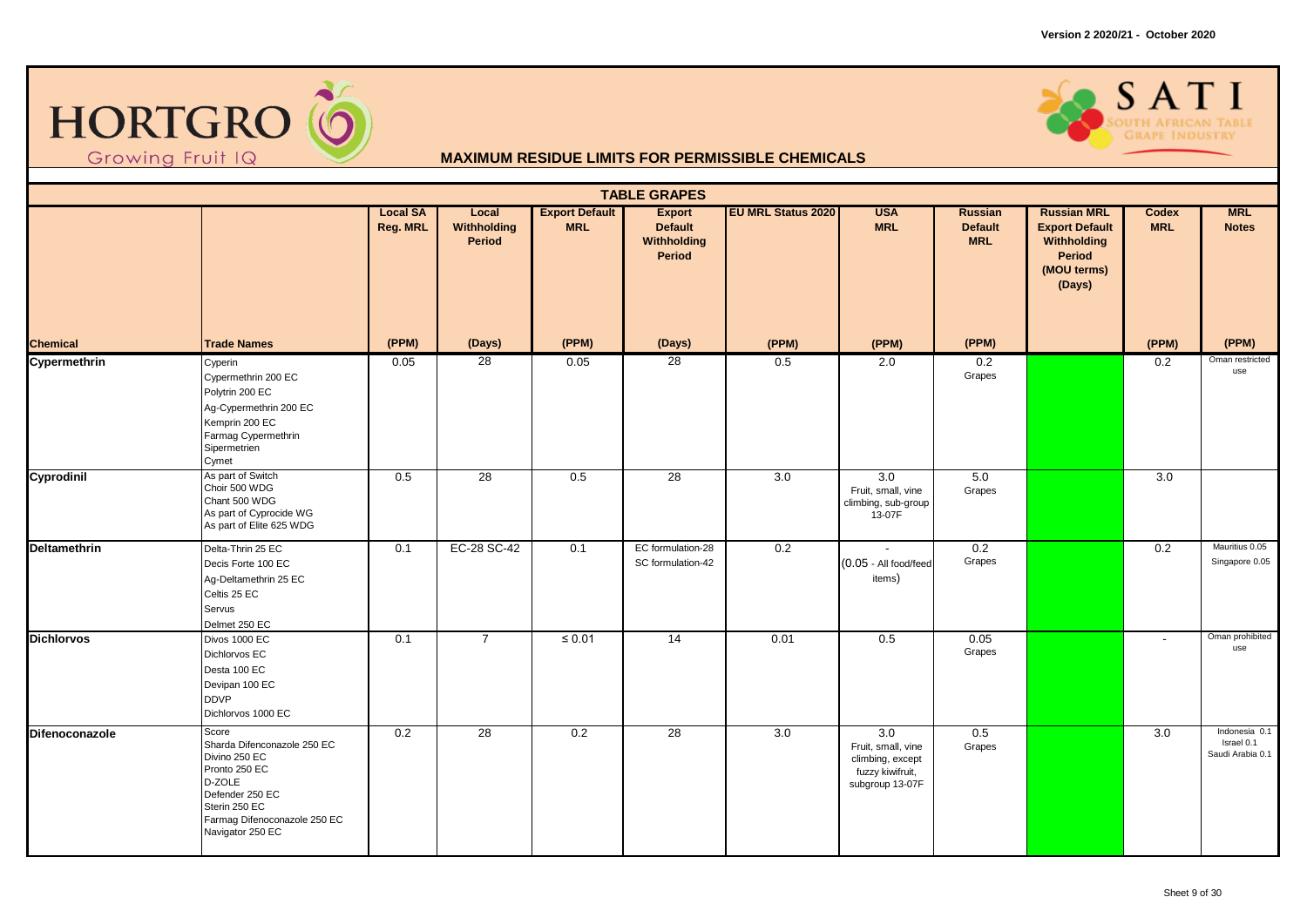



|                     |                                                                                           |                             |                                                       |                                     | <b>TABLE GRAPES</b>                                                                                           |                           |                          |                                                |                                                                                               |                       |                                                                                                                                                                                                                                     |
|---------------------|-------------------------------------------------------------------------------------------|-----------------------------|-------------------------------------------------------|-------------------------------------|---------------------------------------------------------------------------------------------------------------|---------------------------|--------------------------|------------------------------------------------|-----------------------------------------------------------------------------------------------|-----------------------|-------------------------------------------------------------------------------------------------------------------------------------------------------------------------------------------------------------------------------------|
|                     |                                                                                           | <b>Local SA</b><br>Reg. MRL | Local<br>Withholding<br>Period                        | <b>Export Default</b><br><b>MRL</b> | <b>Export</b><br><b>Default</b><br>Withholding<br><b>Period</b>                                               | <b>EU MRL Status 2020</b> | <b>USA</b><br><b>MRL</b> | <b>Russian</b><br><b>Default</b><br><b>MRL</b> | <b>Russian MRL</b><br><b>Export Default</b><br>Withholding<br>Period<br>(MOU terms)<br>(Days) | Codex<br><b>MRL</b>   | <b>MRL</b><br><b>Notes</b>                                                                                                                                                                                                          |
| <b>Chemical</b>     | <b>Trade Names</b>                                                                        | (PPM)                       | (Days)                                                | (PPM)                               | (Days)                                                                                                        | (PPM)                     | (PPM)                    | (PPM)                                          |                                                                                               | (PPM)                 | (PPM)                                                                                                                                                                                                                               |
| <b>Dimethomorph</b> | Dimethozeb<br>Vimethozeb<br>Sovrin Flo<br>Acrobat WG (Mancozeb note)<br>Dimethozeb 690 WP | 5.0                         | 56                                                    | 3.0                                 | 56<br>Max. 3 applications no<br>later than 5 mm berry<br>diameter As<br>confirmed by BASF<br>for Acrobat only | 3.0                       | 3.0<br>Grape             | 3.0<br>Grape                                   |                                                                                               | 3.0                   | Hong Kong 2.0<br>India 0.05<br>Indonesia 2.0<br>Israel 0.5<br>Saudi Arabia 2.0                                                                                                                                                      |
| Dimethomorph        | Sphinx Extra                                                                              | 5.0                         | $\overline{56}$<br>Do not use after pea<br>berry size | 3.0                                 | $\overline{56}$<br>Do not use after pea<br>berry size                                                         | 3.0                       | 3.0                      | 3.0                                            |                                                                                               | 3.0                   | Hong Kong 2.0<br>India 0.05<br>Indonesia 2.0<br>Israel 0.5<br>Saudi Arabia 2.0                                                                                                                                                      |
| Folpet              |                                                                                           | 15.0                        |                                                       | 6.0                                 |                                                                                                               | $6.0\,$                   | 50.0<br>(import)         | 0.02<br>Grapes                                 |                                                                                               | 10.0                  | Iran Suspended<br>pesticide<br>Oman prohibited<br>use<br>Taiwan<br>prohibited - 0.00                                                                                                                                                |
| <b>Dithianon</b>    | Alaris WG<br>Detect 400 SC<br>Inspect 400 SC                                              | 3.0                         | 21                                                    | 3.0                                 | 21                                                                                                            | 3.0                       | 3.0                      | 3.0                                            |                                                                                               | 2.0<br>(Table grapes) | Canada (0.1)<br>[China 2.0]<br>[India 2.0]<br>[Israel 2.0]<br>[Iran $2.0$ ]<br>[Japan 2.0]<br>[Malaysia 2.0]<br>[Mauritius 2.0]<br>[Oman 2.0]<br>[Singapore 2.0]<br>Switzerland 0.01<br>Taiwan 0.2<br>[Thailand 2.0]<br>Vietnam 2.0 |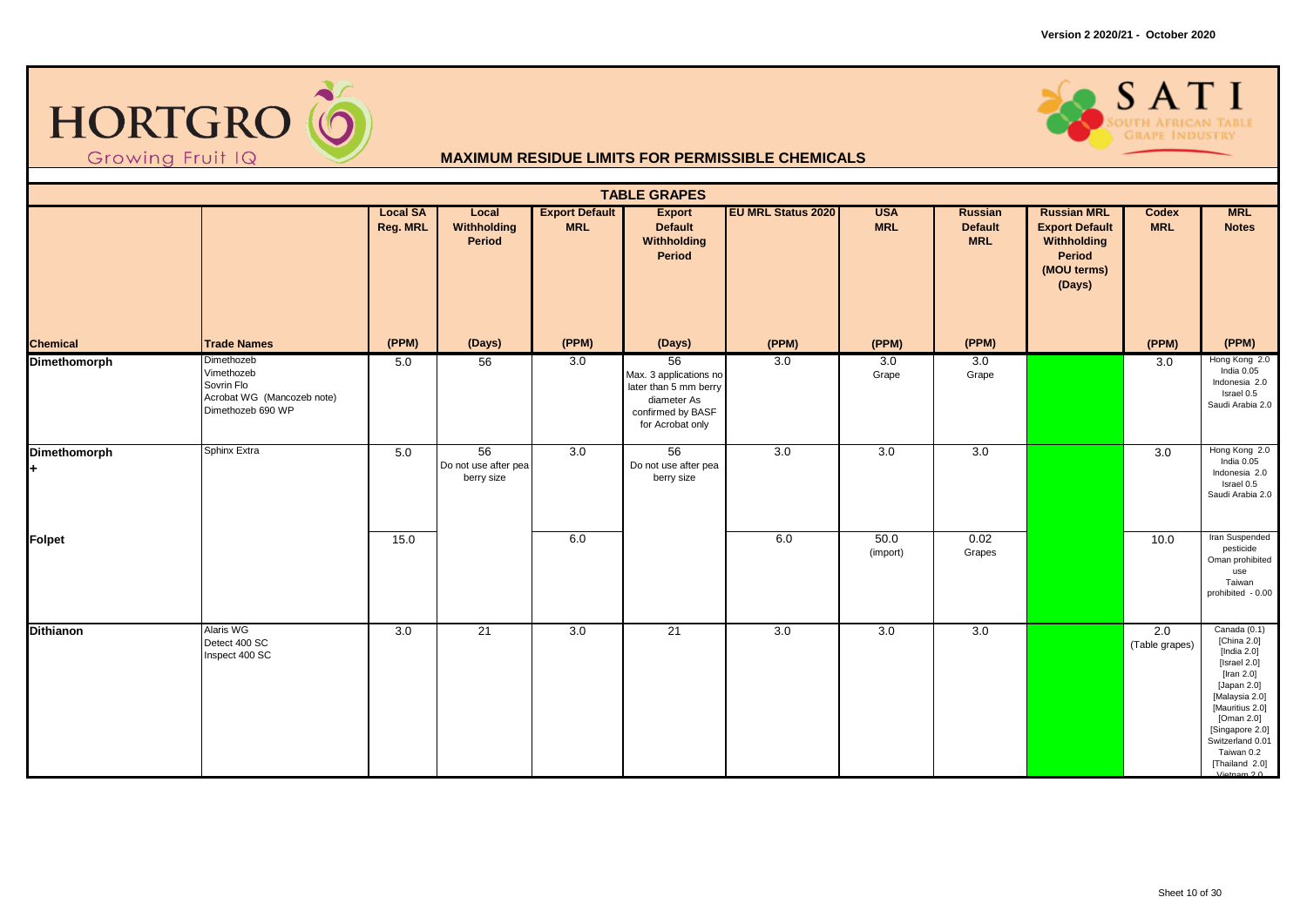



|                                        |                                  |                                    |                                         |                                     | <b>TABLE GRAPES</b>                                      |                                                                     |                          |                                                |                                                                                                      |                     |                                                                                                                                                                                                                              |
|----------------------------------------|----------------------------------|------------------------------------|-----------------------------------------|-------------------------------------|----------------------------------------------------------|---------------------------------------------------------------------|--------------------------|------------------------------------------------|------------------------------------------------------------------------------------------------------|---------------------|------------------------------------------------------------------------------------------------------------------------------------------------------------------------------------------------------------------------------|
|                                        |                                  | <b>Local SA</b><br><b>Reg. MRL</b> | Local<br>Withholding<br>Period          | <b>Export Default</b><br><b>MRL</b> | <b>Export</b><br><b>Default</b><br>Withholding<br>Period | <b>EU MRL Status 2020</b>                                           | <b>USA</b><br><b>MRL</b> | <b>Russian</b><br><b>Default</b><br><b>MRL</b> | <b>Russian MRL</b><br><b>Export Default</b><br>Withholding<br><b>Period</b><br>(MOU terms)<br>(Days) | Codex<br><b>MRL</b> | <b>MRL</b><br><b>Notes</b>                                                                                                                                                                                                   |
| <b>Chemical</b>                        | <b>Trade Names</b>               | (PPM)                              | (Days)                                  | (PPM)                               | (Days)                                                   | (PPM)                                                               | (PPM)                    | (PPM)                                          |                                                                                                      | (PPM)               | (PPM)                                                                                                                                                                                                                        |
| <b>Emamectin benzoate</b>              | Warlock 19.2 EC                  | 0.05                               | 14                                      | 0.05                                | 14                                                       | 0.05<br>(Unpublished Sante<br>12558/2019, proposed<br>new MRL 0.04) |                          | 0.05                                           |                                                                                                      | 0.03                | [China 0.03]<br>Hong Kong -<br>[India 0.03]<br>Indonesia 0.03<br>[Iran 0.03]<br>[Malaysia 0.03]<br>[Mauritius 0.03]<br>[Oman 0.03]<br>Saudi Arabia 0.03<br>[Singapore 0.03]<br>Taiwan 0.03<br>Thailand 0.005<br>Vietnam 0.03 |
| <b>Esfenvalerate</b>                   | Sumi-alpha                       | 0.05                               | $\overline{28}$                         | 0.05                                | 28                                                       | $\overline{0.3}$                                                    | $\blacksquare$           | 0.1<br>Grapes                                  |                                                                                                      | $\sim$              | India -<br>Indonesia -<br>Malaysia (0.01)<br>Mauritius -<br>Saudi Arabia -<br>Thailand -<br>Vietnam                                                                                                                          |
| Ethephon                               | Ethapon<br>Ethephon 480 SL       | 5.0                                | Not later than<br>5% berry<br>colouring | 1.0                                 | Not later than 5%<br>berry colouring                     | 1.0                                                                 | 2.0                      | 1.0                                            |                                                                                                      | 0.8                 | [India 0.8]<br>[Iran $0.8$ ]<br>[Malaysia 0.8]<br>[Mauritius 0.8]<br>[Oman $0.8$ ]<br>[Singapore 0.8]<br>Switzerland 0.5                                                                                                     |
| False codling moth<br>granulovirus     | Cryptex<br>GraTham<br>Cryptogran | $\blacksquare$                     | $\mathbf 0$                             | $\overline{\phantom{a}}$            | $\mathbf 0$                                              | $\overline{\phantom{a}}$                                            | $\blacksquare$           | $\sim$                                         |                                                                                                      | $\sim$              |                                                                                                                                                                                                                              |
| Fenamidone * also refer to<br>mancozeb | No-Blite (Mancozeb note)         | 1.0                                | 49                                      | $\leq 0.01$                         | Do not apply after<br>full bloom                         | 0.6<br>(Unpublished Sante<br>10482/2020 proposed<br>new MRL 0.01)   | 1.0<br>(imported)        | $\overline{\phantom{a}}$                       |                                                                                                      | 0.6                 | Oman Mancozeb<br>Prohibited use                                                                                                                                                                                              |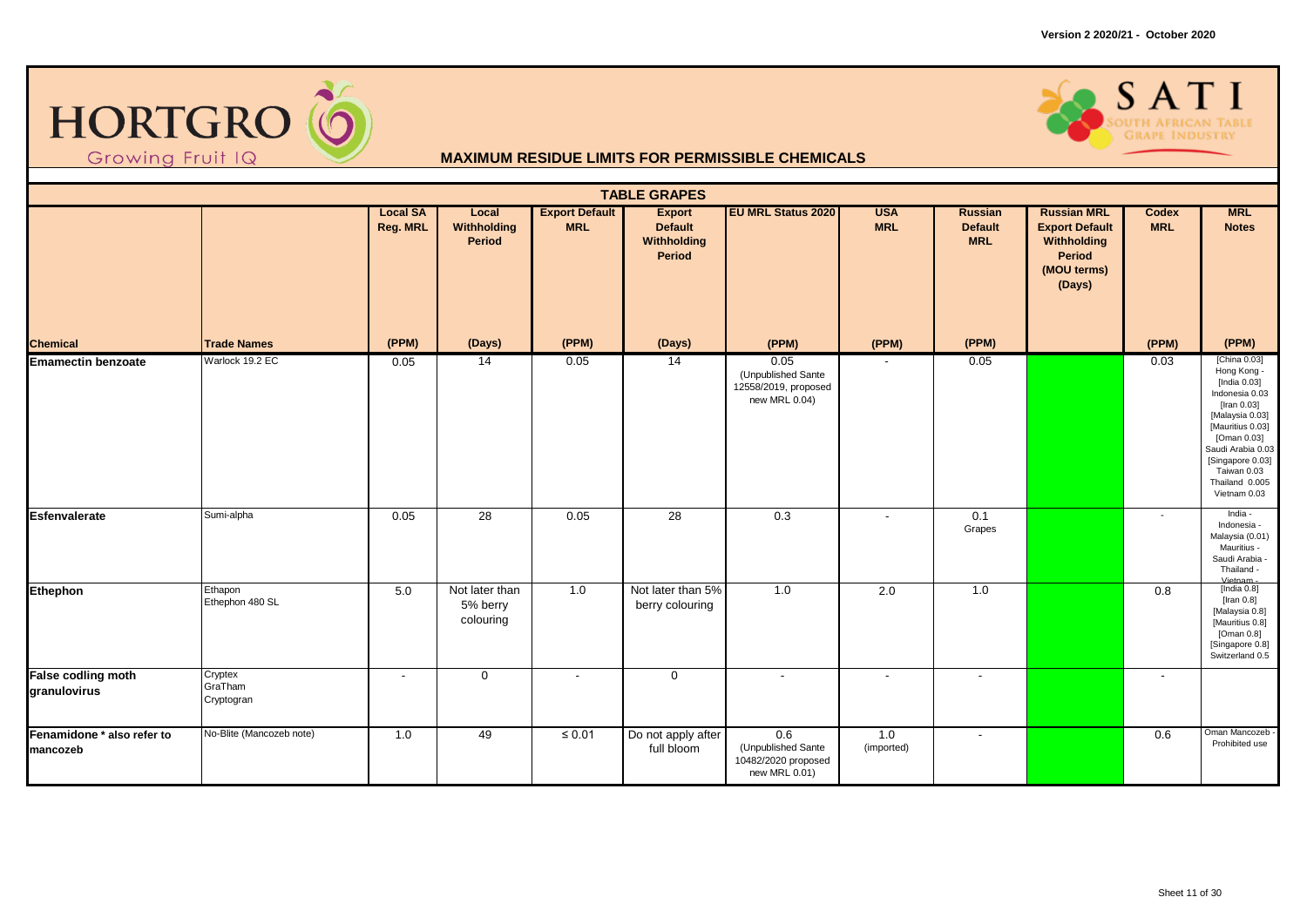



|                 |                                                                                                     |                             |                                       |                                     | <b>TABLE GRAPES</b>                                      |                           |                                                                                     |                                                |                                                                                               |                     |                                                                                                                                                                                               |
|-----------------|-----------------------------------------------------------------------------------------------------|-----------------------------|---------------------------------------|-------------------------------------|----------------------------------------------------------|---------------------------|-------------------------------------------------------------------------------------|------------------------------------------------|-----------------------------------------------------------------------------------------------|---------------------|-----------------------------------------------------------------------------------------------------------------------------------------------------------------------------------------------|
|                 |                                                                                                     | <b>Local SA</b><br>Reg. MRL | Local<br>Withholding<br><b>Period</b> | <b>Export Default</b><br><b>MRL</b> | <b>Export</b><br><b>Default</b><br>Withholding<br>Period | <b>EU MRL Status 2020</b> | <b>USA</b><br><b>MRL</b>                                                            | <b>Russian</b><br><b>Default</b><br><b>MRL</b> | <b>Russian MRL</b><br><b>Export Default</b><br>Withholding<br>Period<br>(MOU terms)<br>(Days) | Codex<br><b>MRL</b> | <b>MRL</b><br><b>Notes</b>                                                                                                                                                                    |
| <b>Chemical</b> | <b>Trade Names</b>                                                                                  | (PPM)                       | (Days)                                | (PPM)                               | (Days)                                                   | (PPM)                     | (PPM)                                                                               | (PPM)                                          |                                                                                               | (PPM)               | (PPM)                                                                                                                                                                                         |
| Fenamiphos      | Fenamiphos 400 EC<br>Spitfire 400 EC<br>Nemacur 10 GR<br>Nemacur 100 EC<br>Bonfire 400 EC<br>Atador | 0.05                        | 100                                   | 0.02                                | 100                                                      | 0.03                      | 0.1<br>(Import tolerance)                                                           |                                                |                                                                                               |                     | Hong Kong -<br>India -<br>Indonesia -<br>Iran -<br>Japan 0.06<br>Malaysia (0.01)<br>Mauritius -<br>Oman restricted<br>use<br>Thailand -<br>Vietnam -                                          |
| Fenazaquin      | Pride 200 SC<br>Vanity 200 SC<br>Superior 200 SC                                                    | 0.2                         | 63                                    | 0.2                                 | 63                                                       | $\overline{0.2}$          | 0.7<br>Fruit, small vine<br>climbing, except<br>fuzzy kiwifruit,<br>subgroup 13-07F | 0.01<br>Grapes                                 | Apply before onset of<br>flowering                                                            | $\sim$              | Canada $(0.1)$<br>China -<br>Hong Kong -<br>India -<br>Indonesia -<br>Iran -<br>Israel -<br>Japan -<br>Malaysia (0.01)<br>Mauritius -<br>Singapore -<br>Taiwan 0.1<br>Thailand -<br>Vietnam - |
| Fenhexamid      | Teldor 500 SC<br>Electron 500 SC<br>Femida 500 EC<br>Providor                                       | 5.0                         | 3                                     | 5.0                                 | 3                                                        | 15.0                      | 4.0<br>Fruit, small, vine<br>climbing, sub-group<br>13-07F                          | 15.0                                           |                                                                                               | 15.0                | Canada 4.0<br>Israel 4.0<br>Taiwan 4.0                                                                                                                                                        |
| Fenpyroximate   | Lesson 50 EC                                                                                        | 0.1                         | 40                                    | 0.1                                 | 40                                                       | 0.3                       | 1.0<br>Fruit, small, vine<br>climbing, sub-group<br>13-07F                          | 0.3                                            |                                                                                               | 0.1                 | Israel 0.05                                                                                                                                                                                   |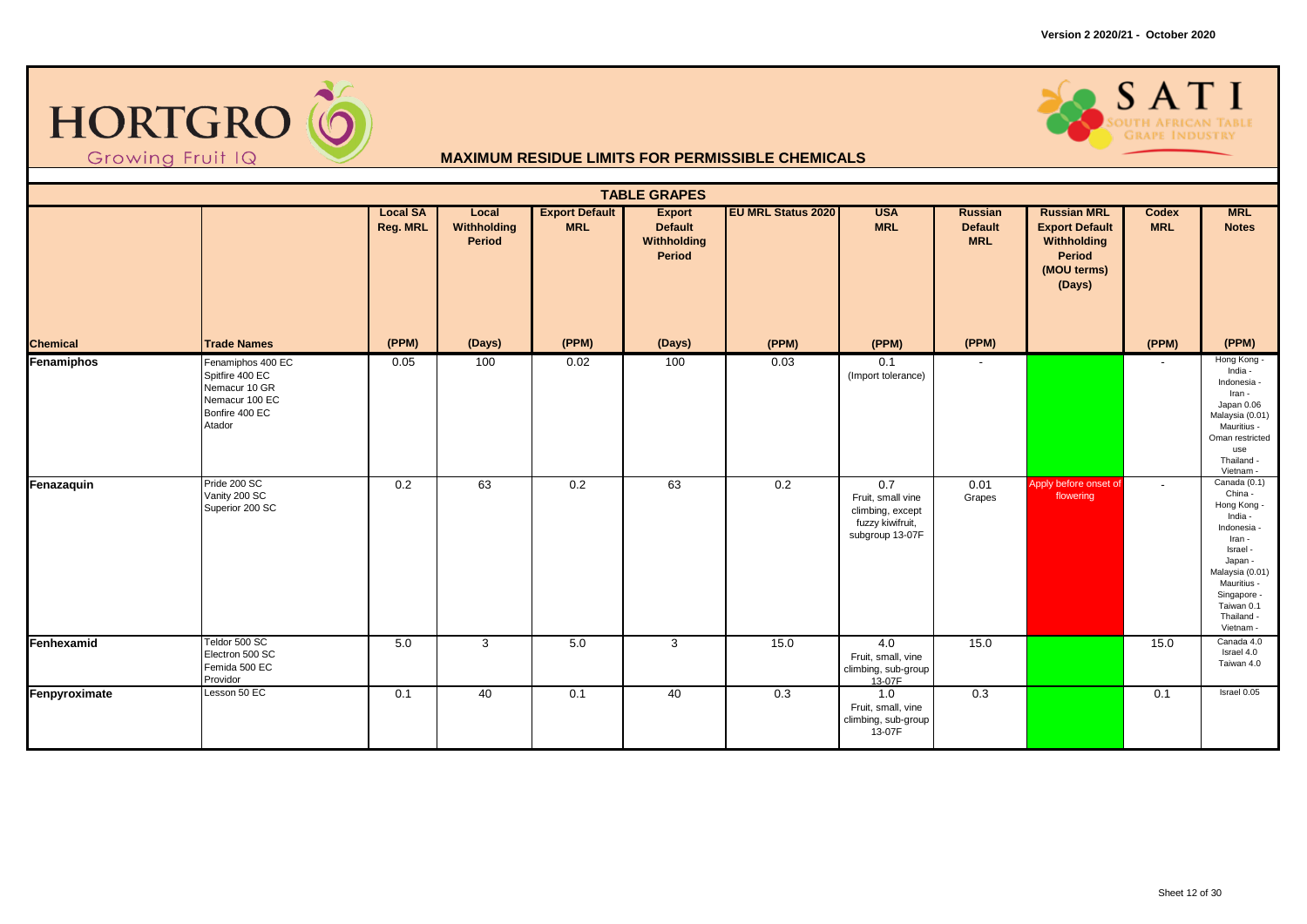



|                                                   |                                                                          |                             |                                |                                     | <b>TABLE GRAPES</b>                                      |                           |                                                            |                                         |                                                                                               |                                                                        |                                                                         |
|---------------------------------------------------|--------------------------------------------------------------------------|-----------------------------|--------------------------------|-------------------------------------|----------------------------------------------------------|---------------------------|------------------------------------------------------------|-----------------------------------------|-----------------------------------------------------------------------------------------------|------------------------------------------------------------------------|-------------------------------------------------------------------------|
|                                                   |                                                                          | <b>Local SA</b><br>Reg. MRL | Local<br>Withholding<br>Period | <b>Export Default</b><br><b>MRL</b> | <b>Export</b><br><b>Default</b><br>Withholding<br>Period | <b>EU MRL Status 2020</b> | <b>USA</b><br><b>MRL</b>                                   | Russian<br><b>Default</b><br><b>MRL</b> | <b>Russian MRL</b><br><b>Export Default</b><br>Withholding<br>Period<br>(MOU terms)<br>(Days) | Codex<br><b>MRL</b>                                                    | <b>MRL</b><br><b>Notes</b>                                              |
| <b>Chemical</b>                                   | <b>Trade Names</b>                                                       | (PPM)                       | (Days)                         | (PPM)                               | (Days)                                                   | (PPM)                     | (PPM)                                                      | (PPM)                                   |                                                                                               | (PPM)                                                                  | (PPM)                                                                   |
| <b>Fipronil</b>                                   | Antset 200 SC<br>Sunset 200 SC                                           | 0.01                        | 28                             | 0.005                               | Dormant and stem<br>application only                     | 0.005                     |                                                            |                                         |                                                                                               |                                                                        | Oman restricted<br>use<br>Taiwan 0.001                                  |
| Lambda-cyhalothrin<br>(Dormant - Trunk treatment) |                                                                          | 0.2                         |                                |                                     |                                                          | 0.08                      | 0.01                                                       | 0.15                                    |                                                                                               | $\overline{0.2}$<br>(Cyhalothrin,<br>Berries and<br>other small fruit) | Oman restricted<br>use                                                  |
| Fludioxonil                                       | As part of Switch<br>As part of Cyprocide WG<br>As part of Elite 625 WDG | 0.5                         | 28                             | 0.5                                 | 28                                                       | 5.0                       | 2.0<br>Fruit, small, vine<br>climbing, sub-group<br>13-07F | 2.0<br>Grapes                           |                                                                                               | 2.0                                                                    |                                                                         |
| Fluopicolide                                      | Profiler                                                                 | 2.0                         | 28                             | 2.0                                 | 28                                                       | 2.0                       | 2.0                                                        | 2.0<br>Grapes                           |                                                                                               | 2.0                                                                    | Canada 1.4<br>Switzerland 1.0                                           |
| <b>Fosetyl-Al</b>                                 |                                                                          | 25.0                        |                                | 25.0                                |                                                          | 100.00                    | 10.0                                                       | 0.8                                     |                                                                                               | 60.0                                                                   | China 10.0<br>Hong Kong 10.0<br>Israel 5.0<br>India 10.0<br>Taiwan 20.0 |
| <b>Flusilazole</b>                                | <b>Flustar WG</b>                                                        | 0.05                        | 21                             | 0.01                                | Contact relevant Ag-<br>Chem company to<br>confirm       | 0.01                      | $\overline{\phantom{a}}$                                   | 0.2<br>Grapes                           |                                                                                               | 0.2                                                                    |                                                                         |
| <b>Flutriafol</b>                                 | Topguard 300 SC                                                          | 0.05                        | 28                             | 0.05                                | $\overline{28}$                                          | 0.8                       | 1.5                                                        | 0.05                                    |                                                                                               | 0.8                                                                    | Hong Kong -                                                             |
| Tebuconazole                                      |                                                                          | 0,5                         |                                | 0,5                                 |                                                          | 0.5                       | 6,0                                                        | 2.0<br>Grapes                           |                                                                                               | 6,0                                                                    |                                                                         |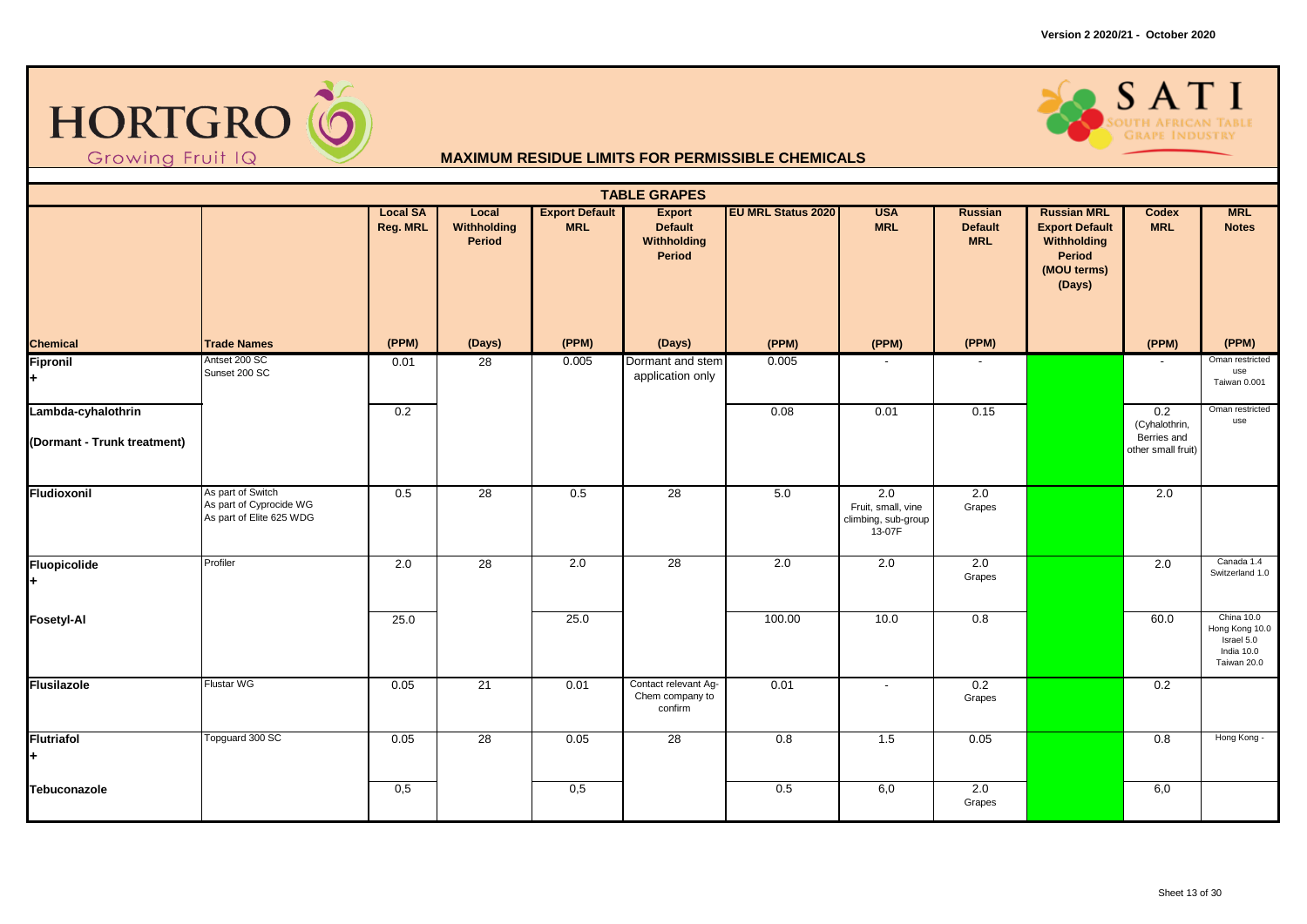



|                 |                                                                                                             |                             |                                                                      |                                     | <b>TABLE GRAPES</b>                                                           |                                                                  |                                                            |                                                |                                                                                                             |                          |                                                                                                                                                                |
|-----------------|-------------------------------------------------------------------------------------------------------------|-----------------------------|----------------------------------------------------------------------|-------------------------------------|-------------------------------------------------------------------------------|------------------------------------------------------------------|------------------------------------------------------------|------------------------------------------------|-------------------------------------------------------------------------------------------------------------|--------------------------|----------------------------------------------------------------------------------------------------------------------------------------------------------------|
|                 |                                                                                                             | <b>Local SA</b><br>Reg. MRL | Local<br>Withholding<br>Period                                       | <b>Export Default</b><br><b>MRL</b> | <b>Export</b><br><b>Default</b><br>Withholding<br>Period                      | <b>EU MRL Status 2020</b>                                        | <b>USA</b><br><b>MRL</b>                                   | <b>Russian</b><br><b>Default</b><br><b>MRL</b> | <b>Russian MRL</b><br><b>Export Default</b><br><b>Withholding</b><br><b>Period</b><br>(MOU terms)<br>(Days) | Codex<br><b>MRL</b>      | <b>MRL</b><br><b>Notes</b>                                                                                                                                     |
| <b>Chemical</b> | <b>Trade Names</b>                                                                                          | (PPM)                       | (Days)                                                               | (PPM)                               | (Days)                                                                        | (PPM)                                                            | (PPM)                                                      | (PPM)                                          |                                                                                                             | (PPM)                    | (PPM)                                                                                                                                                          |
| Fluopyram       | Luna Privilege                                                                                              | 2.0                         | 3                                                                    | 1.5                                 | 3                                                                             | 1.5<br>(Unpublished Sante<br>10044/2020 proposed<br>new MRL 2.0) | 2.0<br>Fruit, small, vine<br>climbing, sub-group<br>13-07F | 1.0<br>Grapes                                  | Contact relevant Ag-<br>chem company to<br>confirm                                                          | $\overline{2.0}$         | Israel 0.4                                                                                                                                                     |
| Fluopyram       | Luna Experience                                                                                             | 2.0                         | Do not apply<br>after the berries<br>have reached<br>pea berry stage | 1.5                                 | Do not apply after<br>the berries have<br>reached pea berry<br>stage          | 1.5<br>(Unpublished Sante<br>10044/2020 proposed<br>new MRL 2.0) | 2.0<br>Fruit, small, vine<br>climbing, sub-group<br>13-07F | 1.0<br>Grapes                                  | Not later than 5mm<br>berry diameter                                                                        | 2.0                      | Israel 0.4                                                                                                                                                     |
| Tebuconazole    |                                                                                                             | 0.5                         |                                                                      | 0.5                                 |                                                                               | 0.5                                                              | 6.0                                                        | 2.0<br>Grapes                                  |                                                                                                             | 6,0                      |                                                                                                                                                                |
| Folpet          | Folpan 500 SC<br>Valeo 500 SC<br>Fortune 500 SC<br>FOLPAN® 80 WDG<br>Figure 500 SC<br>Farm-Ag Folpet 500 SC | 15.0                        | DP-3 WP-**<br>Not after the pre-<br>blossom stage                    | 6.0                                 | Do not use after 5mm<br>berry diameter<br>Not after the pre-<br>blossom stage | 6.0                                                              | 50.0<br>(import)                                           | 0.02<br>Grapes                                 |                                                                                                             | 10.0                     | Iran Suspended<br>pesticide<br>Oman prohibited<br>use<br>Taiwan<br>prohibited use                                                                              |
| Forchlorfenuron | Sitofex<br>Berrymax<br>Ambitious                                                                            | 0.05                        | Not required when<br>used as directed                                | 0.01                                | Not required when<br>used as directed                                         | 0.01                                                             | 0.03                                                       |                                                |                                                                                                             | $\overline{\phantom{a}}$ |                                                                                                                                                                |
| Formetanate     | Dicarzol                                                                                                    | 0.05                        | 80                                                                   | 0.05                                | 80                                                                            | 0.1                                                              |                                                            |                                                |                                                                                                             | $\overline{\phantom{a}}$ | China -<br>Hong Kong -<br>India -<br>Indonesia -<br>Iran -<br>Israel -<br>Japan -<br>Malaysia (0.01)<br>Mauritius -<br>Saudi Arabia<br>Singapore -<br>Taiwan - |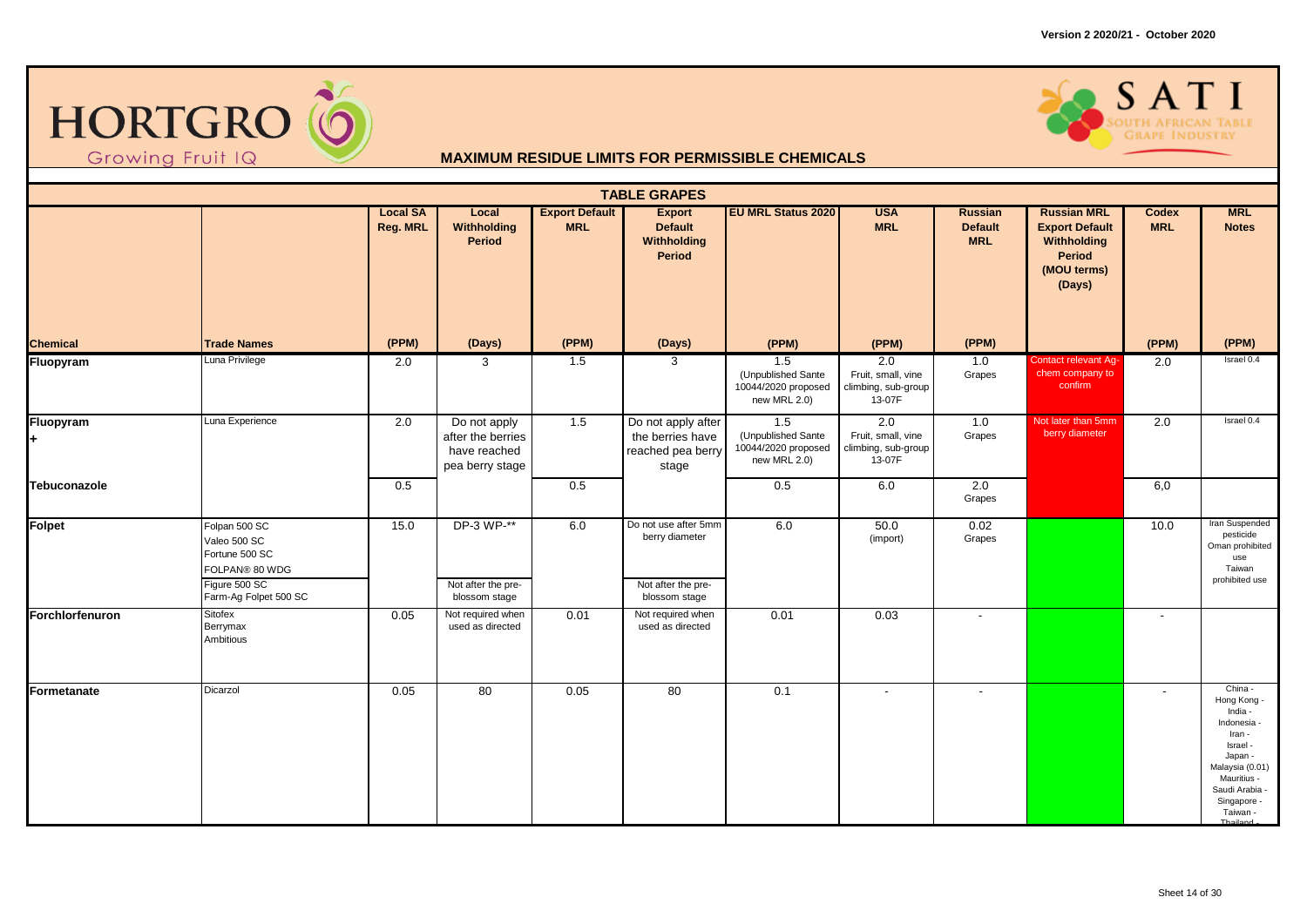



|                                                 |                                                                                                    |                             |                                                                              |                                     | <b>TABLE GRAPES</b>                                                          |                                                                                                    |                          |                                                |                                                                                               |                                                           |                                                                                                                                                               |
|-------------------------------------------------|----------------------------------------------------------------------------------------------------|-----------------------------|------------------------------------------------------------------------------|-------------------------------------|------------------------------------------------------------------------------|----------------------------------------------------------------------------------------------------|--------------------------|------------------------------------------------|-----------------------------------------------------------------------------------------------|-----------------------------------------------------------|---------------------------------------------------------------------------------------------------------------------------------------------------------------|
|                                                 |                                                                                                    | <b>Local SA</b><br>Reg. MRL | Local<br>Withholding<br>Period                                               | <b>Export Default</b><br><b>MRL</b> | <b>Export</b><br><b>Default</b><br>Withholding<br>Period                     | <b>EU MRL Status 2020</b>                                                                          | <b>USA</b><br><b>MRL</b> | <b>Russian</b><br><b>Default</b><br><b>MRL</b> | <b>Russian MRL</b><br><b>Export Default</b><br>Withholding<br>Period<br>(MOU terms)<br>(Days) | <b>Codex</b><br><b>MRL</b>                                | <b>MRL</b><br><b>Notes</b>                                                                                                                                    |
| <b>Chemical</b>                                 | <b>Trade Names</b>                                                                                 | (PPM)                       | (Days)                                                                       | (PPM)                               | (Days)                                                                       | (PPM)                                                                                              | (PPM)                    | (PPM)                                          |                                                                                               | (PPM)                                                     | (PPM)                                                                                                                                                         |
| <b>Fosetyl-Al</b><br>also refer to fluopicolide | Aliette 800 WG<br>Profiler*<br>Fostonic 80 WP                                                      | 25.0                        | $\overline{28}$                                                              | 25.0                                | 28<br>Do not apply after 5<br>mm berry diameter                              | 100.0                                                                                              | 10.0                     | 0.8<br>Grapes as<br>Aluminium Phosetyl         | Do not apply after<br>5 mm berry diameter                                                     | 60.0                                                      | Canada (0.1)<br>China 10.0<br>Hong Kong 10.0<br>India 10.0<br>Israel 5.0<br>Taiwan 20.0                                                                       |
| <b>Furfural</b>                                 | Crop Guard                                                                                         | 0.01                        | $\mathbf 0$                                                                  | ≤ $0.01$                            | $\mathbf 0$                                                                  | 1.0                                                                                                |                          | $\overline{\phantom{a}}$                       |                                                                                               |                                                           |                                                                                                                                                               |
| Gamma-cyhalothrin                               | Vantex 60 CS                                                                                       | 0.2                         | 28                                                                           | 0.08                                | Contact relevant<br>Agchem company<br>to confirm                             | 0.08<br>Lambda-cyhalothrin<br>(includes gamma-<br>cyhalothrin) (sum of R,S<br>and S,R isomers) (F) | 0.01                     | $\blacksquare$                                 | Contact relevant<br>Agchem company to<br>confirm                                              | 0.2<br>(cyhalothrin,<br>Berries and<br>other small fruit) | Oman restricted<br>use                                                                                                                                        |
| <b>Gibberellins</b>                             | <b>Falgro Tablets</b><br>Falgro 20 SP<br>Falgro 4 SL<br>Gibb Liquid 4<br>ProGibb 4%<br>ProGibb 40% | 0.2                         | Not later than 5mm<br>berry diameter<br>No later than 14mm<br>berry diameter | $\overline{0.2}$                    | Not later than 5mm<br>berry diameter<br>No later than 14mm<br>berry diameter | No MRL required                                                                                    | Exp.                     | RNR (Exp.)                                     |                                                                                               |                                                           | China -<br>Hong Kong -<br>India -<br>Indonesia<br>Iran -<br>Japan 0.1<br>Israel -<br>Malaysia (0.01)<br>Mauritius -<br>Singapore -<br>Thailand -<br>Vietnam - |
| Hexaconazole                                    | Optan SC<br>Richter                                                                                | 0.1                         | $\overline{7}$                                                               | 0.01                                | Contact relevant<br>Ag-Chem<br>company to<br>confirm                         | 0.01                                                                                               |                          | $\blacksquare$                                 |                                                                                               | $\overline{\phantom{a}}$                                  |                                                                                                                                                               |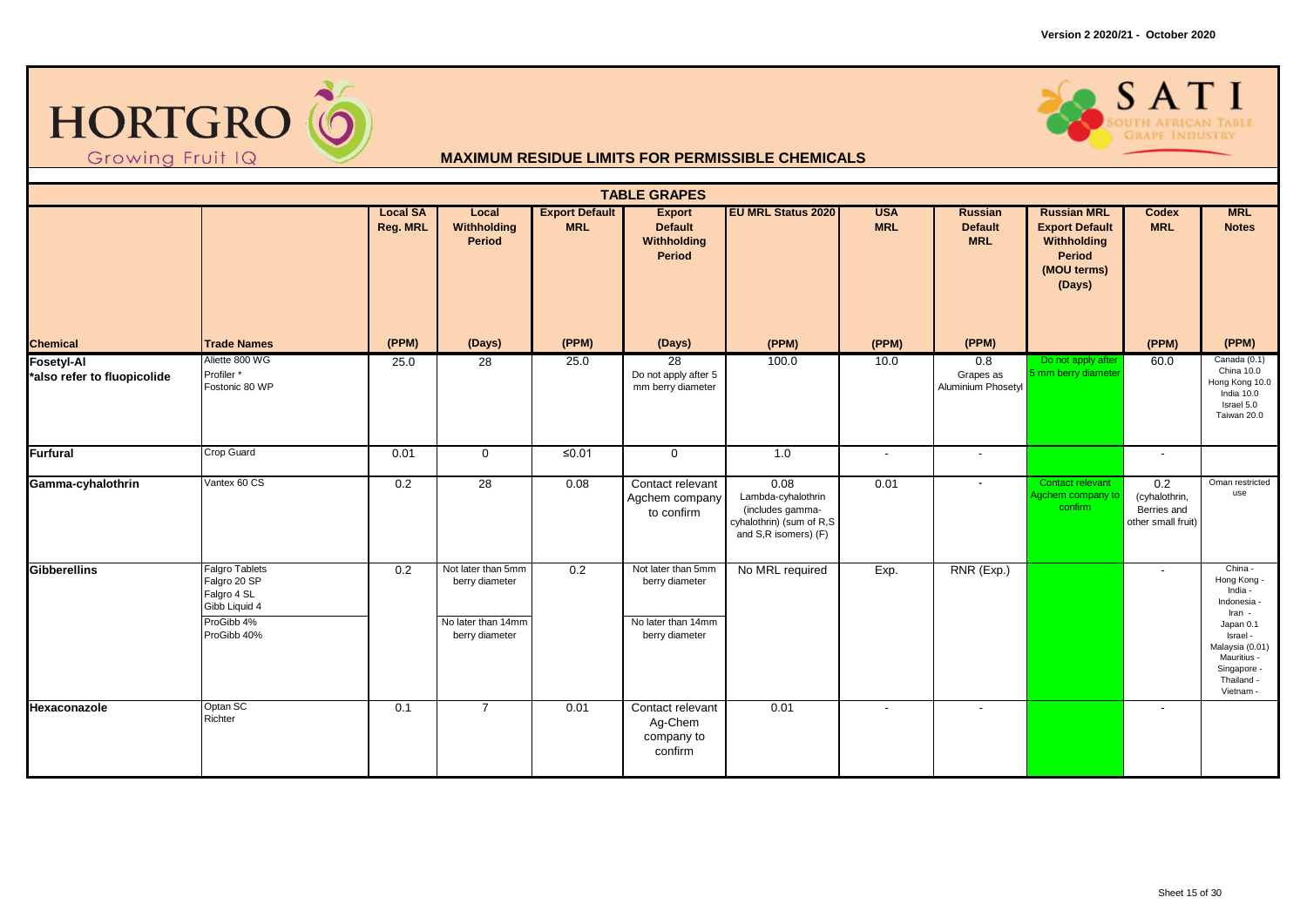



|                                                                                                              |                                                                                                                                                                                                                                                                     |                                    |                                                              |                                     | <b>TABLE GRAPES</b>                                                                                    |                           |                                                                                                  |                                         |                                                                                               |                            |                                           |
|--------------------------------------------------------------------------------------------------------------|---------------------------------------------------------------------------------------------------------------------------------------------------------------------------------------------------------------------------------------------------------------------|------------------------------------|--------------------------------------------------------------|-------------------------------------|--------------------------------------------------------------------------------------------------------|---------------------------|--------------------------------------------------------------------------------------------------|-----------------------------------------|-----------------------------------------------------------------------------------------------|----------------------------|-------------------------------------------|
|                                                                                                              |                                                                                                                                                                                                                                                                     | <b>Local SA</b><br><b>Reg. MRL</b> | Local<br>Withholding<br>Period                               | <b>Export Default</b><br><b>MRL</b> | <b>Export</b><br><b>Default</b><br>Withholding<br><b>Period</b>                                        | <b>EU MRL Status 2020</b> | <b>USA</b><br><b>MRL</b>                                                                         | Russian<br><b>Default</b><br><b>MRL</b> | <b>Russian MRL</b><br><b>Export Default</b><br>Withholding<br>Period<br>(MOU terms)<br>(Days) | <b>Codex</b><br><b>MRL</b> | <b>MRL</b><br><b>Notes</b>                |
| <b>Chemical</b>                                                                                              | <b>Trade Names</b>                                                                                                                                                                                                                                                  | (PPM)                              | (Days)                                                       | (PPM)                               | (Days)                                                                                                 | (PPM)                     | (PPM)                                                                                            | (PPM)                                   |                                                                                               | (PPM)                      | (PPM)                                     |
| Imidacloprid<br>Note:<br><b>EU authorisation amendment/</b><br>possible related MRL<br>implications pending. | Warrant 350 SC<br>Warrant 70 WG<br>Imidacloprid 350 SC<br>Confidor 70 WG<br>Kohinor 350 SC<br>Cast 700 WDG<br>Emit 700 WDG<br>Provado 350 SC<br>Sharda Imidacloprid 350 SC<br>Imidor 350 SC<br>Apache Gold 350 SC<br>Punto 350 SC<br>Imidor 350 SC<br>Imirod 350 SC | 0.05                               | 112                                                          | 0.05                                | 112                                                                                                    | 1.0                       | 1.0                                                                                              | 1.0                                     |                                                                                               | 1.0                        | Oman restricted<br>use                    |
| Indoxacarb<br>Note:<br><b>EU authorisation amendment/</b><br>possible related MRL<br>implications pending.   | Steward<br>Steward 150 EC<br>Doxstar flo<br>Addition 150 EC<br>Advance 150 EC<br>InCide 300 WG<br>Margin 300 WDG<br>Session 300 WDG                                                                                                                                 | 2.0                                | 14                                                           | $\overline{2.0}$                    | $\overline{14}$<br>Maximum 2<br>applications                                                           | $\overline{2.0}$          | $\overline{2.0}$<br>Fruit, small vine<br>climbing, except<br>fuzzy kiwifruit,<br>subgroup 13-07F | 2.0<br>Grapes                           |                                                                                               | 2.0                        | Canada (0.1)<br>Israel 1.0<br>Taiwan 0.01 |
| Iprodione                                                                                                    | Taurus 500 SC<br>Iprodione 500 SC<br>Rovral Aquaflo<br>Prodione<br>IproFlo<br>Pickle 500 SC<br>Iprone 500 SC<br>Roflo<br>Iprodione 255<br>Rovral Flo*                                                                                                               | 5.0                                | $\overline{7}$<br>3<br>Do not apply after pea<br>berry stage | 0.01                                | Do not use (if<br>exporting to EU)<br><b>Contact relevant Ag-</b><br><b>Chem Company to</b><br>confirm | 0.01                      | 60.0                                                                                             | 10.0<br>Grapes                          |                                                                                               | 10.0                       | Iran -                                    |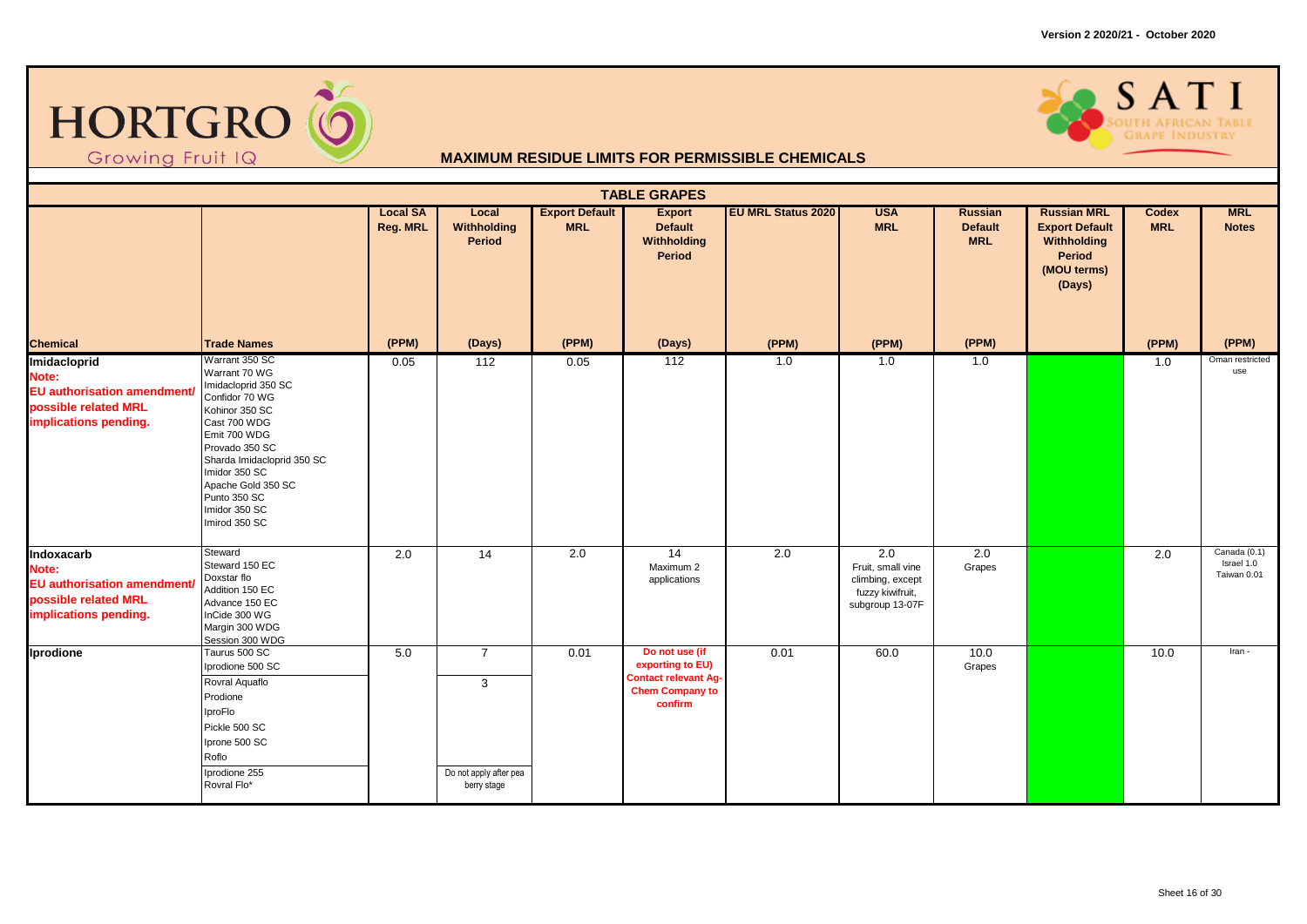



|                              |                                                                                          |                             |                                                                                      |                                                 | <b>TABLE GRAPES</b>                                                                  |                                    |                          |                                                |                                                                                                      |                          |                                                                                                                                                                                                  |
|------------------------------|------------------------------------------------------------------------------------------|-----------------------------|--------------------------------------------------------------------------------------|-------------------------------------------------|--------------------------------------------------------------------------------------|------------------------------------|--------------------------|------------------------------------------------|------------------------------------------------------------------------------------------------------|--------------------------|--------------------------------------------------------------------------------------------------------------------------------------------------------------------------------------------------|
|                              |                                                                                          | <b>Local SA</b><br>Reg. MRL | Local<br>Withholding<br><b>Period</b>                                                | <b>Export Default</b><br><b>MRL</b>             | <b>Export</b><br><b>Default</b><br>Withholding<br>Period                             | <b>EU MRL Status 2020</b>          | <b>USA</b><br><b>MRL</b> | <b>Russian</b><br><b>Default</b><br><b>MRL</b> | <b>Russian MRL</b><br><b>Export Default</b><br>Withholding<br><b>Period</b><br>(MOU terms)<br>(Days) | Codex<br><b>MRL</b>      | <b>MRL</b><br><b>Notes</b>                                                                                                                                                                       |
| <b>Chemical</b>              | <b>Trade Names</b>                                                                       | (PPM)                       | (Days)                                                                               | (PPM)                                           | (Days)                                                                               | (PPM)                              | (PPM)                    | (PPM)                                          |                                                                                                      | (PPM)                    | (PPM)                                                                                                                                                                                            |
| Iprovalicarb<br>Iprovalicarb | Argento<br>Melody Duo                                                                    | 0.5<br>0.5                  | Do not apply after<br>5mm berry diameter<br>Do not apply after<br>5mm berry diameter | 0.5<br>0.5                                      | Do not apply after<br>5mm berry diameter<br>Do not apply after<br>5mm berry diameter | 2.0<br>2.0                         | 2.0<br>(import)<br>2.0   | $\overline{\phantom{a}}$                       | Not later than<br>flowering                                                                          | $\overline{\phantom{a}}$ | Canada (0.1)<br>China -<br>Hong Kong -<br>India -<br>Indonesia -<br>Iran -<br>Israel 0.05<br>Malaysia (0.01)<br>Mauritius -<br>Singapore -<br>Thailand -<br>Vietnam -<br>Canada (0.1)<br>China - |
|                              |                                                                                          |                             |                                                                                      |                                                 |                                                                                      |                                    | (import)                 |                                                |                                                                                                      |                          | Hong Kong -<br>India -<br>Indonesia -<br>Iran -<br>Israel 0.05<br>Malaysia (0.01)<br>Mauritius -<br>Singapore -<br>Thailand -<br>Vietnam -                                                       |
| <b>Propineb</b>              |                                                                                          | 3.0                         | DP-14 WP-**<br>28 - Do not apply to<br>grapes after the pea<br>berry size            | $\overline{1.0}$ (as propineb);<br>5.0 (as CS2) |                                                                                      | 1.0 (as propineb); 5.0<br>(as CS2) | $\overline{\phantom{a}}$ | 0.1<br>Grapes                                  |                                                                                                      | 5.0<br>(Dithiocarb.)     | Iran Suspended                                                                                                                                                                                   |
| Kresoxim-methyl              | Kresoxim-methyl 500 WDG<br>Kreso WDG<br>Vista Flo<br>Ardent 50 SC<br>Collis (+ Boscalid) | 0.5                         | 14                                                                                   | 0.5                                             | $\overline{14}$                                                                      | 1.5                                | 1.0                      | 1.0<br>Grape                                   |                                                                                                      | 1.5                      |                                                                                                                                                                                                  |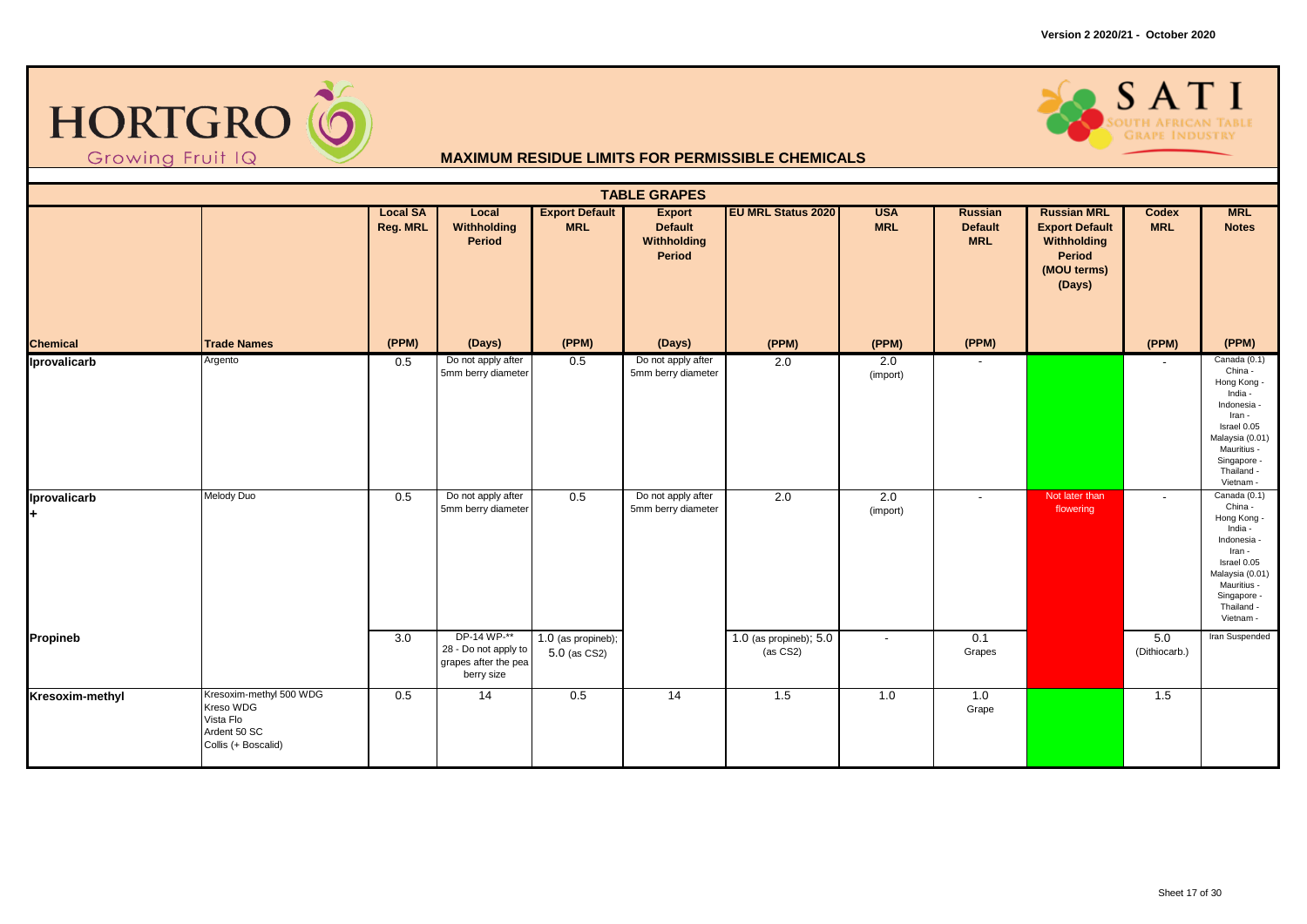



| <b>TABLE GRAPES</b>  |                                                                                                                                                         |                                    |                                |                                     |                                                          |                           |                          |                                         |                                                                                               |                                                           |                            |  |  |
|----------------------|---------------------------------------------------------------------------------------------------------------------------------------------------------|------------------------------------|--------------------------------|-------------------------------------|----------------------------------------------------------|---------------------------|--------------------------|-----------------------------------------|-----------------------------------------------------------------------------------------------|-----------------------------------------------------------|----------------------------|--|--|
|                      |                                                                                                                                                         |                                    |                                |                                     |                                                          |                           |                          |                                         |                                                                                               |                                                           |                            |  |  |
|                      |                                                                                                                                                         | <b>Local SA</b><br><b>Reg. MRL</b> | Local<br>Withholding<br>Period | <b>Export Default</b><br><b>MRL</b> | <b>Export</b><br><b>Default</b><br>Withholding<br>Period | <b>EU MRL Status 2020</b> | <b>USA</b><br><b>MRL</b> | Russian<br><b>Default</b><br><b>MRL</b> | <b>Russian MRL</b><br><b>Export Default</b><br>Withholding<br>Period<br>(MOU terms)<br>(Days) | Codex<br><b>MRL</b>                                       | <b>MRL</b><br><b>Notes</b> |  |  |
| <b>Chemical</b>      | <b>Trade Names</b>                                                                                                                                      | (PPM)                              | (Days)                         | (PPM)                               | (Days)                                                   | (PPM)                     | (PPM)                    | (PPM)                                   |                                                                                               | (PPM)                                                     | (PPM)                      |  |  |
| Lambda - cyhalothrin | Karate EC<br>Karate Zeon<br>Judo 50 EC<br>Lambda 50 EC<br>Ag-Lambda 50 EC<br>Lambda EC<br>Lambda Cyhalothrin 50<br>Attacke<br>Lamdex 5 EC<br>Karis 5 CS | 0.2                                | 28                             | 0.08                                | Contact relevant Ag-<br>Chem Company to<br>confirm       | 0.08                      | 0.01                     | 0.15<br>Grapes                          | Contact relevant Ag-<br>Chem Company to<br>confirm                                            | 0.2<br>(cyhalothrin,<br>Berries and<br>other small fruit) | Oman restricted<br>use     |  |  |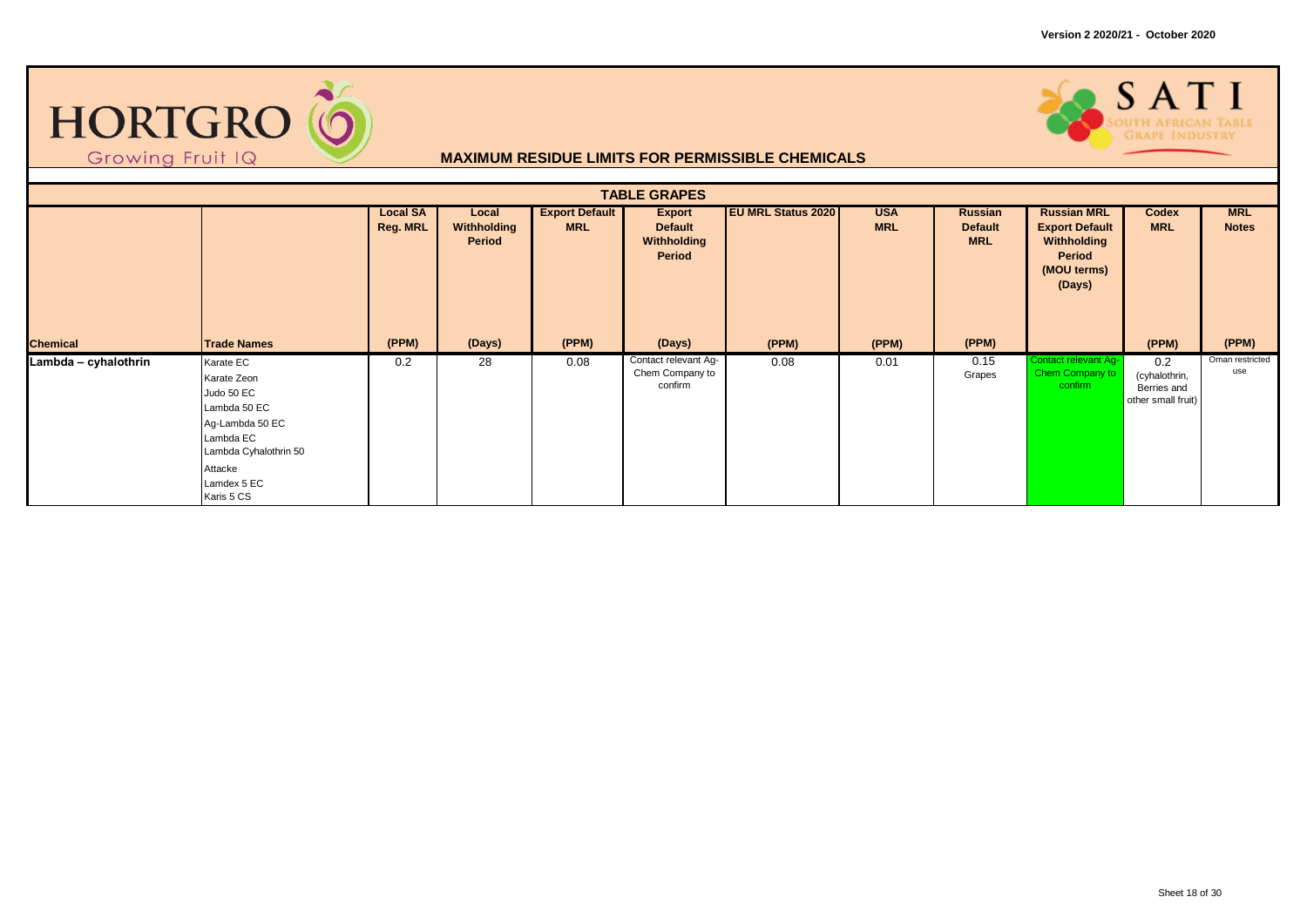



|                                                                                                   | <b>TABLE GRAPES</b>                                                                                                                                                                                                                                                                                                                                                     |                             |                                                         |                                     |                                                          |                           |                          |                                                |                                                                                                      |                      |                                        |  |  |
|---------------------------------------------------------------------------------------------------|-------------------------------------------------------------------------------------------------------------------------------------------------------------------------------------------------------------------------------------------------------------------------------------------------------------------------------------------------------------------------|-----------------------------|---------------------------------------------------------|-------------------------------------|----------------------------------------------------------|---------------------------|--------------------------|------------------------------------------------|------------------------------------------------------------------------------------------------------|----------------------|----------------------------------------|--|--|
|                                                                                                   |                                                                                                                                                                                                                                                                                                                                                                         | <b>Local SA</b><br>Reg. MRL | Local<br>Withholding<br>Period                          | <b>Export Default</b><br><b>MRL</b> | <b>Export</b><br><b>Default</b><br>Withholding<br>Period | <b>EU MRL Status 2020</b> | <b>USA</b><br><b>MRL</b> | <b>Russian</b><br><b>Default</b><br><b>MRL</b> | <b>Russian MRL</b><br><b>Export Default</b><br>Withholding<br><b>Period</b><br>(MOU terms)<br>(Days) | Codex<br><b>MRL</b>  | <b>MRL</b><br><b>Notes</b>             |  |  |
| <b>Chemical</b>                                                                                   | <b>Trade Names</b>                                                                                                                                                                                                                                                                                                                                                      | (PPM)                       | (Days)                                                  | (PPM)                               | (Days)                                                   | (PPM)                     | (PPM)                    | (PPM)                                          |                                                                                                      | (PPM)                | (PPM)                                  |  |  |
| Mancozeb<br>Note:<br>EU authorisation amendment/<br>possible related MRL<br>implications pending. | Curzate Pro<br>Newzeb 800 WP<br>Unizeb WP<br>Tridex WP<br>Farmag Mancozeb 800 WP<br>Penncozeb WG<br>Crater 455 SC<br>Pennfluid 420 SC<br>Crater MX 700 WP<br>Rolim 700 WP<br>Villa Unizeb 750 WDG<br>Tozeb Flo<br>Tozeb WP<br>Villa Unizeb 800 WP<br>Mancozeb 800 WP (L9169)<br>Dithane M-45 800 WP NT<br>Dithane M-45 800 WP<br>Dithane 750 WG Neotec<br>Ventum 800 WP | 3.0                         | Not after 5mm berry<br>diameter<br>56 days<br>4-6 weeks | 3.0                                 | Not after 5mm<br>berry diameter                          | 5.0<br>(as $CS2$ )        | 1.5                      | 0.1<br>Grapes                                  | Not later than one<br>week after flowering                                                           | 5.0<br>(Dithiocarb.) | Oman prohibited<br>use<br>Thailand 2.0 |  |  |
| also refer to Fenamidone<br>and Fosetyl-Al                                                        | No-Blite<br>Mancozeb 800 WP<br>Vondozeb<br>Tsumeb<br>Newzeb 455 SC                                                                                                                                                                                                                                                                                                      |                             |                                                         |                                     |                                                          |                           |                          |                                                |                                                                                                      |                      |                                        |  |  |
| *also refer to benthiavalicarb<br>*also refer to metalaxyl                                        | Valbon WG*<br>MILOR MZ<br>Milor700 WP<br>Metazeb 700 WP                                                                                                                                                                                                                                                                                                                 |                             |                                                         |                                     |                                                          |                           |                          |                                                |                                                                                                      |                      |                                        |  |  |
| also refer to mandipropamid                                                                       | Pergado MZ<br>Newzeb 750 WDG<br>Mancozeb (L7352)                                                                                                                                                                                                                                                                                                                        |                             |                                                         |                                     |                                                          |                           |                          |                                                |                                                                                                      |                      |                                        |  |  |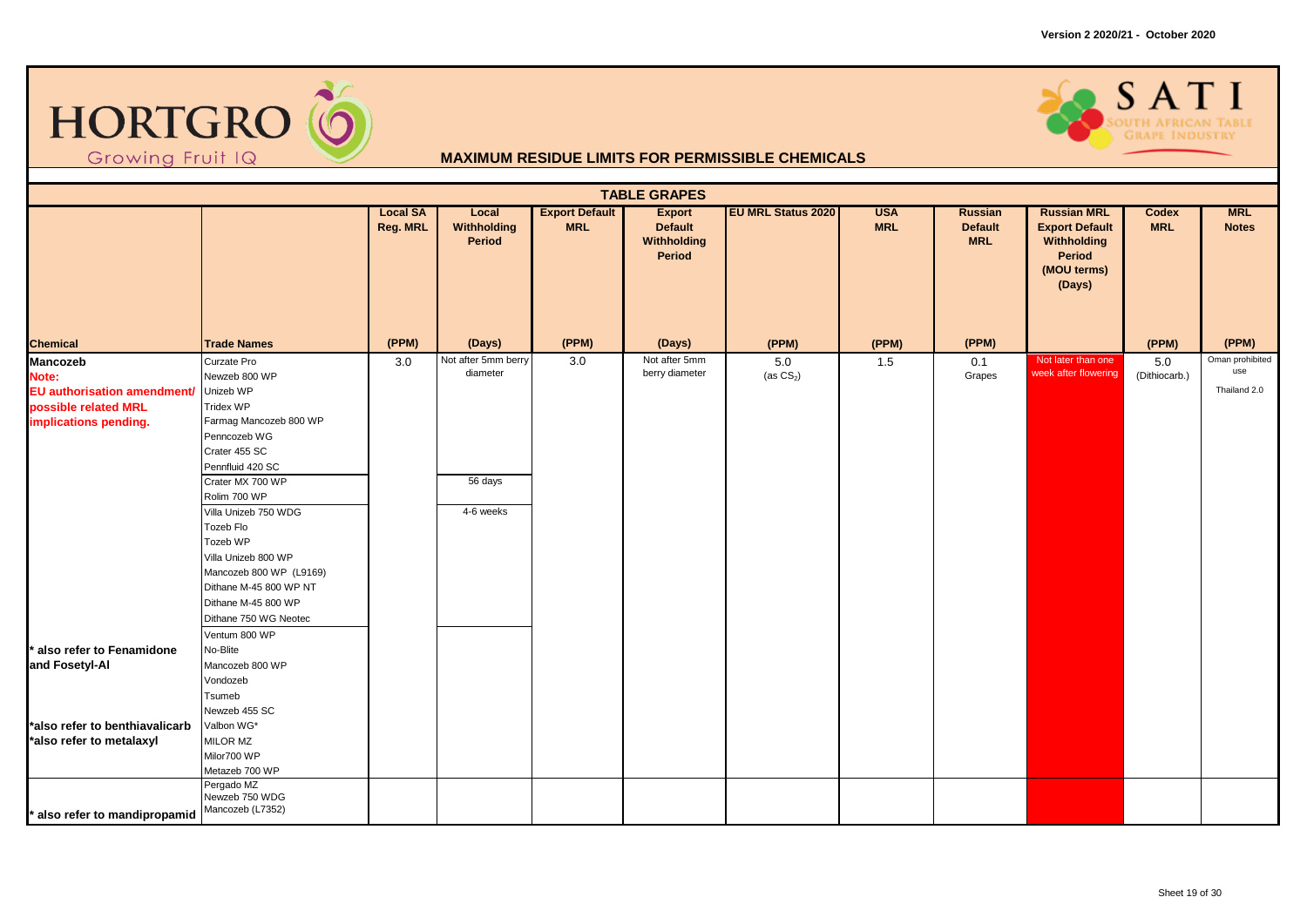



|                                          |                                                                                          |                             |                                 |                                     | <b>TABLE GRAPES</b>                                              |                           |                                                                                     |                                                |                                                                                               |                      |                                                                                                                                                                                                                                                                           |
|------------------------------------------|------------------------------------------------------------------------------------------|-----------------------------|---------------------------------|-------------------------------------|------------------------------------------------------------------|---------------------------|-------------------------------------------------------------------------------------|------------------------------------------------|-----------------------------------------------------------------------------------------------|----------------------|---------------------------------------------------------------------------------------------------------------------------------------------------------------------------------------------------------------------------------------------------------------------------|
|                                          |                                                                                          | <b>Local SA</b><br>Reg. MRL | Local<br>Withholding<br>Period  | <b>Export Default</b><br><b>MRL</b> | <b>Export</b><br><b>Default</b><br>Withholding<br>Period         | <b>EU MRL Status 2020</b> | <b>USA</b><br><b>MRL</b>                                                            | <b>Russian</b><br><b>Default</b><br><b>MRL</b> | <b>Russian MRL</b><br><b>Export Default</b><br>Withholding<br>Period<br>(MOU terms)<br>(Days) | Codex<br><b>MRL</b>  | <b>MRL</b><br><b>Notes</b>                                                                                                                                                                                                                                                |
| <b>Chemical</b>                          | <b>Trade Names</b>                                                                       | (PPM)                       | (Days)                          | (PPM)                               | (Days)                                                           | (PPM)                     | (PPM)                                                                               | (PPM)                                          |                                                                                               | (PPM)                | (PPM)                                                                                                                                                                                                                                                                     |
| Mandipropamid<br>*also refer to mancozeb | Pergado MZ                                                                               | 1.0                         | Not after 5mm berry<br>diameter | 1.0                                 | Not after 5 mm<br>berry diameter                                 | 2.0                       | 1.4<br>Fruit, small vine<br>climbing, except<br>fuzzy kiwifruit,<br>subgroup 13-07F | 2.0<br>Grapes                                  |                                                                                               | 2.0                  | Oman Mancozeb -<br>Prohibited use                                                                                                                                                                                                                                         |
| <b>Maneb</b>                             | Mangle SC<br>Vandal                                                                      | $\overline{3.0}$            | 4-6 weeks                       | $\overline{3.0}$                    | 4-6 weeks                                                        | 5.0<br>(as $CS_2$ )       | $\sim$                                                                              | $\sim$<br>5.0<br>Grape, Ditiocarb.             |                                                                                               | 5.0<br>(Dithiocarb.) | Oman prohibited<br>use                                                                                                                                                                                                                                                    |
| Meptyldinocap                            | Karathane Star 350 EC                                                                    | 0.5                         | Use only before<br>blossom      | 0.5                                 | Use only before<br>blossom                                       | 1.0                       | 0.2                                                                                 | $\blacksquare$                                 |                                                                                               | 0.2                  | Canada (0.1)<br>[China 0.2]<br>Hong Kong 0.2<br>[India $0.2$ ]<br>Indonesia 0.2<br>[Iran $0.2$ ]<br>Israel 0.1<br>[Malaysia 0.2]<br>[Mauritius 0.2]<br>[Oman $0.2$ ]<br>Saudi Arabia 0.2<br>[Singapore 0.2]<br>Switzeland -<br>Taiwan -<br>[Thailand 02]<br>Vietnam $0.2$ |
| Mercaptothion/<br><b>Malathion</b>       | Datathion<br>Mercaptothion 500 EC<br>Kickback 700 MZ<br>Harrier 500 EC<br>Insecto 500 EC | 2.0                         | 10                              | 0.02                                | 10<br>Bait application<br>ONLY<br>Never apply bait to<br>bunches | 0.02                      | 8.0                                                                                 | 5.0<br>Grapes                                  |                                                                                               | 5.0                  | Israel -                                                                                                                                                                                                                                                                  |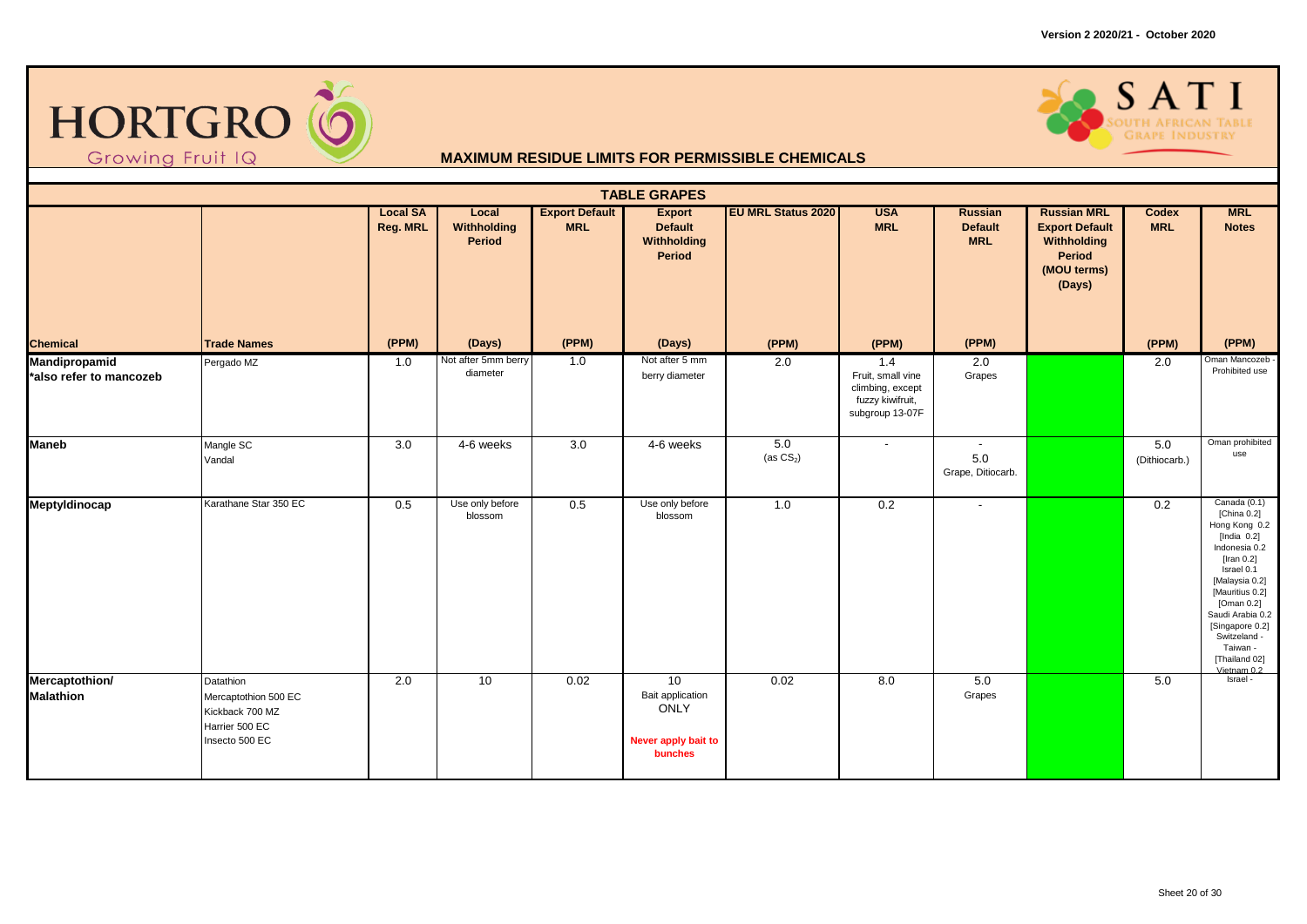

# SATI

|                                                                                    |                                                             |                             |                                           |                                     | <b>TABLE GRAPES</b>                                      |                          |                          |                                                |                                                                                               |                          |                                                                                                                                                                                                                                                                                                                         |
|------------------------------------------------------------------------------------|-------------------------------------------------------------|-----------------------------|-------------------------------------------|-------------------------------------|----------------------------------------------------------|--------------------------|--------------------------|------------------------------------------------|-----------------------------------------------------------------------------------------------|--------------------------|-------------------------------------------------------------------------------------------------------------------------------------------------------------------------------------------------------------------------------------------------------------------------------------------------------------------------|
|                                                                                    |                                                             | <b>Local SA</b><br>Reg. MRL | Local<br>Withholding<br>Period            | <b>Export Default</b><br><b>MRL</b> | <b>Export</b><br><b>Default</b><br>Withholding<br>Period | EU MRL Status 2020       | <b>USA</b><br><b>MRL</b> | <b>Russian</b><br><b>Default</b><br><b>MRL</b> | <b>Russian MRL</b><br><b>Export Default</b><br>Withholding<br>Period<br>(MOU terms)<br>(Days) | Codex<br><b>MRL</b>      | <b>MRL</b><br><b>Notes</b>                                                                                                                                                                                                                                                                                              |
| <b>Chemical</b>                                                                    | <b>Trade Names</b>                                          | (PPM)                       | (Days)                                    | (PPM)                               | (Days)                                                   | (PPM)                    | (PPM)                    | (PPM)                                          |                                                                                               | (PPM)                    | (PPM)                                                                                                                                                                                                                                                                                                                   |
| Metalaxyl-M (Mefenoxam)<br>also refer to Mancozeb                                  | Ridomil Gold Pepite<br>MILOR MZ                             | 1.5                         | 56<br>(Do not apply<br>after flowering)   | 1.5                                 | Not after pea berry<br>stage                             | 2.0                      | 2.0                      | 2.0<br>Grapes                                  |                                                                                               | 1.0                      | Canada 1.0<br>Hong Kong 1.0<br>China 1.0<br>India - (Draft MRL<br>0.05)<br>Indonesia 1.0<br>[Iran 1.0]<br>Israel 1.0<br>Japan 1.0<br>[Malaysia 1.0]<br>[Mauritius 1.0]<br>Oman Mancozeb<br>Prohibited use<br>[Oman Metalaxyl<br>1.0]<br>Saudi Arabia 1.0<br>Singapore 1.0<br>Thailand 1.0<br>Vietnam 1.0<br>Iran Banned |
| <b>Methidathion</b>                                                                | Suprathion 420 EC<br>Arythion 420 EC<br>Methidathion 420 EC | 0.2                         | $EC-8$<br>WP- Not after pea<br>berry size | 0.02                                | Up to flowering only                                     | 0.02                     | $\overline{\phantom{a}}$ | $1.0$<br>Grapes                                |                                                                                               | 1.0                      | pesticide<br>Oman prohibited<br>use                                                                                                                                                                                                                                                                                     |
| <b>Metiram</b>                                                                     |                                                             | 3.0                         | Not after small pea<br>(5mm) berry size   | 3.0                                 | 35<br>Not later than 5mm<br>berry size                   | 5.0<br>(as $CS2$ )       | $\blacksquare$           | 0.02<br>All food products                      | Contact relevant Ag-<br>chem company to<br>confirm                                            | 5.0<br>(Dithiocarb.)     | Thailand 2.0                                                                                                                                                                                                                                                                                                            |
| <b>Metrafenone</b>                                                                 | Vivando                                                     | 0.5                         | 28                                        | 0.5                                 | 28                                                       | 7.0                      | 4.5                      | 5.0<br>Grapes                                  |                                                                                               | 5.0                      | Japan (0.01)                                                                                                                                                                                                                                                                                                            |
| <b>Mevinphos</b>                                                                   | Phosdrin 500 SL                                             | 0.2                         | $\overline{7}$                            | 0.01                                | Not later than 5mm<br>berry diameter                     | 0.01                     | $\blacksquare$           | $\overline{a}$                                 |                                                                                               | $\blacksquare$           | Oman prohibited<br>use                                                                                                                                                                                                                                                                                                  |
| Myrothecium verrucaria*<br>strain AARC-0255<br>fermentation solids and<br>solubles | <b>DiTera</b>                                               | Exp.                        | $\blacksquare$                            | Exp.                                | $\sim$                                                   | $\overline{\phantom{a}}$ | Exp.                     |                                                |                                                                                               | $\overline{\phantom{a}}$ |                                                                                                                                                                                                                                                                                                                         |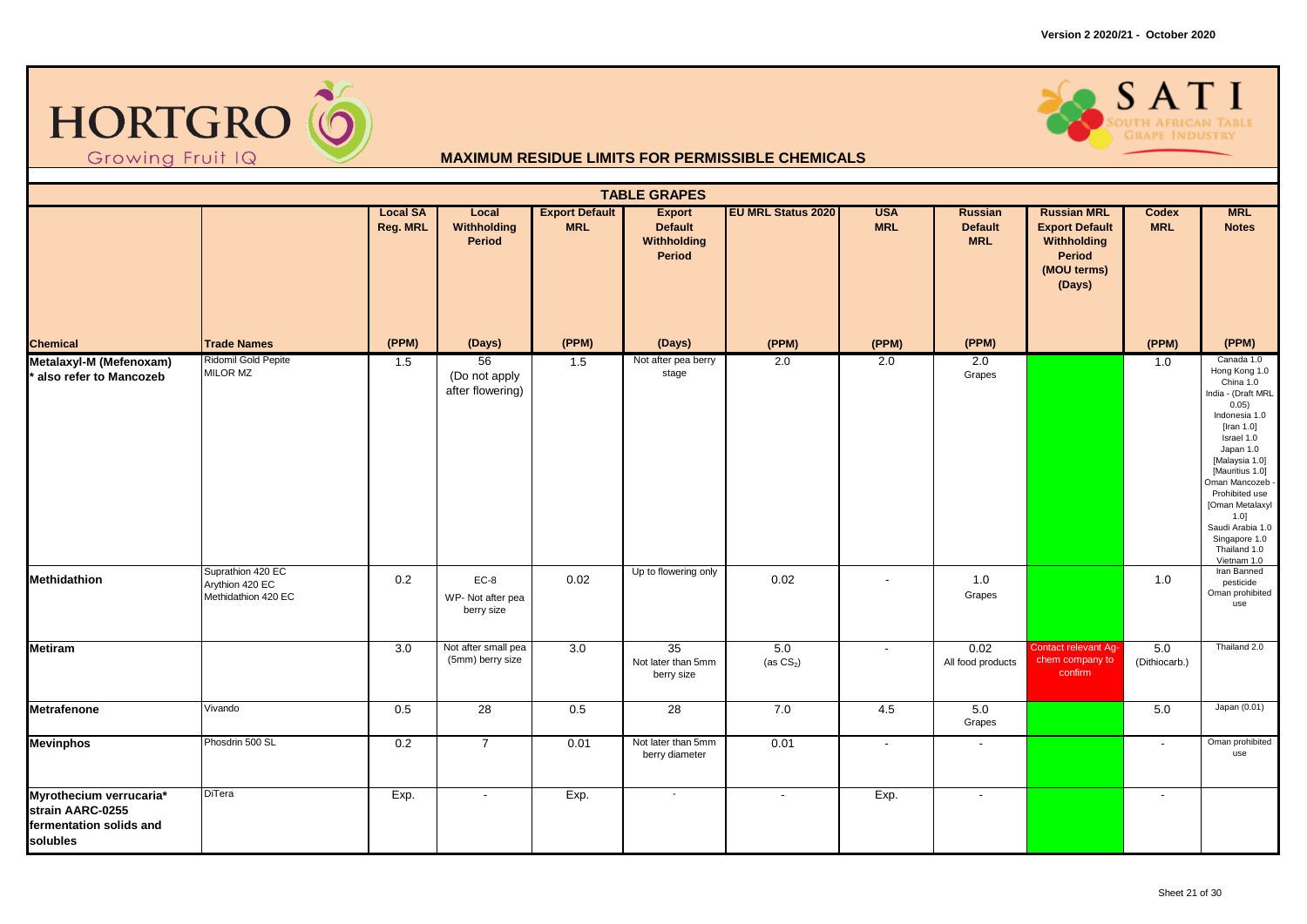



|                                                                          |                                                                                                                                                                                                                                                                                                 |                             |                                   |                                     | <b>TABLE GRAPES</b>                                      |                                                                                            |                          |                                         |                                                                                                      |                                    |                                                                                                                                  |
|--------------------------------------------------------------------------|-------------------------------------------------------------------------------------------------------------------------------------------------------------------------------------------------------------------------------------------------------------------------------------------------|-----------------------------|-----------------------------------|-------------------------------------|----------------------------------------------------------|--------------------------------------------------------------------------------------------|--------------------------|-----------------------------------------|------------------------------------------------------------------------------------------------------|------------------------------------|----------------------------------------------------------------------------------------------------------------------------------|
|                                                                          |                                                                                                                                                                                                                                                                                                 | <b>Local SA</b><br>Reg. MRL | Local<br>Withholding<br>Period    | <b>Export Default</b><br><b>MRL</b> | <b>Export</b><br><b>Default</b><br>Withholding<br>Period | <b>EU MRL Status 2020</b>                                                                  | <b>USA</b><br><b>MRL</b> | Russian<br><b>Default</b><br><b>MRL</b> | <b>Russian MRL</b><br><b>Export Default</b><br>Withholding<br><b>Period</b><br>(MOU terms)<br>(Days) | Codex<br><b>MRL</b>                | <b>MRL</b><br><b>Notes</b>                                                                                                       |
| <b>Chemical</b>                                                          | <b>Trade Names</b>                                                                                                                                                                                                                                                                              | (PPM)                       | (Days)                            | (PPM)                               | (Days)                                                   | (PPM)                                                                                      | (PPM)                    | (PPM)                                   |                                                                                                      | (PPM)                              | (PPM)                                                                                                                            |
| Oxamyl                                                                   | Vydate SL<br>Platoon 310 SL<br>Stetson 310 SL                                                                                                                                                                                                                                                   |                             | Dormant spray<br>before bud burst | ≤0.01                               | Dormant spray before<br>bud burst                        | 0.01                                                                                       |                          |                                         |                                                                                                      |                                    | Oman restricted<br>use                                                                                                           |
| Penconazole                                                              | Topaz 200 EW<br>Excalibur 200 EW<br>Pencomax EW<br>Penconazole 200 EW<br>Captain<br>Avert 200 EW                                                                                                                                                                                                | 0.2                         | $\overline{14}$                   | 0.2                                 | 14                                                       | $\overline{0.5}$                                                                           | $\sim$                   | 0.3<br>Grapes                           |                                                                                                      | 0.4                                | Canada (0.1)                                                                                                                     |
| Phosphorous acid                                                         | Rootex 400 SL<br>Phosphite 400 SL<br>Ag-Phos 400 SL<br>Fighter<br>Brilliant 300 SL<br><b>Brilliant SL</b><br>Hyperphos 400 SL<br>Rootmaster 200 SL<br>Rootmaster 400 SI<br>Hygrophos 400<br>PhosMaxx<br>PhosPlus<br>Phosguard 200 SL<br>Phosguard 400 SL<br>Mariphos 400 SL<br>Phosmetic 400 SL | 25.0                        | 28                                | 25.0                                | 28                                                       | 100.0<br>$(sum$ fosetyl +<br>phosphorous acid and<br>their salts, expressed<br>as fosetyl) | Exp.                     | $\overline{\phantom{a}}$                |                                                                                                      | 60.0<br>(Grapes,<br>as Fosetyl-al) | China 10.0<br>(Temporary MRL,<br>as Fosetyl-Al)<br>Hong Kong 10.0<br>as Fosetyl-Al<br>Israel 5.0 as<br>Fosetyl-Al<br>Taiwan 20.0 |
| Potassium bicarbonate (also<br>known as potassium<br>hydrogen carbonate) | Agri-Cure SP                                                                                                                                                                                                                                                                                    | $\overline{\phantom{a}}$    | $\mathbf 0$                       | $\blacksquare$                      | $\mathbf 0$                                              | No MRL required                                                                            | Exp.                     | $\overline{\phantom{a}}$                |                                                                                                      | $\overline{\phantom{a}}$           |                                                                                                                                  |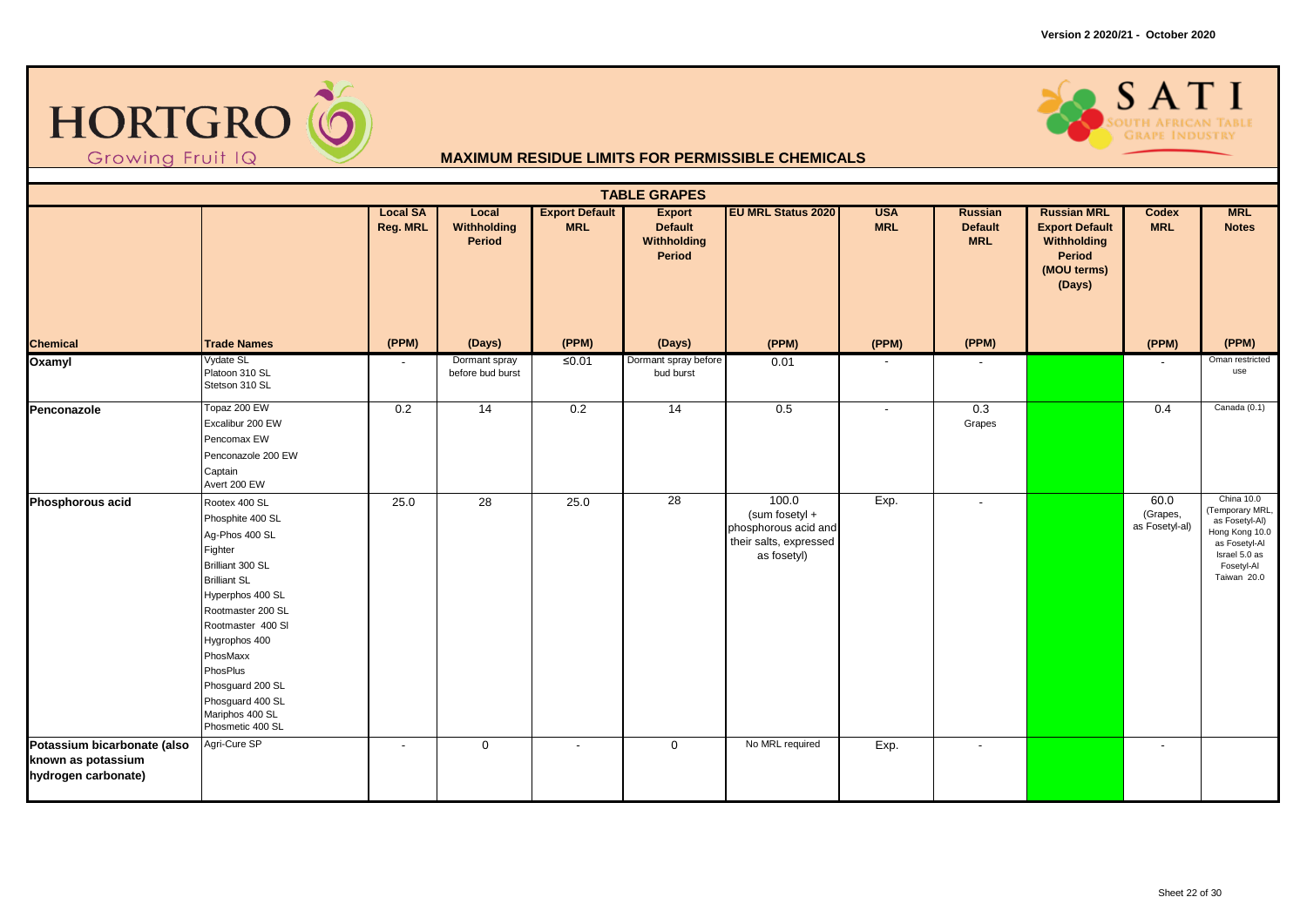



|                     |                                       |                             |                                                                           |                                     | <b>TABLE GRAPES</b>                                      |                                                                                          |                          |                                                      |                                                                                               |                                    |                                                                                                                                                   |
|---------------------|---------------------------------------|-----------------------------|---------------------------------------------------------------------------|-------------------------------------|----------------------------------------------------------|------------------------------------------------------------------------------------------|--------------------------|------------------------------------------------------|-----------------------------------------------------------------------------------------------|------------------------------------|---------------------------------------------------------------------------------------------------------------------------------------------------|
|                     |                                       | <b>Local SA</b><br>Reg. MRL | Local<br>Withholding<br>Period                                            | <b>Export Default</b><br><b>MRL</b> | <b>Export</b><br><b>Default</b><br>Withholding<br>Period | <b>EU MRL Status 2020</b>                                                                | <b>USA</b><br><b>MRL</b> | <b>Russian</b><br><b>Default</b><br><b>MRL</b>       | <b>Russian MRL</b><br><b>Export Default</b><br>Withholding<br>Period<br>(MOU terms)<br>(Days) | Codex<br><b>MRL</b>                | <b>MRL</b><br><b>Notes</b>                                                                                                                        |
| <b>Chemical</b>     | <b>Trade Names</b>                    | (PPM)                       | (Days)                                                                    | (PPM)                               | (Days)                                                   | (PPM)                                                                                    | (PPM)                    | (PPM)                                                |                                                                                               | (PPM)                              | (PPM)                                                                                                                                             |
| Potassium phosphite | K-Phite<br>Phitemaxx                  | 25.0                        | 28                                                                        | 25.0                                | 28                                                       | 100.0<br>(sum fosetyl +<br>phosphorous acid and<br>their salts, expressed<br>as fosetyl) | Exp.                     |                                                      |                                                                                               | 60.0<br>(Grapes,<br>as Fosetyl-al) | China 10.0<br>(Temporary MRL,<br>as Fosetyl-Al)<br>Hong Kong 10.0<br>as Fosetyl-Al<br>Israel 5.0 as<br>Fosetyl-Al<br>Taiwan 20.0                  |
| Salicylic acid      |                                       | $\overline{\phantom{a}}$    |                                                                           |                                     |                                                          | No MRL required                                                                          |                          |                                                      |                                                                                               | $\blacksquare$                     |                                                                                                                                                   |
| Procymidone         | <b>Hit 500 SC</b><br>Sumisclex SC     | 5.0                         | 5<br>3                                                                    | 0.01                                | Do not apply after<br>blossom                            | 0.01                                                                                     | $\mathbf{r}$             | 5.0<br>Grapes                                        |                                                                                               |                                    |                                                                                                                                                   |
| <b>Profenofos</b>   | Profenofos 500<br>Selefos<br>Selecron | $\blacksquare$              | Early spring<br>appplication only,<br>prior to flowering                  | $\leq 0.01$                         | Early spring<br>appplication only, prior<br>to flowering | 0.01                                                                                     | $\blacksquare$           | $\overline{\phantom{a}}$                             |                                                                                               | $\overline{\phantom{a}}$           | Oman prohibited<br>use                                                                                                                            |
| Propineb            | Antracol 70 WP                        | 3.0                         | DP-14 WP-**<br>28 - Do not apply to<br>grapes after the pea<br>berry size | 1.0 (as propineb);<br>5.0 (as CS2)  | Do not apply after 5<br>mm berry diameter                | 1.0 (as propineb); 5.0<br>$(x)$ (as $CS2$ )                                              | $\overline{\phantom{a}}$ | $\overline{\phantom{a}}$<br>$5.0\,$<br>(Dithiocarb.) | Not later than<br>flowering                                                                   | 5.0<br>(Dithiocarb.)               | Iran Suspended<br>pesticide                                                                                                                       |
| Proquinazid         | Talendo                               | 0.5                         | $\overline{28}$                                                           | 0.5                                 | $\overline{28}$<br>Max. 3 applications                   | 0.5                                                                                      | 0.5<br>Import tolerance  | 0.5<br>Grape                                         |                                                                                               | $\sim$                             | China -<br>Hong Kong -<br>India -<br>Japan -<br>Indonesia<br>Iran -<br>Israel 0.05<br>Malaysia (0.01)<br>Mauritius -<br>Singapore -<br>Thailand - |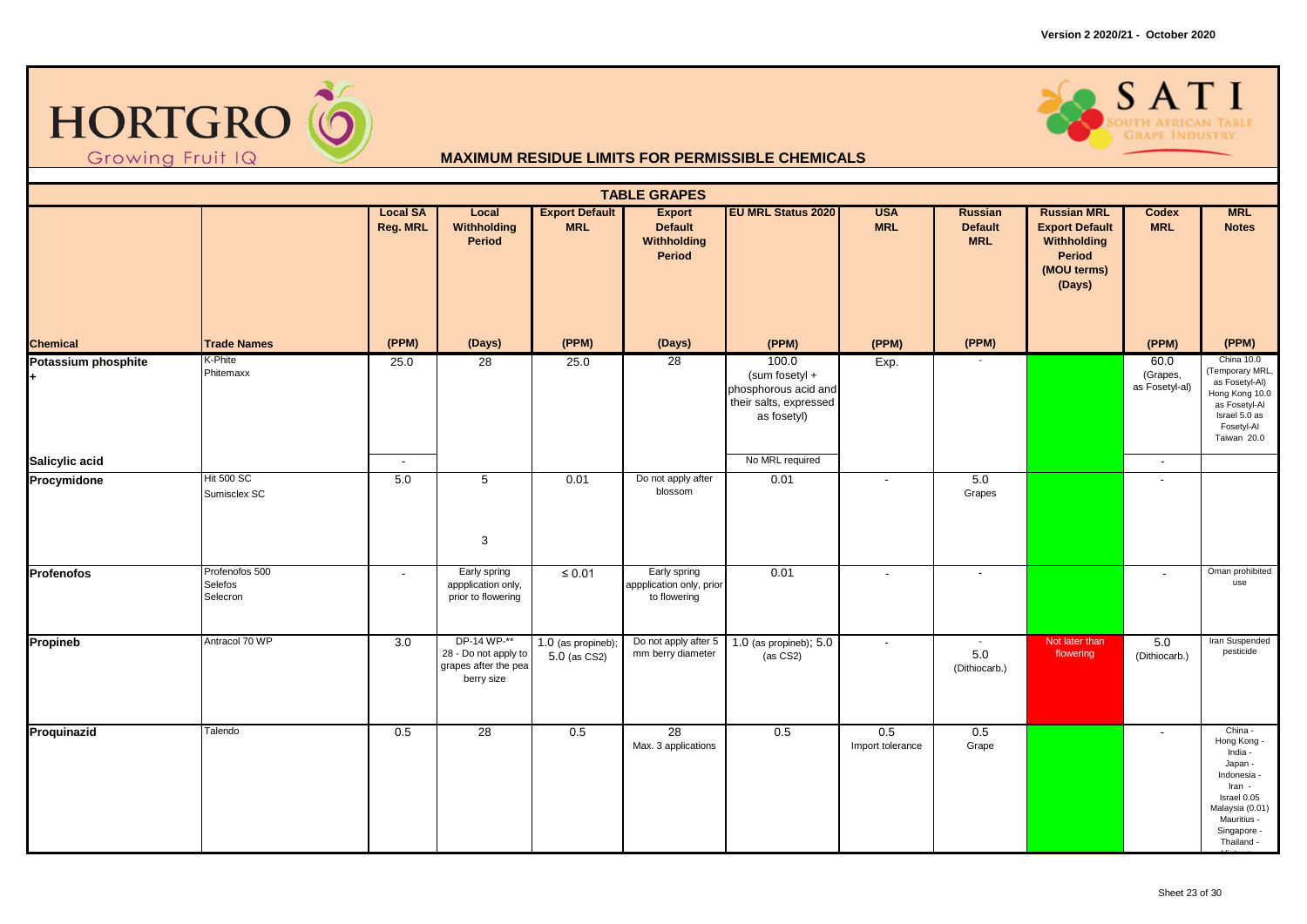



|                              |                                       |                                    |                                |                                     | <b>TABLE GRAPES</b>                                      |                                                                   |                                                                                                               |                                                |                                                                                               |                                     |                                                                                                                                                                                                                                                                                                                                             |
|------------------------------|---------------------------------------|------------------------------------|--------------------------------|-------------------------------------|----------------------------------------------------------|-------------------------------------------------------------------|---------------------------------------------------------------------------------------------------------------|------------------------------------------------|-----------------------------------------------------------------------------------------------|-------------------------------------|---------------------------------------------------------------------------------------------------------------------------------------------------------------------------------------------------------------------------------------------------------------------------------------------------------------------------------------------|
|                              |                                       | <b>Local SA</b><br><b>Reg. MRL</b> | Local<br>Withholding<br>Period | <b>Export Default</b><br><b>MRL</b> | <b>Export</b><br><b>Default</b><br>Withholding<br>Period | <b>EU MRL Status 2020</b>                                         | <b>USA</b><br><b>MRL</b>                                                                                      | <b>Russian</b><br><b>Default</b><br><b>MRL</b> | <b>Russian MRL</b><br><b>Export Default</b><br>Withholding<br>Period<br>(MOU terms)<br>(Days) | Codex<br><b>MRL</b>                 | <b>MRL</b><br><b>Notes</b>                                                                                                                                                                                                                                                                                                                  |
| <b>Chemical</b>              | <b>Trade Names</b>                    | (PPM)                              | (Days)                         | (PPM)                               | (Days)                                                   | (PPM)                                                             | (PPM)                                                                                                         | (PPM)                                          |                                                                                               | (PPM)                               | (PPM)                                                                                                                                                                                                                                                                                                                                       |
| Proquinazid<br>Tetraconazole | Associate 240 EC                      | 0.5                                | 28                             | 0.5                                 | 28                                                       | 0.5                                                               | 0.5<br>Import tolerance<br>0.2<br>Small fruit vine<br>climbing, except<br>fuzzy kiwifruit,<br>subgroup 13-07F | 0.5<br>Grape<br>$\overline{\phantom{a}}$       | Contact relevant Ag-<br>chem company to<br>confirm                                            | $\sim$                              | China -<br>Hong Kong -<br>India -<br>Japan -<br>Indonesia -<br>Iran -<br>Israel 0.05<br>Malaysia (0.01)<br>Mauritius -<br>Singapore -<br>Thailand -<br>Vietnam -<br>China -<br>India -<br>Indonesia -<br>Iran -<br>Israel 0.05<br>Japan 0.2<br>Malaysia (0.01)<br>Mauritius -<br>Saudi Arabia 0.2<br>Singapore -<br>Thailand -<br>Vietnam - |
| <b>Prothiofos</b>            | Tokuthion <sup>®</sup> 960 EC         | 1.0                                | 60                             | $\leq 0.01$                         | Use only during<br>dormancy period<br>before budswell    | 0.01                                                              | $\blacksquare$                                                                                                | 0.1<br>Grapes                                  |                                                                                               | $\overline{\phantom{a}}$            |                                                                                                                                                                                                                                                                                                                                             |
| Pydiflumetofen (Adepidyn)    | <b>Miravis</b>                        | 2.0                                | $\overline{7}$                 | 0.01                                | Contact relevant Ag-<br>Chem company to<br>confirm       | 0.01                                                              | 1.5                                                                                                           | $\overline{\phantom{a}}$                       |                                                                                               | 1.5<br>Small fruit vine<br>climbing |                                                                                                                                                                                                                                                                                                                                             |
| Pyraclostrobin               | Cabrio<br>Pyrax<br>Constrictor 250 EC | 0.5                                | 28                             | 0.5                                 | 35                                                       | 1.0<br>(Unpublished Sante<br>12092/2019, proposed<br>new MRL 0.3) | 2.0                                                                                                           | 2.0<br>Grape                                   |                                                                                               | 2.0                                 |                                                                                                                                                                                                                                                                                                                                             |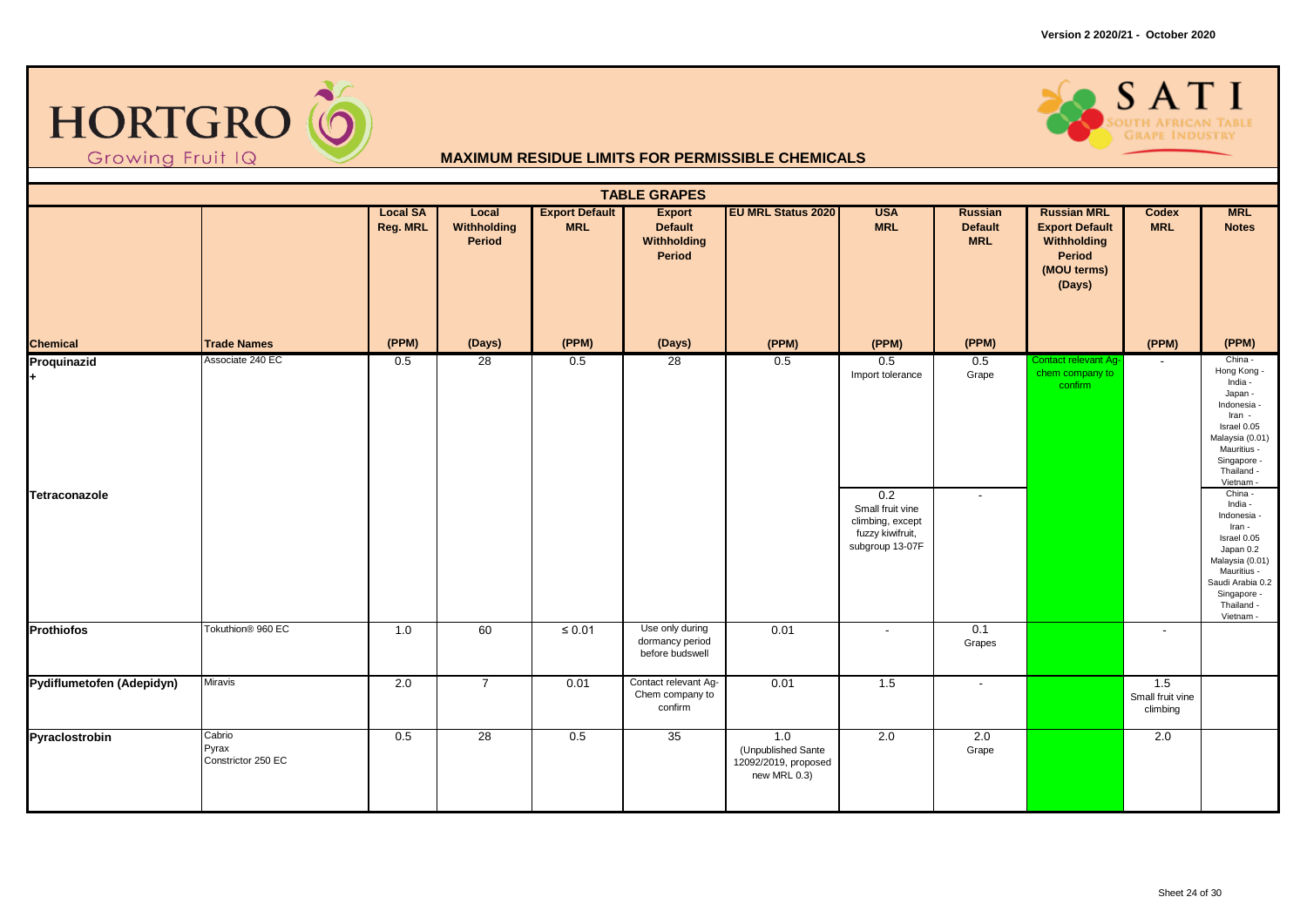



| <b>TABLE GRAPES</b>    |                                                                             |                             |                                |                                     |                                                                    |                           |                                                                         |                                                |                                                                                               |                            |                                                                                                                                                                                                                     |  |
|------------------------|-----------------------------------------------------------------------------|-----------------------------|--------------------------------|-------------------------------------|--------------------------------------------------------------------|---------------------------|-------------------------------------------------------------------------|------------------------------------------------|-----------------------------------------------------------------------------------------------|----------------------------|---------------------------------------------------------------------------------------------------------------------------------------------------------------------------------------------------------------------|--|
|                        |                                                                             | <b>Local SA</b><br>Reg. MRL | Local<br>Withholding<br>Period | <b>Export Default</b><br><b>MRL</b> | <b>Export</b><br><b>Default</b><br>Withholding<br>Period           | <b>EU MRL Status 2020</b> | <b>USA</b><br><b>MRL</b>                                                | <b>Russian</b><br><b>Default</b><br><b>MRL</b> | <b>Russian MRL</b><br><b>Export Default</b><br>Withholding<br>Period<br>(MOU terms)<br>(Days) | <b>Codex</b><br><b>MRL</b> | <b>MRL</b><br><b>Notes</b>                                                                                                                                                                                          |  |
| <b>Chemical</b>        | <b>Trade Names</b>                                                          | (PPM)                       | (Days)                         | (PPM)                               | (Days)                                                             | (PPM)                     | (PPM)                                                                   | (PPM)                                          |                                                                                               | (PPM)                      | (PPM)                                                                                                                                                                                                               |  |
| Pyrimethanil           | Botrynil<br>Scala 400 SC<br>Pyrus 400 SC<br>Support 400 SC<br>Source 400 SC | 5.0                         | 35                             | 5.0                                 | 35<br>Do not apply more<br>than 2 sprays per<br>season             | 5.0                       | 5.0<br>Fruit, small, vine<br>climbing, sub-group<br>13-07F              | 4.0<br>Grapes                                  |                                                                                               | 4.0                        | [China $4.0$ ]<br>Hong Kong 4.0<br>Indonesia 4.0<br>[India $4.0$ ]<br>[Iran $4.0$ ]<br>Israel 2.0<br>[Malaysia 4.0]<br>[Mauritius 4.0]<br>[Oman 4.0]                                                                |  |
|                        | Protector 400 SC<br>Pyrimet 400 SC                                          |                             | $\overline{7}$                 |                                     | $\overline{7}$<br>Do not apply more<br>than 2 sprays per<br>season |                           |                                                                         |                                                |                                                                                               |                            | Saudi Arabia 4.0<br>[Singapore 4.0]<br>Taiwan -<br>Vietnam 4.0                                                                                                                                                      |  |
| Pyrimethanil           | Tutor 500 SC                                                                | $5.0$                       | $\overline{28}$                | 0.5                                 | 28                                                                 | 5.0                       | 5.0<br>Fruit, small, vine<br>climbing, sub-group<br>13-07F              | 4.0<br>Grapes                                  |                                                                                               | 4.0                        | [China 4.0]<br>Hong Kong 4.0<br>Indonesia 4.0<br>[India $4.0$ ]<br>[Iran $4.0$ ]<br>Israel 2.0<br>[Malaysia 4.0]<br>[Mauritius 4.0]<br>[Oman 4.0]<br>Saudi Arabia 4.0<br>[Singapore 4.0]<br>Taiwan -<br>Vietnam 4.0 |  |
| Fludioxonil            |                                                                             | 0.5                         |                                |                                     |                                                                    |                           | $\overline{2.0}$<br>Fruit, small, vine<br>climbing, sub-group<br>13-07F | 2.0<br>Grapes                                  |                                                                                               | $\overline{2.0}$           |                                                                                                                                                                                                                     |  |
| Quinoxyfen             | Legend 250 SC<br>Proxima<br>FABLE 250 SC<br><b>LORE 250 SC</b>              | 1.0                         | 21                             | 1.0                                 | 21                                                                 | 1.0                       | $\overline{2.0}$<br>Fruit, small, vine<br>climbing, sub-group<br>13-07F | 2.0<br>Grape                                   |                                                                                               | 2.0                        | Israel 0.5                                                                                                                                                                                                          |  |
| <b>S-Abscisic Acid</b> | ProTone<br>Excelero<br><b>Intensify Powder</b>                              | Exp.                        |                                | $\leq 0.01$                         |                                                                    | No MRL required           | Exp.                                                                    | $\sim$                                         |                                                                                               | $\sim$                     | Japan -                                                                                                                                                                                                             |  |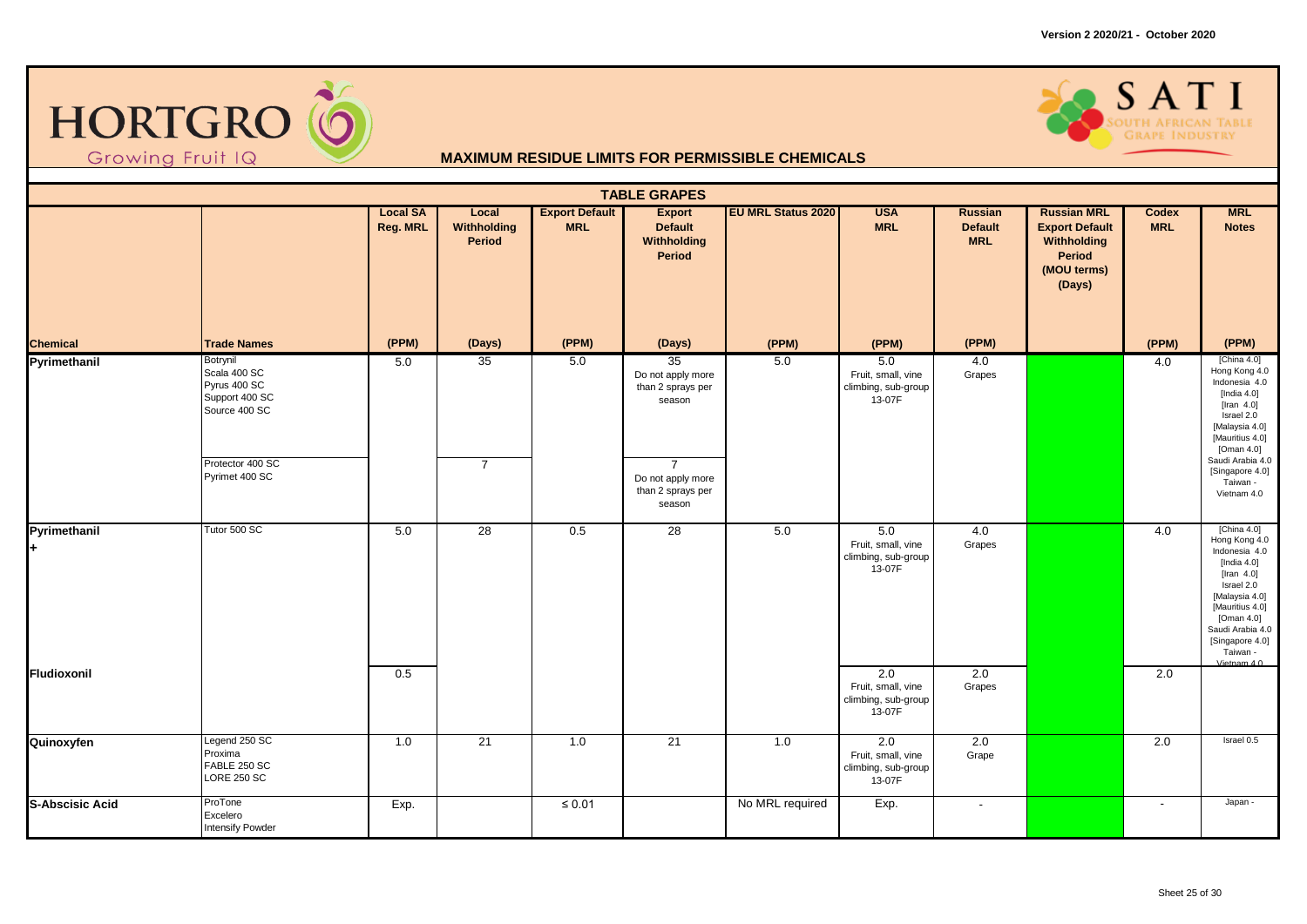



| <b>TABLE GRAPES</b>   |                                                                |                             |                                                                  |                                     |                                                                           |                           |                                                                                      |                                                |                                                                                                      |                          |                                                                                                                                                                                                        |  |  |
|-----------------------|----------------------------------------------------------------|-----------------------------|------------------------------------------------------------------|-------------------------------------|---------------------------------------------------------------------------|---------------------------|--------------------------------------------------------------------------------------|------------------------------------------------|------------------------------------------------------------------------------------------------------|--------------------------|--------------------------------------------------------------------------------------------------------------------------------------------------------------------------------------------------------|--|--|
|                       |                                                                | <b>Local SA</b><br>Reg. MRL | Local<br>Withholding<br>Period                                   | <b>Export Default</b><br><b>MRL</b> | <b>Export</b><br><b>Default</b><br>Withholding<br>Period                  | <b>EU MRL Status 2020</b> | <b>USA</b><br><b>MRL</b>                                                             | <b>Russian</b><br><b>Default</b><br><b>MRL</b> | <b>Russian MRL</b><br><b>Export Default</b><br>Withholding<br><b>Period</b><br>(MOU terms)<br>(Days) | Codex<br><b>MRL</b>      | <b>MRL</b><br><b>Notes</b>                                                                                                                                                                             |  |  |
| <b>Chemical</b>       | <b>Trade Names</b>                                             | (PPM)                       | (Days)                                                           | (PPM)                               | (Days)                                                                    | (PPM)                     | (PPM)                                                                                | (PPM)                                          |                                                                                                      | (PPM)                    | (PPM)                                                                                                                                                                                                  |  |  |
| Spinetoram            | Delegate 250 WG                                                | 0.5                         | $\mathbf{3}$                                                     | 0.5                                 | 3                                                                         | 0.5                       | 0.5<br>Fruit, small, vine<br>climbing, except<br>fuzzy kiwifruit,<br>subgroup 13-07F |                                                |                                                                                                      | 0.3                      | China 0.3<br>[Hong Kong 0.3]<br>Israel 0.1<br>Indonesia 0.3<br>[Iran 0.3]<br>[Malaysia 0.3]<br>[Mauritius 0.3]<br>[Oman 0.3]<br>Saudi Arabia 0.3<br>[Singapore 0.3]<br>$[Thailand 0.3]$<br>Vietnam 0.3 |  |  |
| <b>Spinosad</b>       | Tracer 480 SC<br>Entrust Naturalyte 800 WP<br><b>GF-120 NF</b> | 0.1                         | 28<br>42<br>$\mathbf 0$                                          | 0.1                                 | 28<br>Max. 4 applications<br>$\mathbf 0$<br>Multiple bait<br>applications | 0.5                       | 0.5<br>Fruit, small, vine<br>climbing, except<br>fuzzy kiwifruit,<br>subgroup 13-07F | 0.5<br>Grapes                                  |                                                                                                      | 0.5                      |                                                                                                                                                                                                        |  |  |
| <b>Spinosad</b>       | STATIC Spinosad ME                                             | 0.1                         | $\overline{1}$                                                   | 0.1                                 | $\overline{1}$                                                            | 0.5                       | 0.5<br>Fruit, small, vine<br>climbing, except<br>fuzzy kiwifruit,<br>subgroup 13-07F | 0.5<br>Grapes                                  |                                                                                                      | 0,5                      |                                                                                                                                                                                                        |  |  |
| <b>Methyl eugenol</b> |                                                                | $\blacksquare$              |                                                                  | $\overline{\phantom{a}}$            |                                                                           | No MRL required           | $\overline{\phantom{a}}$                                                             | $\sim$                                         |                                                                                                      | $\overline{\phantom{a}}$ |                                                                                                                                                                                                        |  |  |
| Spirotetramat         | Movento 240 SC<br>Harvest Spirotetramat 240 SC                 | 1.0                         | Do not apply<br>later than the<br>pea-berry stage<br>of the crop | 1.0                                 | Do not apply later<br>than the pea-berry<br>stage of the crop             | $\overline{2.0}$          | 1.3<br>Fruit, small, vine<br>climbing, except<br>fuzzy kiwifruit,<br>subgroup 13-07F | 2.0<br>Grapes                                  |                                                                                                      | 2,0                      | Israel 0.5                                                                                                                                                                                             |  |  |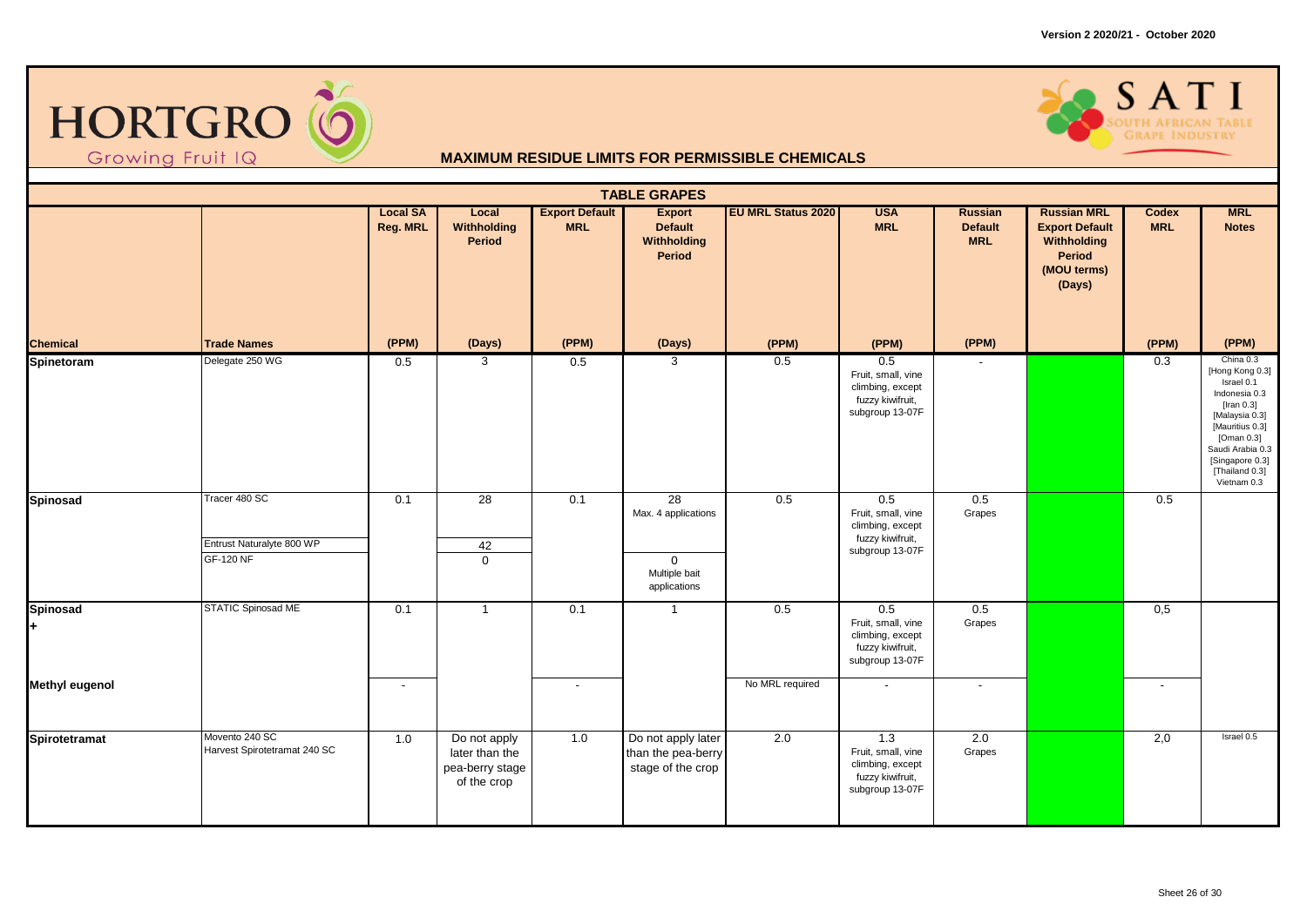



| <b>TABLE GRAPES</b> |                                                                                                                                                                                                                 |                             |                                                                                      |                                     |                                                                                                             |                           |                                                                                                   |                                                |                                                                                               |                            |                                                                                                                                                                   |  |
|---------------------|-----------------------------------------------------------------------------------------------------------------------------------------------------------------------------------------------------------------|-----------------------------|--------------------------------------------------------------------------------------|-------------------------------------|-------------------------------------------------------------------------------------------------------------|---------------------------|---------------------------------------------------------------------------------------------------|------------------------------------------------|-----------------------------------------------------------------------------------------------|----------------------------|-------------------------------------------------------------------------------------------------------------------------------------------------------------------|--|
|                     |                                                                                                                                                                                                                 | <b>Local SA</b><br>Reg. MRL | Local<br>Withholding<br><b>Period</b>                                                | <b>Export Default</b><br><b>MRL</b> | <b>Export</b><br><b>Default</b><br>Withholding<br>Period                                                    | <b>EU MRL Status 2020</b> | <b>USA</b><br><b>MRL</b>                                                                          | <b>Russian</b><br><b>Default</b><br><b>MRL</b> | <b>Russian MRL</b><br><b>Export Default</b><br>Withholding<br>Period<br>(MOU terms)<br>(Days) | <b>Codex</b><br><b>MRL</b> | <b>MRL</b><br><b>Notes</b>                                                                                                                                        |  |
| <b>Chemical</b>     | <b>Trade Names</b>                                                                                                                                                                                              | (PPM)                       | (Days)                                                                               | (PPM)                               | (Days)                                                                                                      | (PPM)                     | (PPM)                                                                                             | (PPM)                                          |                                                                                               | (PPM)                      | (PPM)                                                                                                                                                             |  |
| Spiroxamine         | Spiral 500 EC<br>Prosper 500 EC<br>Potential 500 EC<br>Flourish 500 EC<br>Spirox 500 EC                                                                                                                         | 1.0                         | Not after<br>commencement of<br>flowering                                            | 0.6                                 | Not after<br>commencement of<br>flowering                                                                   | 0,6                       | 1.0<br>(import)                                                                                   | 2.0<br>Grape                                   |                                                                                               |                            | China -<br>India -<br>Indonesia -<br>Iran -<br>Israel 0.05<br>Malaysia (0.01)<br>Mauritius -<br>Singapore -<br>Taiwan -<br>Thailand -<br>Vietnam -                |  |
| <b>Sulfoxaflor</b>  | Closer 240SC                                                                                                                                                                                                    | 1.0                         | 28                                                                                   | 1.0                                 | 28                                                                                                          | $\overline{2.0}$          | $\overline{2.0}$<br>Fruit, small, vine<br>climbing, except<br>fuzzy kiwifruit,<br>subgroup 13-07F | $\sim$                                         |                                                                                               | 2.0                        | Hong Kong -                                                                                                                                                       |  |
| <b>Sulphur</b>      | Thiovit Jet<br>Flowable Sulphur<br>Cosavet<br>Dusting Sulphur<br>Sulfostar<br>Striker<br>Ciplapol S 320<br>Striker SC<br>Microthiol Special<br>Sulgrain 800 WDG<br>Kumulus WG<br><b>Tosul WG</b><br>Copsol Dust | 50.0                        | DP-0 WP-**<br>$4 - 6$ weeks<br>Do not apply later<br>than the pea-size<br>stage<br>3 | 50.0                                | DP-0 WP-**<br>Not after small pea<br>(5mm) berry size<br>Do not apply later than<br>the pea-size stage<br>3 | No MRL required           | Exp.                                                                                              | $\overline{\phantom{a}}$                       |                                                                                               | $\overline{\phantom{a}}$   | China -<br>India -<br>Indonesia -<br>Iran -<br>Israel -<br>Malaysia Exp.<br>Mauritius No MRL<br>required<br>Taiwan Exp.<br>Thailand -<br>Vietnam -<br>Singapore - |  |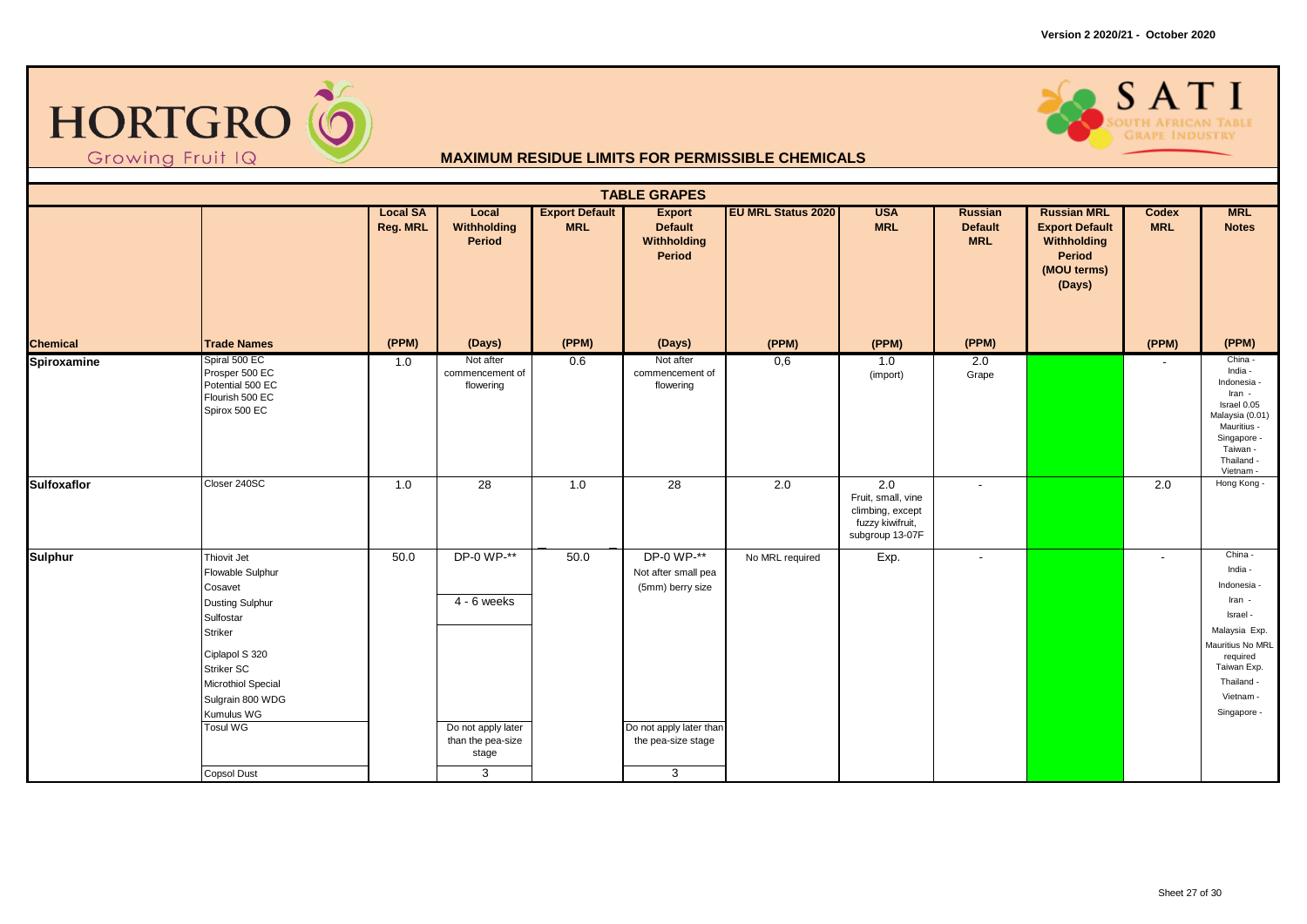



| <b>TABLE GRAPES</b>                                                                                          |                                                                  |                             |                                            |                                     |                                                                                                    |                                    |                                                                                    |                                                |                                                                                               |                                   |                                                                                                                                                                                                   |  |
|--------------------------------------------------------------------------------------------------------------|------------------------------------------------------------------|-----------------------------|--------------------------------------------|-------------------------------------|----------------------------------------------------------------------------------------------------|------------------------------------|------------------------------------------------------------------------------------|------------------------------------------------|-----------------------------------------------------------------------------------------------|-----------------------------------|---------------------------------------------------------------------------------------------------------------------------------------------------------------------------------------------------|--|
|                                                                                                              |                                                                  | <b>Local SA</b><br>Reg. MRL | Local<br>Withholding<br>Period             | <b>Export Default</b><br><b>MRL</b> | <b>Export</b><br><b>Default</b><br>Withholding<br>Period                                           | <b>EU MRL Status 2020</b>          | <b>USA</b><br><b>MRL</b>                                                           | <b>Russian</b><br><b>Default</b><br><b>MRL</b> | <b>Russian MRL</b><br><b>Export Default</b><br>Withholding<br>Period<br>(MOU terms)<br>(Days) | Codex<br><b>MRL</b>               | <b>MRL</b><br><b>Notes</b>                                                                                                                                                                        |  |
| <b>Chemical</b>                                                                                              | <b>Trade Names</b>                                               | (PPM)                       | (Days)                                     | (PPM)                               | (Days)                                                                                             | (PPM)                              | (PPM)                                                                              | (PPM)                                          |                                                                                               | (PPM)                             | (PPM)                                                                                                                                                                                             |  |
| Tebuconazole<br>also refer to Trifloxystrobin                                                                | Flint Max 75 WG*<br>Corona Pro*                                  | 0.5                         | 14                                         | 0.5                                 | Do not apply after<br>6 - 8 mm berry<br>diameter. Do not apply<br>more than 3 sprays<br>per season | 0.5                                | 6.0                                                                                | 2.0<br>Grapes                                  |                                                                                               | 6.0                               |                                                                                                                                                                                                   |  |
|                                                                                                              | Riza 250 EW<br>TebuCure 250 EW                                   |                             | 42                                         |                                     | 42                                                                                                 |                                    |                                                                                    |                                                |                                                                                               |                                   |                                                                                                                                                                                                   |  |
| Tetraconazole                                                                                                | Domark 100 EC<br><b>Tetris EC</b><br><b>Tetris EW</b>            | 0.5                         | 14                                         | 0.5                                 | 14                                                                                                 | 0.5                                | 0.2<br>Small fruit vine<br>climbing, except<br>fuzzy kiwifruit,<br>subgroup 13-07F | $\blacksquare$                                 |                                                                                               | $\blacksquare$                    | Canada 0.2<br>China -<br>India -<br>Indonesia -<br>Iran -<br>Israel 0.05<br>Japan 0.2<br>Malaysia (0.01)<br>Mauritius -<br>Saudi Arabia 0.2<br>(USA as lowest<br>limit)<br>Singapore -<br>Vietnam |  |
| Thiamethoxam<br>Note:<br><b>EU authorisation amendment/</b><br>possible related MRL<br>implications pending. | Actara SC<br>Thiatox 250 WDG<br>Thiaxam 250 WDG<br>Thiamex 25 WG | $\overline{\phantom{a}}$    | Apply within one<br>month after<br>harvest | $\overline{\phantom{a}}$            | Apply within one<br>month after<br>harvest                                                         | 0.4                                | 0.2<br>Fruit small, vine                                                           | 0.1                                            |                                                                                               | 0.5<br>Berries and<br>small fruit |                                                                                                                                                                                                   |  |
| Thiram<br>Note:<br><b>EU</b> authorisation amendment/<br>possible related MRL<br>implications pending.       | Thiram Granuflo 80%<br>Thiram 80 WG                              | 5.0                         | 90<br>48<br>38                             | $0.1$ (as thiram);<br>5.0 (as CS2)  | Not after 5mm<br>berry size<br>48<br>38                                                            | $0.1$ (as thiram);<br>5.0 (as CS2) | $\blacksquare$                                                                     | 0.01<br>(All food products)                    | Not after flowering                                                                           | 5.0<br>(Dithiocarb.)              | India 3.0 as<br>Dithiocarb.<br>Oman restricted<br>use                                                                                                                                             |  |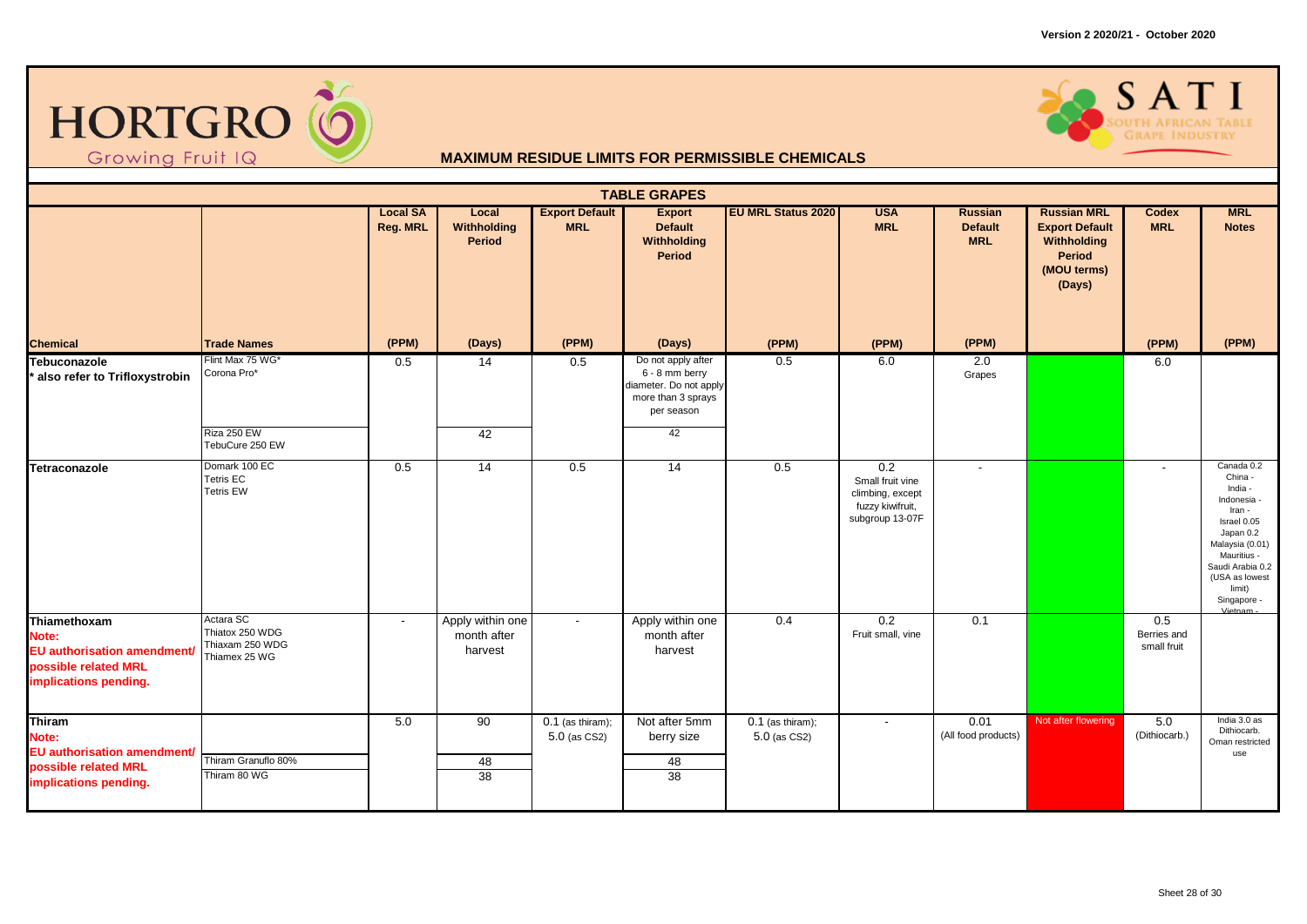



| <b>TABLE GRAPES</b>                            |                                                                                      |                             |                                                |                                     |                                                                    |                           |                          |                                                |                                                                                               |                          |                                                                                                                                                                                                     |  |
|------------------------------------------------|--------------------------------------------------------------------------------------|-----------------------------|------------------------------------------------|-------------------------------------|--------------------------------------------------------------------|---------------------------|--------------------------|------------------------------------------------|-----------------------------------------------------------------------------------------------|--------------------------|-----------------------------------------------------------------------------------------------------------------------------------------------------------------------------------------------------|--|
|                                                |                                                                                      | <b>Local SA</b><br>Reg. MRL | Local<br>Withholding<br>Period                 | <b>Export Default</b><br><b>MRL</b> | <b>Export</b><br><b>Default</b><br>Withholding<br>Period           | <b>EU MRL Status 2020</b> | <b>USA</b><br><b>MRL</b> | <b>Russian</b><br><b>Default</b><br><b>MRL</b> | <b>Russian MRL</b><br><b>Export Default</b><br>Withholding<br>Period<br>(MOU terms)<br>(Days) | Codex<br><b>MRL</b>      | <b>MRL</b><br><b>Notes</b>                                                                                                                                                                          |  |
| <b>Chemical</b>                                | <b>Trade Names</b>                                                                   | (PPM)                       | (Days)                                         | (PPM)                               | (Days)                                                             | (PPM)                     | (PPM)                    | (PPM)                                          |                                                                                               | (PPM)                    | (PPM)                                                                                                                                                                                               |  |
| Triadimenol                                    | Shavit 250 EC                                                                        | 1.0                         | $\overline{14}$                                | 0.3                                 | Before blossom<br>only                                             | 0.3                       | $\overline{\phantom{a}}$ | 2.0<br>Grapes                                  |                                                                                               | 0.3                      |                                                                                                                                                                                                     |  |
| Thrichoderma atroviride                        | <b>Eco-77</b>                                                                        | $\overline{\phantom{a}}$    | $\overline{\phantom{a}}$                       | $\blacksquare$                      | $\blacksquare$                                                     | No MRL required           | $\blacksquare$           | $\overline{\phantom{a}}$                       |                                                                                               | $\overline{\phantom{a}}$ | $\sim$                                                                                                                                                                                              |  |
| Trichoderma asperellum<br><b>TRC900</b>        | Real Trichoderma                                                                     | $\overline{\phantom{a}}$    | $\overline{0}$                                 | $\blacksquare$                      | $\overline{0}$                                                     | No MRL required           | Exp.                     | $\sim$                                         |                                                                                               | $\blacksquare$           |                                                                                                                                                                                                     |  |
| <b>Trichlorfon</b>                             | Trichlorfon 950 SP                                                                   | 0.2                         | 10                                             | 0.01                                | Only for use in<br>bait applications,<br>not later than<br>blossom | 0.01                      | $\blacksquare$           | 0.1<br>Grape                                   |                                                                                               | $\sim$                   |                                                                                                                                                                                                     |  |
| Trifloxystrobin<br>*also refer to Tebuconazole | Consist 50 WG<br>Flint Max 75 WG*<br>Connect 500 WDG<br>Unite 500 WDG<br>Corona Pro* | 0.5                         | 4 to 6 weeks<br>(to avoid visible<br>residues) | 0.5                                 | Not later than pea<br>berry (5mm) berry<br>diameter                | $\overline{3.0}$          | 2.0                      | 5.0<br>Grapes                                  |                                                                                               | $\overline{3.0}$         |                                                                                                                                                                                                     |  |
| Valifenalate                                   | Valis M                                                                              | $1.2$                       | 42                                             | 0.2                                 | 42                                                                 | 0.2                       | $\blacksquare$           | $\sim$                                         | Not later than one<br>week after flowering                                                    | $\mathbf{r}$             | China -<br>Hong Kong -<br>India -<br>Indonesia -<br>Israel -<br>Iran -<br>Japan -<br>Malaysia (0.01)<br>Mauritius -<br>Oman -<br>Saudi Arabia -<br>Singapore -<br>Taiwan -<br>Thailand -<br>Vietnam |  |
| <b>Mancozeb</b>                                |                                                                                      | 3.0                         |                                                |                                     |                                                                    | 5.0<br>(as CS2)           | 1.5                      | 0.1                                            |                                                                                               | 5.0<br>(Dithiocarb.)     | Oman Mancozeb -<br>Prohibited use                                                                                                                                                                   |  |